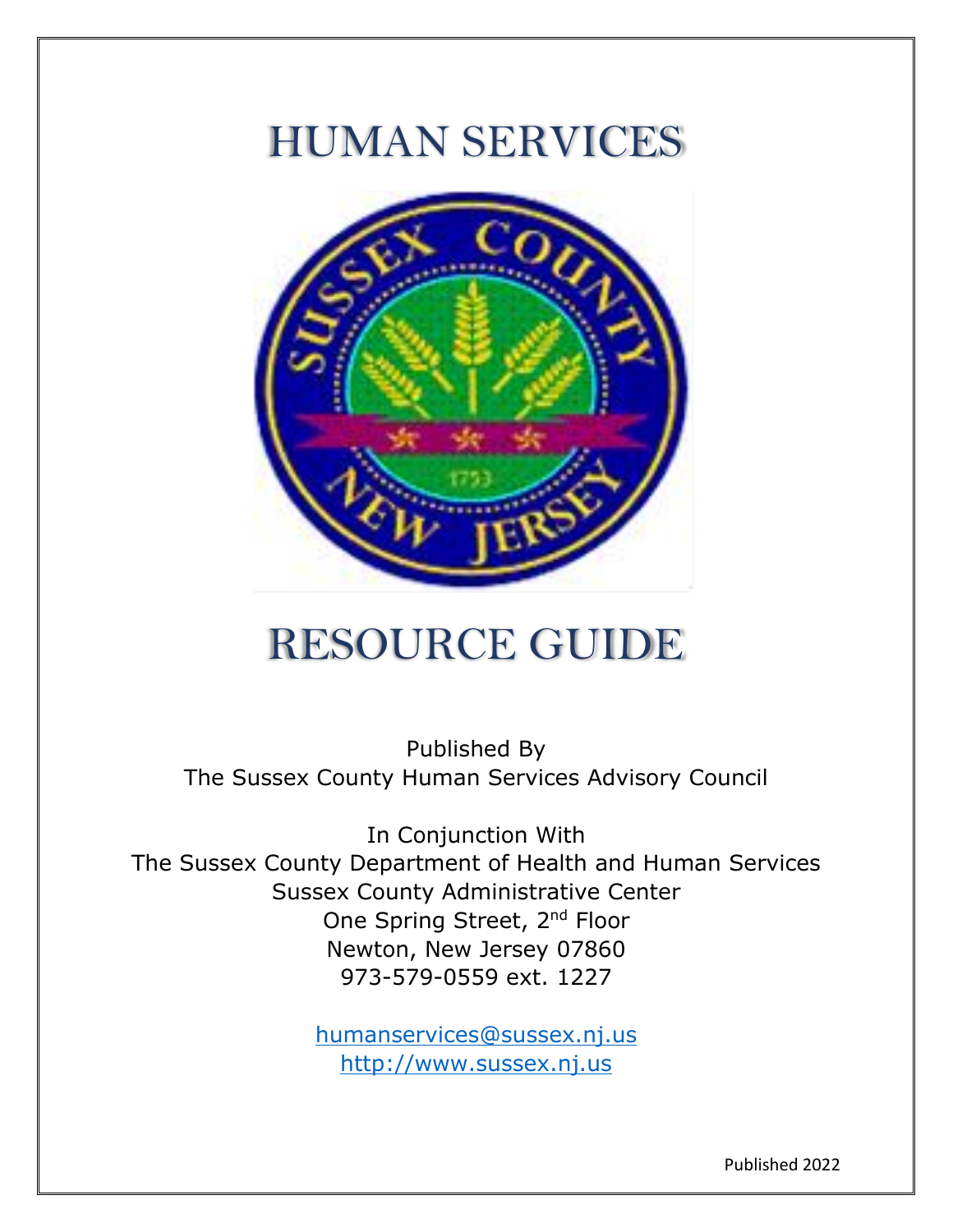## TABLE OF CONTENTS

| <b>CHILD RESOURCES</b>                                | Pages 1 - 18  |
|-------------------------------------------------------|---------------|
| <b>Physical Health Services</b><br>$\bullet$          | Pages $1 - 3$ |
| <b>Mental Health Services</b>                         | Pages 4 - 7   |
| <b>Other Services</b>                                 | Pages 8 - 9   |
| <b>Protective Services</b>                            | Page 10       |
| <b>Substance Abuse Services</b>                       | Pages 11 - 13 |
| <b>Wellness Services</b>                              | Pages 14 - 18 |
| <b>FOOD</b>                                           | Pages 19 - 24 |
| <b>Food Assistance</b>                                | Pages 19 - 20 |
| <b>Food Pantries and Served Meals</b>                 | Pages 21 - 24 |
| <b>HEALTH SERVICES</b>                                | Pages 25 - 41 |
| <b>Physical Health Services</b><br>$\bullet$          | Pages 25 - 29 |
| <b>Mental Health Services</b><br>$\bullet$            | Pages 30 - 32 |
| <b>Substance Abuse Services</b><br>$\bullet$          | Pages 33 - 37 |
| <b>Wellness Services</b><br>$\bullet$                 | Pages 38 - 41 |
| <b>HOUSING AND HOUSING ASSISTANCE</b>                 | Pages 42 - 46 |
| <b>OTHER SERVICES</b>                                 | Pages 47 - 55 |
|                                                       |               |
| <b>Case Management Services</b>                       | Page 47       |
| <b>Domestic Violence Services</b>                     | Page 48       |
| <b>Education and Employment Services</b><br>$\bullet$ | Pages 49 - 51 |
| Legal Assistance                                      | Page 52       |
| <b>Information and Referral Services</b>              | Pages 53 - 54 |
| <b>Volunteer Opportunities</b>                        | Pages 55      |
|                                                       |               |

## **TRANSPORTATION Pages 56 - 57**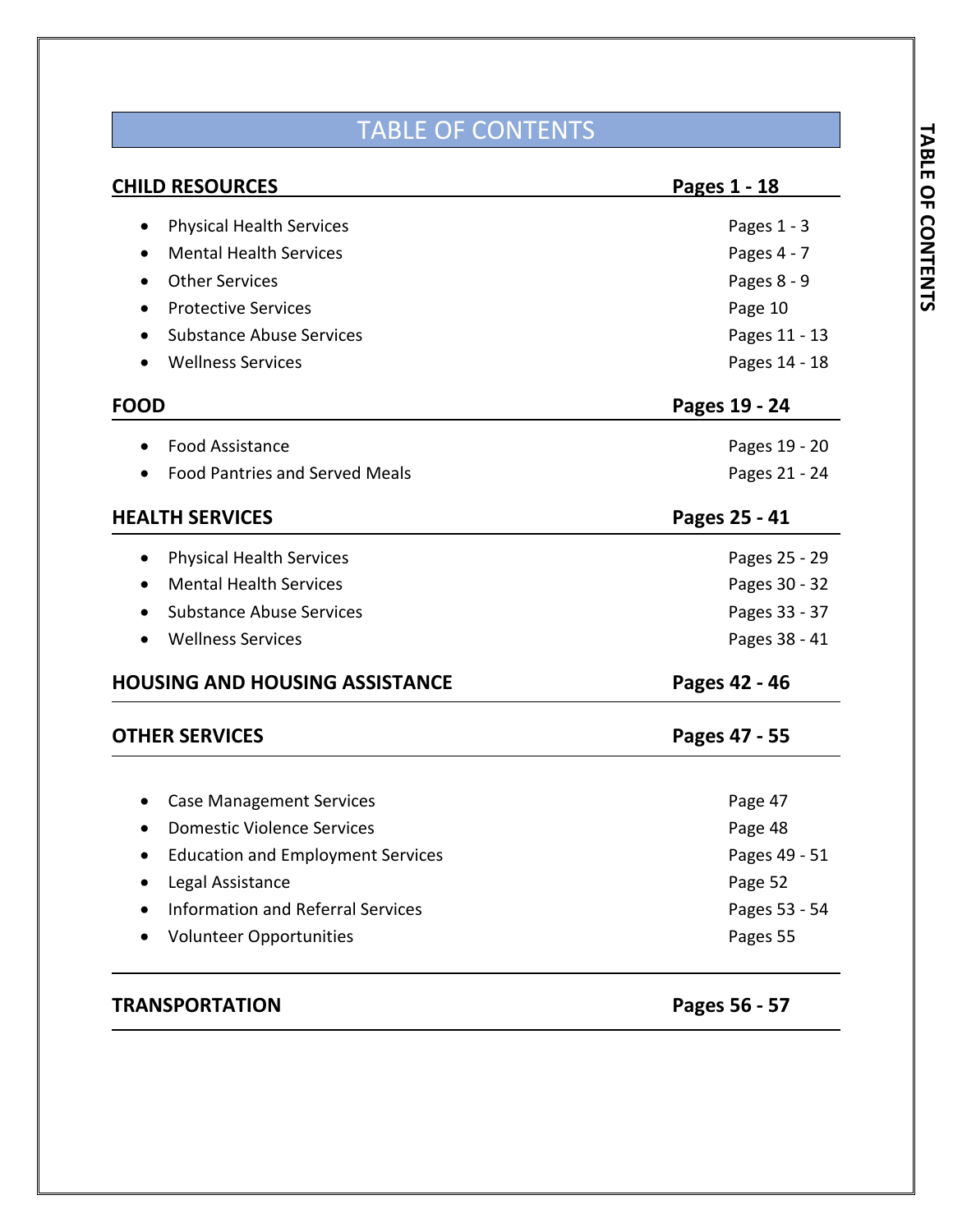## **PHYSICAL HEALTH SERVICES**

| <b>Agency Contact Information</b>       | <b>Programs and Services</b>                                                                           |
|-----------------------------------------|--------------------------------------------------------------------------------------------------------|
|                                         |                                                                                                        |
| <b>PerformCare</b>                      | PerformCare New Jersey utilizes significant expertise                                                  |
| 24 hours a day, seven days a week       | and integrated technologies to register, authorize, and                                                |
| 877-652-7624                            | coordinate services for children, youth, and young                                                     |
| www.performcarenj.org                   | adults who are experiencing emotional and behavioral                                                   |
|                                         | challenges, are impacted by substance use treatment                                                    |
|                                         | needs, or have an intellectual/developmental                                                           |
|                                         | disability.                                                                                            |
|                                         |                                                                                                        |
| <b>Project Self-Sufficiency</b>         | Project Self-Sufficiency provides three home visitation                                                |
| 127 Mill Street                         | programs in Sussex County including Nurse Family                                                       |
| Newton, NJ 07860                        | Partnership, Healthy Families and Parents as Teachers.                                                 |
| 973-940-3500                            | These evidence-based programs support prenatal<br>families and families of children up to the age of 5 |
| 844-877-3500                            | with a focus on optimal maternal and child health                                                      |
| www.projectselfsufficiency.org          | including but not limited to: linkage to prenatal care,                                                |
|                                         | developmental milestone tracking, school readiness,                                                    |
|                                         | parent advocacy and information and referral.                                                          |
|                                         | Families can access these programs by contacting                                                       |
|                                         | Project Self-Sufficiency's Central Intake - 1-844-877-                                                 |
|                                         | 3500 or 973-940-3500.                                                                                  |
| <b>Sussex County Division of Social</b> | <b>New Jersey Family Care (NJFC) (Medicaid)</b>                                                        |
| <b>Services</b>                         | NJFC assists qualified individuals and families with free                                              |
| 83 Spring Street, Suite 203             | or low-cost health insurance. There are also a number                                                  |
| Newton, NJ 07860                        | of special programs designed to meet the specific                                                      |
| 973-383-3600                            | medical needs of certain groups of people who would                                                    |
| www.sussex.nj.us/socialservices         | not otherwise qualify for NJFC. Applications can be                                                    |
|                                         | completed online at http://www.njfamilycare.org. If                                                    |
|                                         | you are not able to complete the application online or                                                 |
|                                         | need additional assistance, please contact the Division                                                |
|                                         | of Social Services.                                                                                    |
|                                         |                                                                                                        |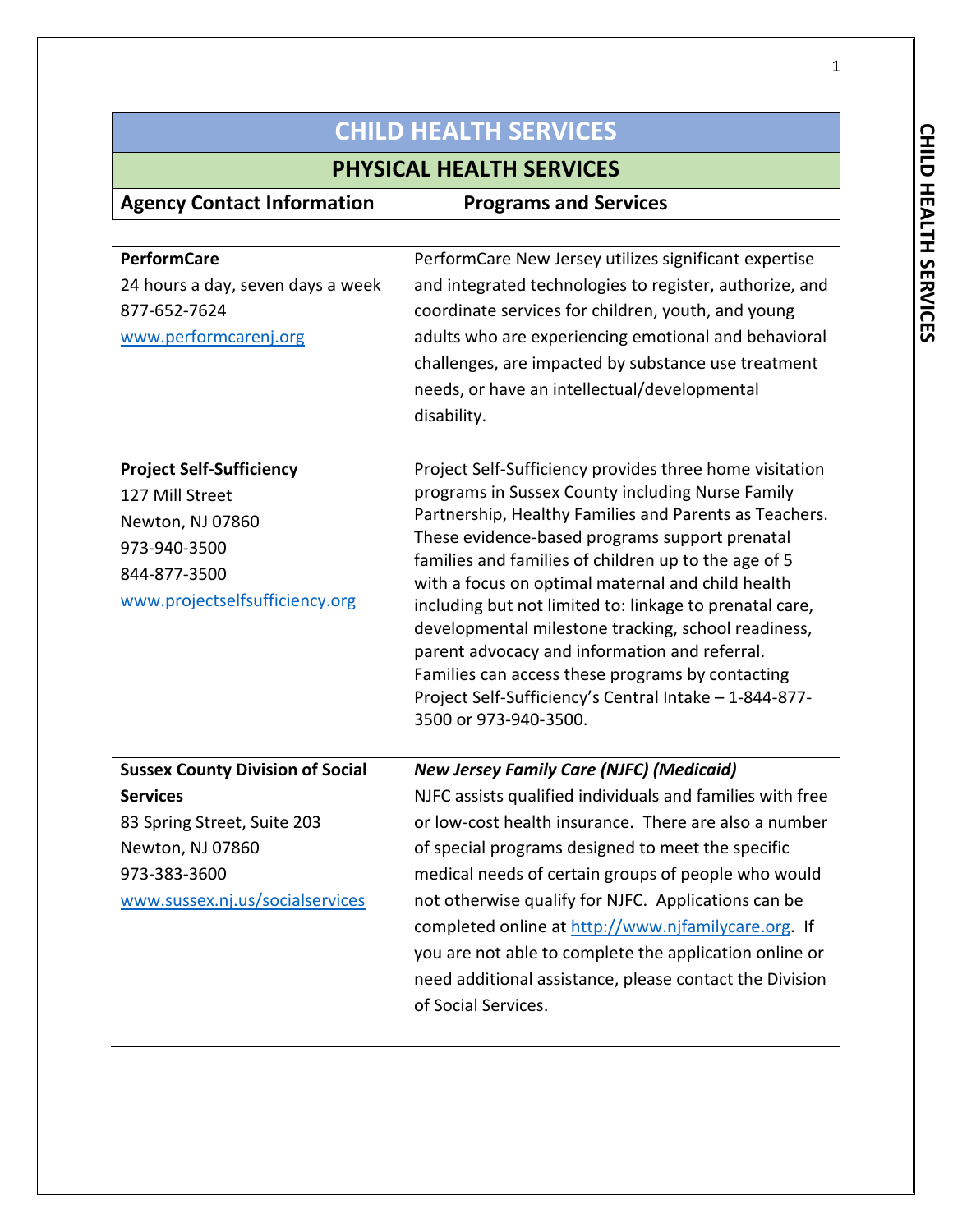### **PHYSICAL HEALTH SERVICES**

**Agency Contact Information Programs and Services**

**Sussex County Public Health Nursing** 201 Wheatsworth Road Hardyston, NJ 07419 973-579-0570 [www.sussex.nj.us/health](http://www.sussex.nj.us/health) Free physical exams and vaccines for children 5 years old and younger.

| <b>Sussex County Special Child Health</b> | Sussex County Special Child Health Services assists     |
|-------------------------------------------|---------------------------------------------------------|
| <b>Services</b>                           | families with children who have special needs from      |
| 201 Wheatsworth Road                      | birth to age 22 at no charge. Case managers review      |
| Hardyston, NJ 07419                       | the family and child's needs and assist with medical,   |
| 973-948-5239 ext. 1361                    | developmental, educational, social, financial and       |
| Fax: 973-948-2270                         | rehabilitative needs.                                   |
| www.sussex.nj.us                          |                                                         |
| hoshea@sussex.nj.us                       |                                                         |
|                                           |                                                         |
| <b>NORWESCAP WIC</b>                      | Women, Infants, Children (WIC) provides free            |
| 973-579-5155                              | nutritious food, health education and referrals to      |
| www.norwescap.org                         | health and social services for pregnant and post-       |
|                                           | partum women, infants and children up to their 5th      |
|                                           | birthday.                                               |
|                                           |                                                         |
| <b>SCARC</b>                              | The vision of SCARC is a community of respect,          |
| 11 US Route 206, Suite 100                | equality, and dignity for people of all abilities. The  |
| Augusta, NJ 07822                         | mission of SCARC is to provide high quality service and |
| 973-383-7442<br>Fax: 973-383-8330         | supports to people with developmental disabilities      |
| www.scarc.org                             | and their families in Sussex County.                    |
|                                           |                                                         |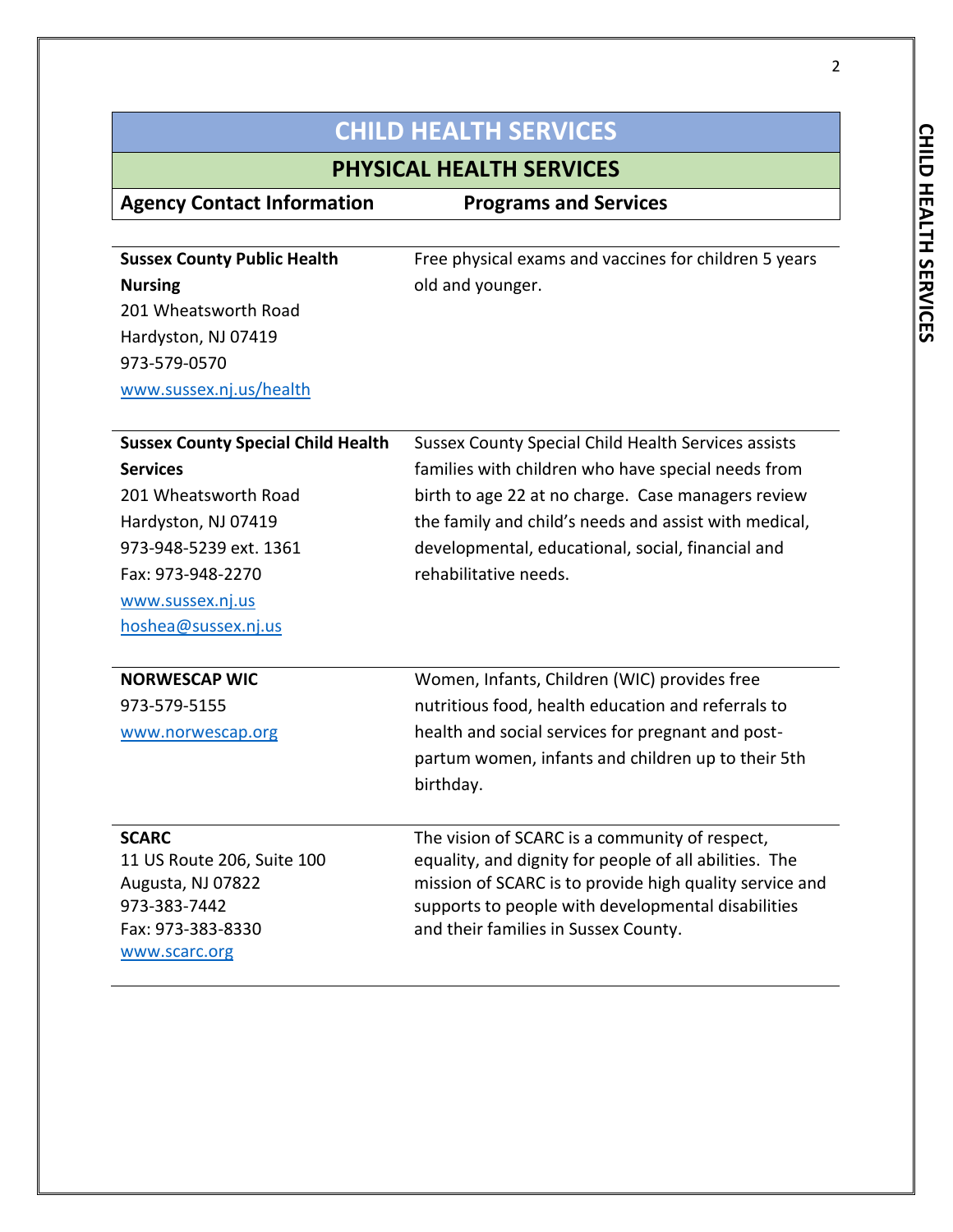## **PHYSICAL HEALTH SERVICES**

| <b>Agency Contact Information</b>     | <b>Programs and Services</b>                            |
|---------------------------------------|---------------------------------------------------------|
|                                       |                                                         |
| <b>School Based Youth Services</b>    | School Based Youth Services, known as "The Student      |
| <b>Sussex County Technical School</b> | Center" has been providing the students of Sussex       |
| 105 North Church Road                 | County Technical High School mental health              |
| Sparta, NJ 07871                      | counseling services since 1988. In addition, The        |
| 973-383-6700 ext. 329                 | Student Center collaborates with a Mobile Dental        |
|                                       | Clinic and a Mobile Optical Clinic. This program serves |
|                                       | current Sussex Tech students only and is not available  |
|                                       | to the general Sussex County community                  |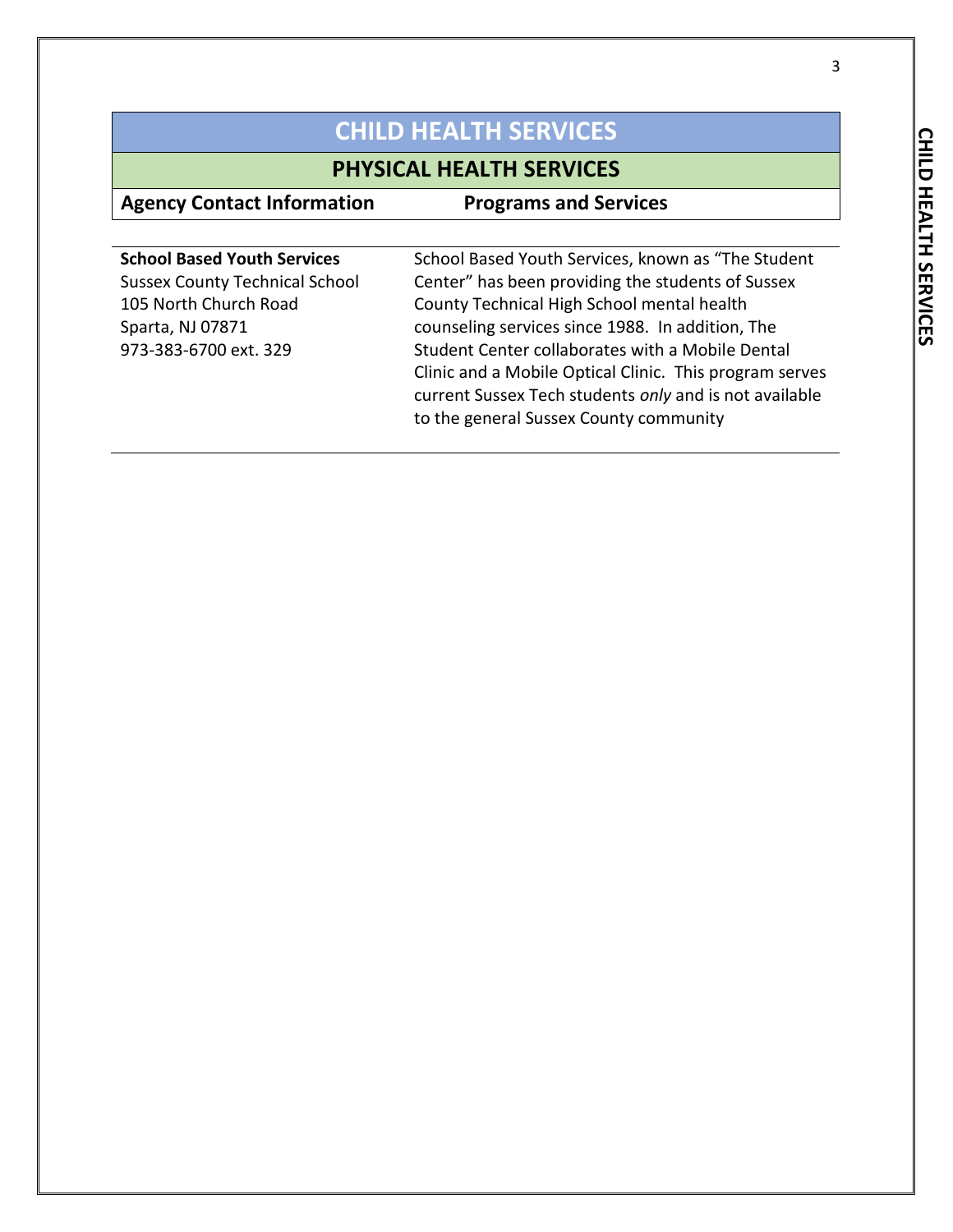**MENTAL HEALTH SERVICES**

| <b>Agency Contact Information</b>     | <b>Programs and Services</b>                             |
|---------------------------------------|----------------------------------------------------------|
|                                       |                                                          |
| <b>PerformCare</b>                    | PerformCare New Jersey utilizes significant expertise    |
| 24 hours a day, seven days a week     | and integrated technologies to register, authorize, and  |
| 877-652-7624                          | coordinate services for children, youth, and young       |
| www.performcarenj.org                 | adults who are experiencing emotional and behavioral     |
|                                       | challenges, are impacted by substance use treatment      |
|                                       | needs, or have an intellectual/developmental             |
|                                       | disability.                                              |
|                                       |                                                          |
| <b>Center for Evaluation and</b>      | CEC's Comprehensive Adolescent Program (CAP)             |
| <b>Counseling</b>                     | provides free individual and group psychoeducation,      |
| 191 Woodport Rd Suite 209             | along with case management services to at-risk or        |
| Sparta, NJ 07871                      | court-involved youth ages 12-18. Groups include          |
| Tele: 973-512-3700                    | anger management, positive decision making, coping       |
| Fax: 973-512-3701                     | skills, life skills, job skills, conflict resolution and |
| www.centerforeval.org                 | healthy choices.                                         |
|                                       |                                                          |
|                                       |                                                          |
| <b>Family Intervention Services a</b> | Outpatient Program provides support to families by       |
| <b>Division of Center for Family</b>  | providing comprehensive mental health assessments,       |
| <b>Services</b>                       | counseling, parenting skills, life skills, collaborative |
| 55 Mill Street                        | case management, and referrals for psychiatric           |
| Newton, NJ 07860                      | services for families with youth up to age 21 who are    |
| 973-940-0105                          | covered by Medicaid. Please contact the access           |
| www.centerffs.org                     | number for more information or to make a                 |
|                                       | referral: 877-922-2377.                                  |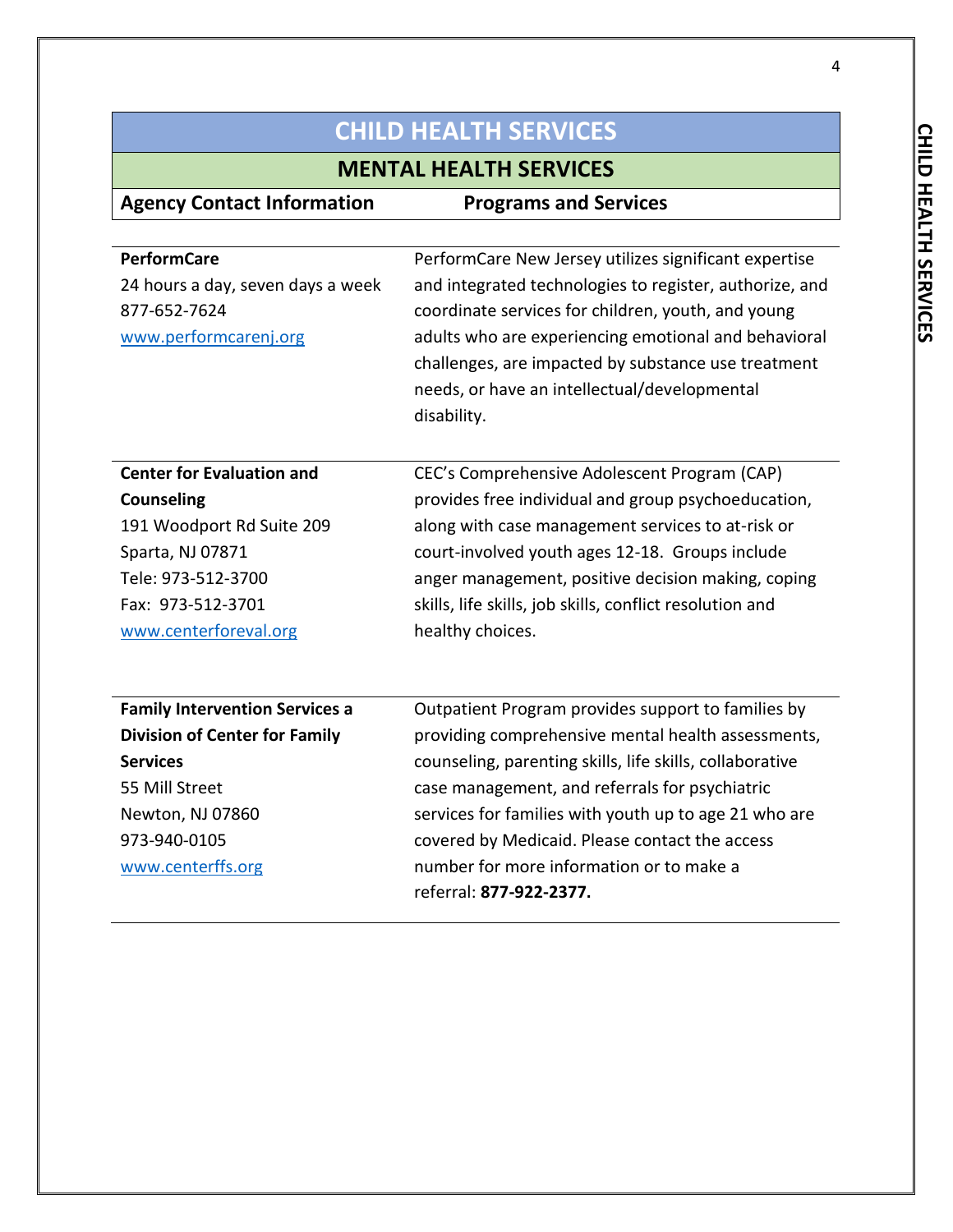## **MENTAL HEALTH SERVICES**

| <b>Family Intervention Services a</b>  | Promoting Success Program - is a comprehensive          |
|----------------------------------------|---------------------------------------------------------|
| <b>Division of Center for Family</b>   | mental health program providing in-home or in           |
| <b>Services</b>                        | community counseling as well as psychiatric             |
| 55 Mill Street                         | evaluation and medication management for children       |
| Newton, NJ 07860                       | and young adults ages 5 -21 and their families. The     |
| 973-940-0105                           | program will provide an array of services for a         |
| www.centerffs.org                      | minimum of six months to achieve successful             |
|                                        | outcomes. Services are open to all youth who reside in  |
|                                        | Sussex County and are not involved with CP&P or CMO     |
|                                        | unless they are in the termination phase of their case. |
|                                        | Please contact Kristen Lauber, Program coordinator at   |
|                                        | kristen.lauber@centerffs.org for more information or    |
|                                        | to refer a youth.                                       |
|                                        |                                                         |
| <b>Children's Mobile Response and</b>  | The Morris/Sussex Children's Mobile Response and        |
| <b>Stabilization Services/Sussex</b>   | Stabilization (CMRSS)/Sussex FCIU provides              |
| <b>Family Crisis Intervention Unit</b> | immediate, in-person response to crisis within one      |
| To request mobile response,            | hour. CMRSS is available 24 hours per day, 7 days a     |
| families need to call PerformCare at   | week, 365 days a year. CMRSS provides service           |
| 1-877-652-7624.                        | linkage and case management coordination for up to      |
| www.centerffs.org                      | eight weeks. Must call PerformCare for services.        |
|                                        |                                                         |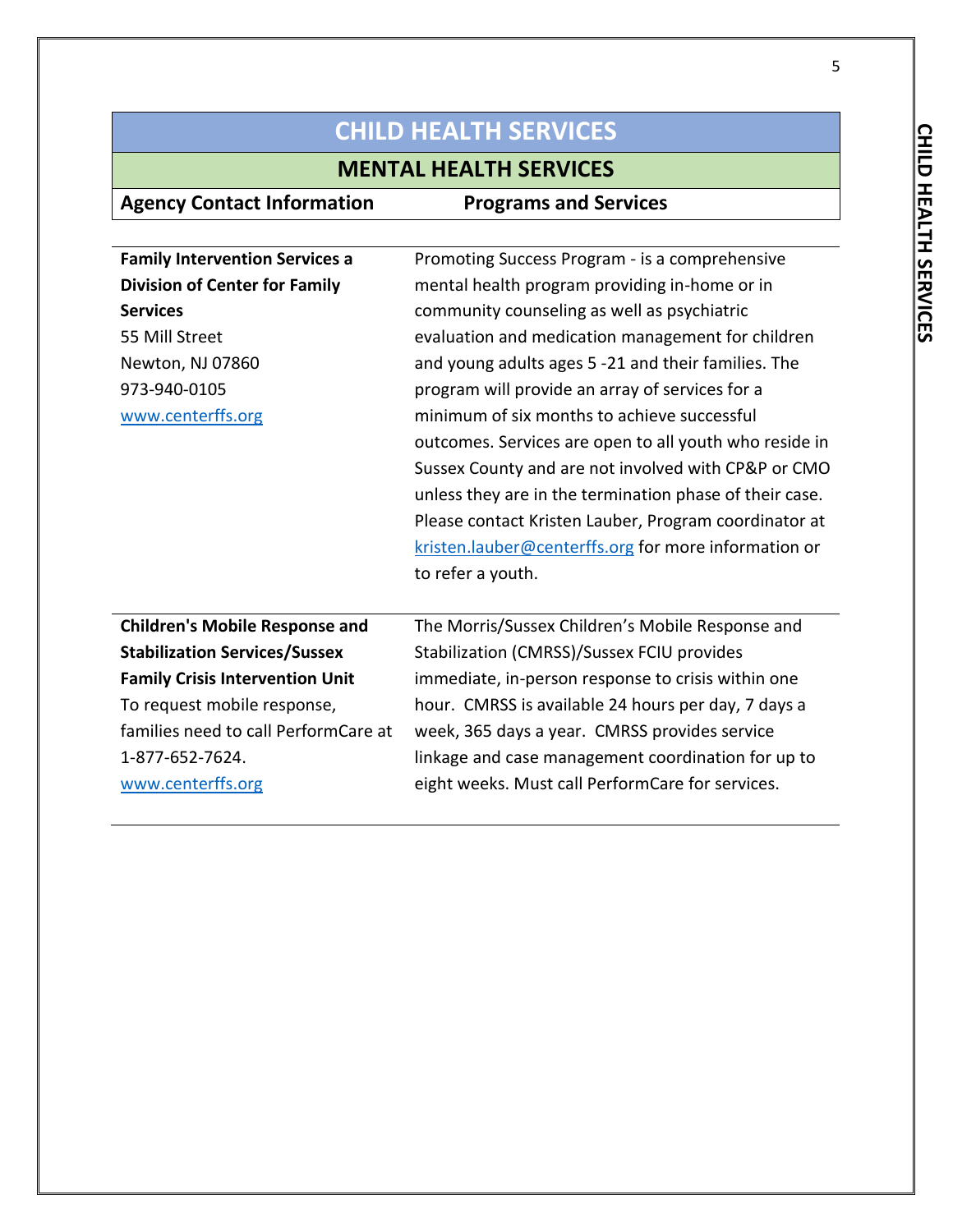## **MENTAL HEALTH SERVICES**

| <b>Agency Contact Information</b>       | <b>Programs and Services</b>                             |
|-----------------------------------------|----------------------------------------------------------|
|                                         |                                                          |
| <b>Family Partners of Morris/Sussex</b> | Family Partners of Morris & Sussex Counties, a Family    |
| 67 Spring Street                        | Support Organization, is a private, family-led           |
| Newton, NJ 07860                        | organization that provides support, education and        |
| 973-940-3194                            | advocacy for parents and caregivers of children with     |
| www.familypartnersms.org                | mental health, emotional, behavioral, developmental      |
|                                         | disabilities and substance use challenges through a      |
|                                         | community-based, family centered, culturally             |
|                                         | competent system of support, education and               |
|                                         | advocacy. The agency also operates a warm line.          |
|                                         |                                                          |
| <b>Ginnie's House, Sussex County</b>    | A child friendly environment for the coordination        |
| <b>Children's Advocacy Center</b>       | investigative interview of allegations of criminal child |
| 4 High Street, P.O. Box 3156            | abuse, on-site medical evaluations, child therapy and    |
| Newton, NJ 07860                        | caregiver support/advocacy. Education regarding          |
| www.ginnieshouse.org                    | recognition of child abuse, how to react to a disclosure |
|                                         | and how to report abuse is also available.               |
|                                         |                                                          |
| <b>Psychiatric Emergency Services</b>   | Provides 24/7 crisis intervention, mobile outreach,      |
| <b>Newton Medical Center</b>            | psychiatric services, counseling referrals and, when     |
| 175 High Street                         | appropriate hospitalization for children and adults.     |
| Newton, NJ 07860                        |                                                          |
| 973-383-0973                            |                                                          |
|                                         |                                                          |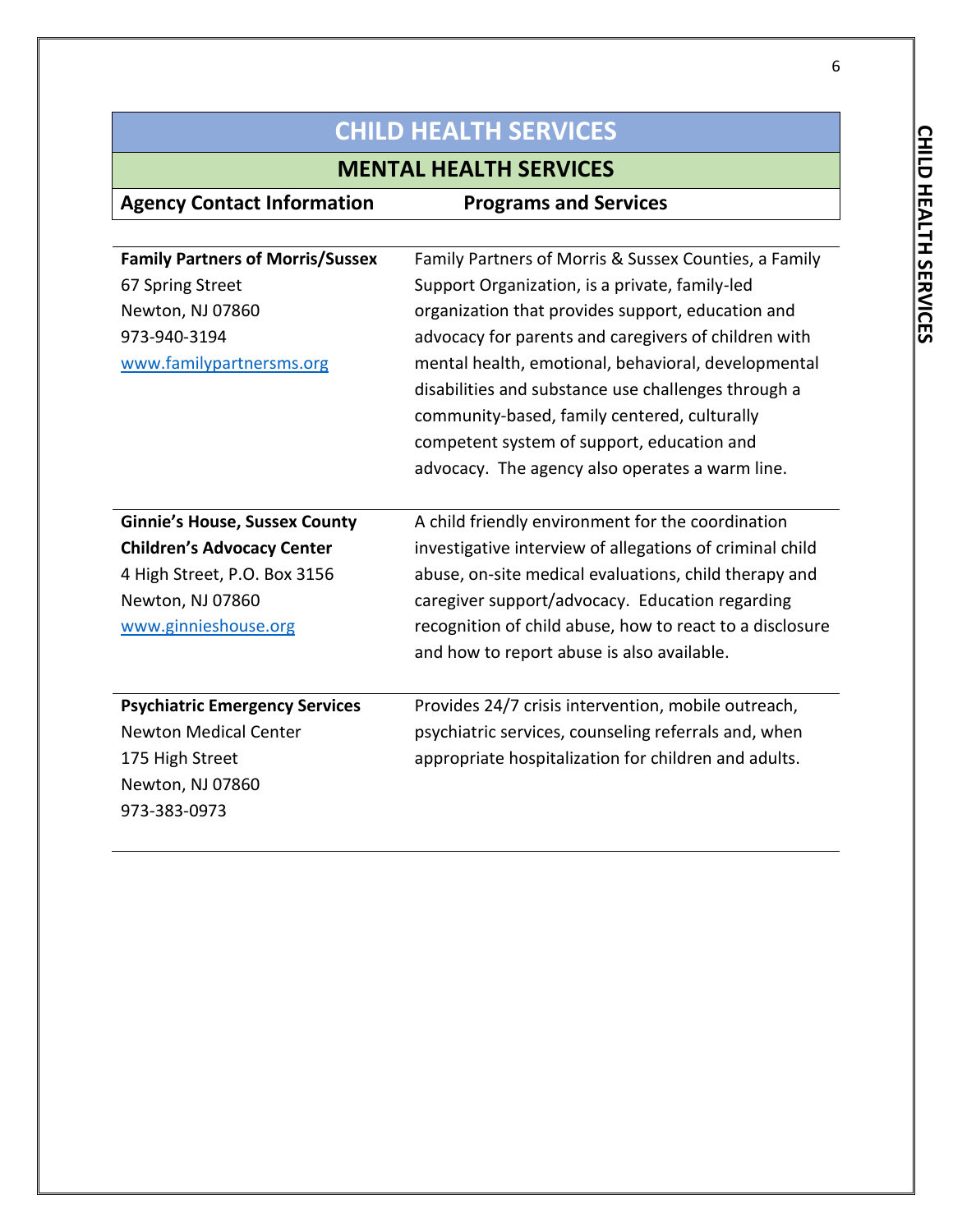## **MENTAL HEALTH SERVICES**

| <b>School Based Youth Services</b>    | School Based Youth Services, known as "The Student   |
|---------------------------------------|------------------------------------------------------|
| <b>Sussex County Technical School</b> | Center" has been providing students of Sussex County |
| 105 North Church Road                 | Technical High School mental health counseling       |
| Sparta, NJ 07871                      | services since 1988. The Student Center offers free  |
| 973-383-6700 ext. 329                 | onsite mental health counseling (individual, group,  |
|                                       | family and crisis intervention/risk assessments) by  |
|                                       | licensed professional counselors and supervised      |
|                                       | interns during the regular school day. Students can  |
|                                       | also access free monthly psychiatric care. This      |
|                                       | program serves current Sussex Tech students only and |
|                                       | is not available to the general Sussex County        |
|                                       | community. The program also supports a Gay,          |
|                                       | Straight Alliance for teens and a free after school  |
|                                       | recreation program where students can remain at      |
|                                       | school until they are picked up or bused home on a   |
|                                       | late bus (M-Th).                                     |
|                                       |                                                      |
| Youth Advocate Program (YAP)          | The outpatient office provides mental                |
| <b>Outpatient Program</b>             | health/behavioral health services to children and    |
| 328 Sparta Ave, Suite E               | adolescents. The clinical staff are experienced      |
| Sparta, NJ 07871                      | professionals who provide structured and supportive  |
| 973-729-3617                          | therapy including but not limited to; individual and |
| nraftopoulos@yapinc.org               | family therapy, cognitive behavioral therapy, anger  |
| www.yapinc.org/locations/morris-      | management, emotional regulation and trauma          |
| <b>SUSSEX</b>                         | treatment. Medicaid insurance is accepted.           |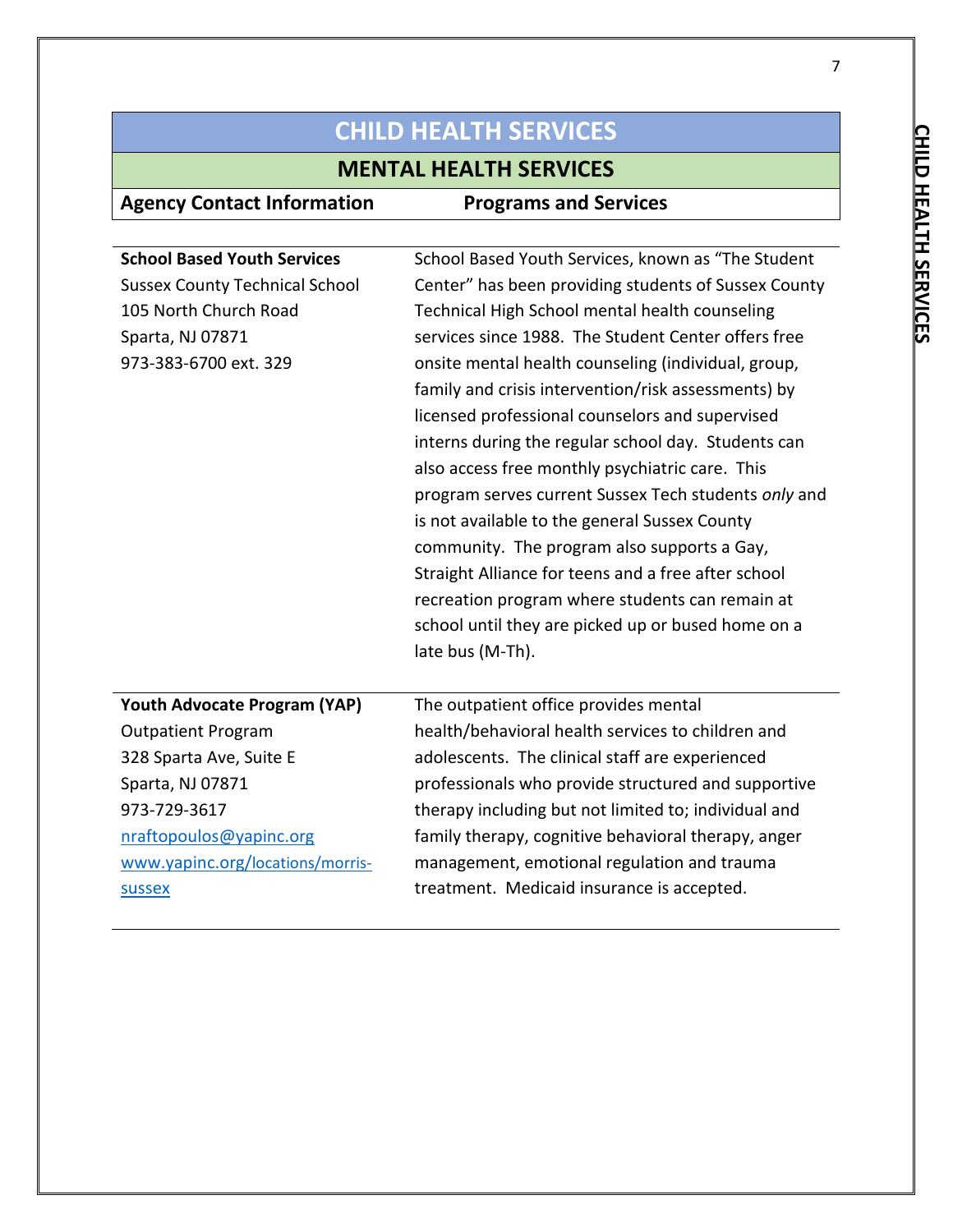## **OTHER CHILD HEALTH SERVICES**

| <b>Big Brothers Big Sisters of Coastal</b> | Youth mentoring services that connect children ages                                                    |
|--------------------------------------------|--------------------------------------------------------------------------------------------------------|
| & Northern NJ                              | 6-18 years old with committed volunteers that are 19                                                   |
| 21 Western Avenue                          | years of age or older in Sussex County. "Bigs" and                                                     |
| Morriston, NJ 07960                        | "Littles" spend quality one-to-one time out in the                                                     |
| Tele: 732-544-2224 ext. 315                | community 4-6 hours a month engaging in fun, low-                                                      |
| Fax: 732-544-2260                          | cost, friendship-building activities. The goal of the                                                  |
| sorefice@mentornj.org                      | mentoring relationship is to provide positive guidance                                                 |
| https://mentornj.org                       | and support to enhance the child's ability to become a                                                 |
|                                            | confident, competent and caring adult.                                                                 |
|                                            |                                                                                                        |
| <b>Legal Services of Northwest Jersey</b>  | LSNWJ provides free legal assistance to low-income                                                     |
| 18 Church Street, Suite 120                | families in cases involving children's SSI disability.                                                 |
| Newton, NJ 07860                           |                                                                                                        |
| 973-383-7400/Fax - 973-383-3469            |                                                                                                        |
| Isnwj-sussex@Isnj.org                      |                                                                                                        |
| www.lsnj.org/lsnwj                         |                                                                                                        |
|                                            |                                                                                                        |
| Pass it Along                              | Pass It Along is a non-profit organization committed to                                                |
| 72 State Route 15, Unit 62                 | helping teenagers become confident, resilient, and                                                     |
| Lafayette, NJ 07848                        | compassionate through self-discovery, volunteerism,<br>and leadership programs. Pass It Along supports |
| 973-726-9777                               | teenagers, providing service learning as a part of each                                                |
| info@passitalong.org                       | volunteer experience, enabling a one-on-one                                                            |
| https://passitalong.org                    | connection with the people teenagers are helping and                                                   |
|                                            | delivering thought provoking leadership and self-                                                      |
|                                            | discovery workshops.                                                                                   |
| <b>Project Self-Sufficiency</b>            | Project Self-Sufficiency operates Little Sprouts Early                                                 |
| 127 Mill Street                            | Learning Center for infants through age 6 and offers                                                   |
|                                            |                                                                                                        |
| Newton, NJ 07860                           | summer camps, family fun activities and special events<br>for children.                                |
| 973-940-3500                               |                                                                                                        |
| www.projectselfsufficiency.org             |                                                                                                        |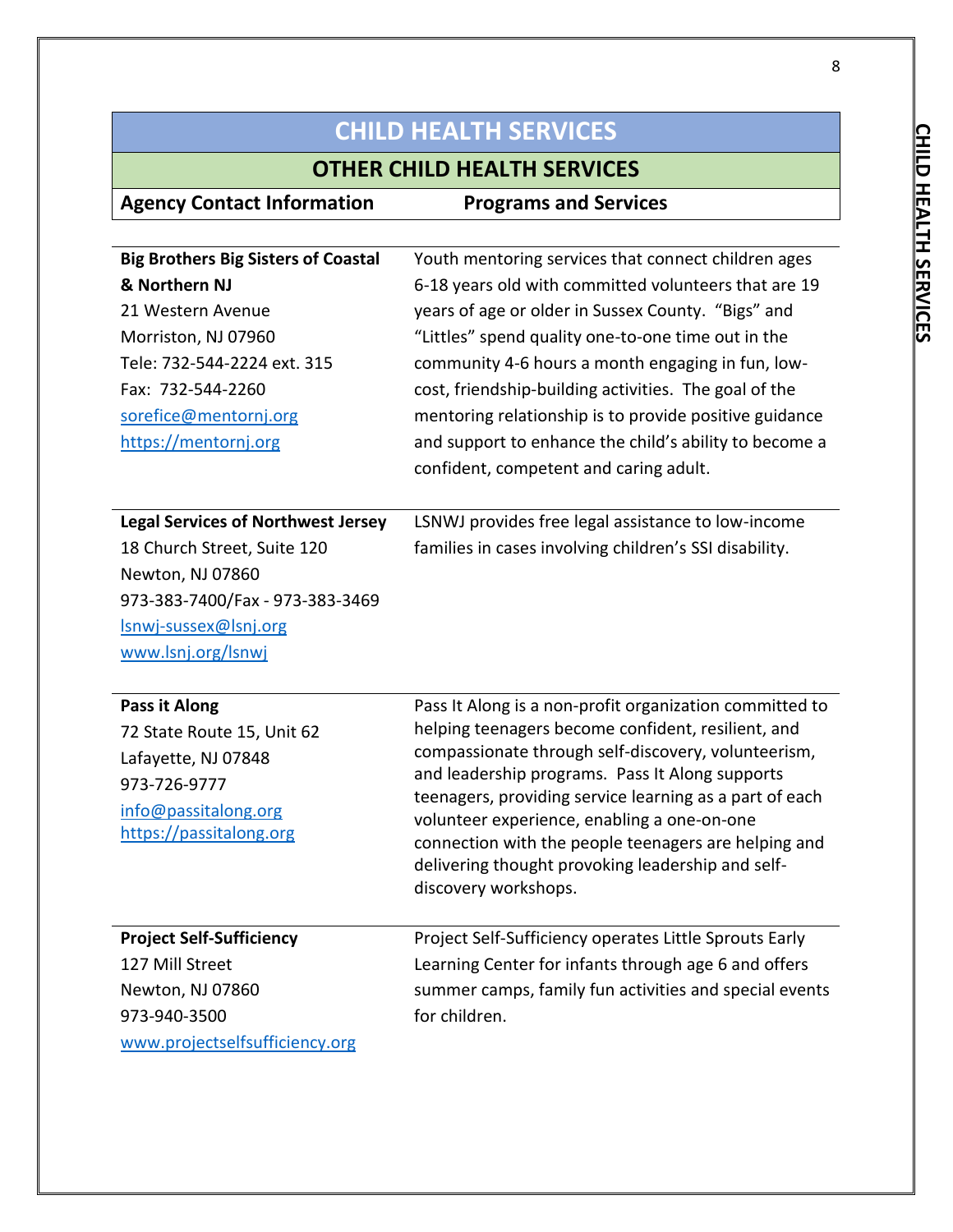## **OTHER CHILD HEALTH SERVICES**

| <b>Project Self-Sufficiency</b>         | Project Self-Sufficiency is the lead agency for Project    |
|-----------------------------------------|------------------------------------------------------------|
| 127 Mill Street                         | Sussex Kids/Sussex County Council for Young Children       |
| Newton, NJ 07860                        | (SCCYC). The SCCYC convenes several subcommittees          |
| 973-940-3500                            | inviting parents and professionals to discuss needs and    |
| www.projectselfsufficiency.org          | concerns pertaining to the health, education, and          |
|                                         | safety of the prenatal to age 8 population including       |
|                                         | Families of Children with Special Needs Health             |
|                                         | Committee, Families of School Age Children Education       |
|                                         | Committee, Spanish Speaking Families and Prenatal,         |
|                                         | Infant, Toddler and Preschooler Committee.                 |
|                                         |                                                            |
| <b>Sussex County Division of Social</b> | <b>Child Support and Paternity Testing</b>                 |
| <b>Services</b>                         | Assists custodial parents with locating the non-           |
| 83 Spring Street, Suite 203             | custodial parent, establishing paternity and reviewing     |
| Newton, NJ 07860                        | existing child support orders. For TANF clients, the       |
| 973-383-3600                            | agency can assist with locating the non-custodial          |
| www.sussex.nj.us/socialservices         | parent, establishing paternity, initiating a child support |
|                                         |                                                            |
|                                         | order, reviewing existing child support orders as well     |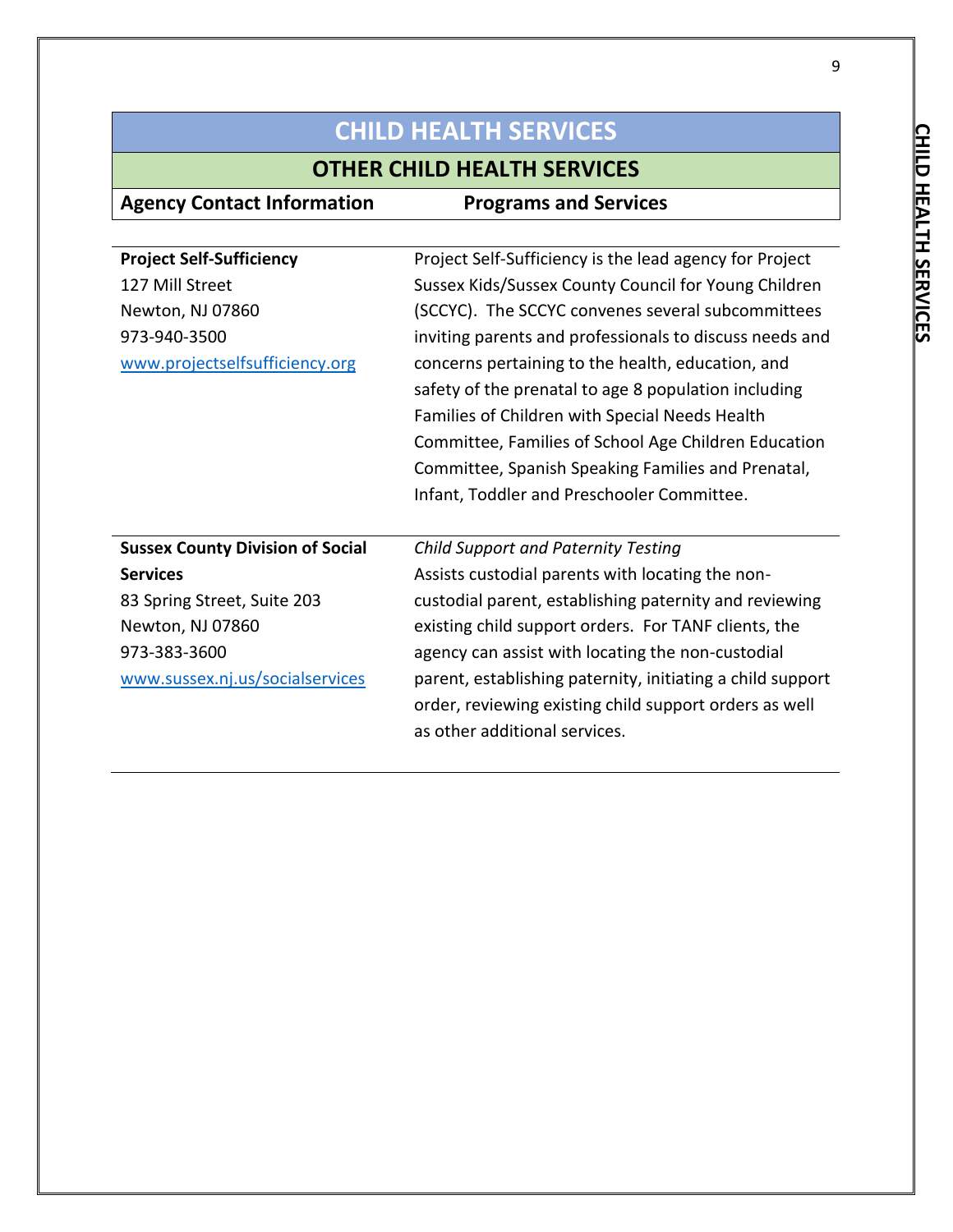## **CHILD PROTECTIVE SERVICES**

| <b>Agency Contact Information</b>       | <b>Programs and Services</b>                             |
|-----------------------------------------|----------------------------------------------------------|
|                                         |                                                          |
| <b>Division of Child Protection and</b> | The Division of Child Protection and Permanency          |
| Permanency                              | (DCP&P) supports families to ensure the safety, well-    |
| 20 East Clinton Street                  | being and success of children, youths, families and      |
| Newton, NJ 07860                        | communities.                                             |
| 800-392-2654 or 973-383-8400            |                                                          |
| www.state.nj.us                         |                                                          |
|                                         |                                                          |
| <b>Ginnie's House, Sussex County</b>    | A child-friendly environment for the coordinated         |
| <b>Children's Advocacy Center</b>       | investigative interview of allegations of criminal child |
| 4 High Street, P.O. Box 3156            | abuse, on-site medical evaluations, child therapy and    |
| Newton, NJ 07860                        | caregiver support/advocacy. Education regarding          |
| www.ginnieshouse.org                    | recognition of child abuse, how to react to a disclosure |
|                                         | and how to report abuse.                                 |
|                                         |                                                          |
| <b>Sussex County Division of Social</b> | Kinship Navigator Program                                |
| <b>Services</b>                         | The Kinship Navigator Program is a special form of       |
| 83 Spring Street, Suite 203             | legal guardianship that allows an adult to be given the  |
| Newton, NJ 07860                        | legal authority to care for and make decisions           |
| 973-383-3600                            | concerning the welfare of a child. If you are not        |
| www.sussex.nj.us/socialservices         | related to the child, you must obtain Kinship legal      |
|                                         | guardianship to access Kinship services, as well as a    |
|                                         | variety of other government assistance programs.         |
|                                         | Services available through the Kinship Navigator         |
|                                         | Program include (but are not limited to); payment for    |
|                                         | clothing for the child, medical coverage and services,   |
|                                         | housing, payment for furniture, payment for tutoring     |
|                                         | services and extra-curricular activities, payment for    |
|                                         | summer camp for the child and payment for                |
|                                         | graduation expenses for the child.                       |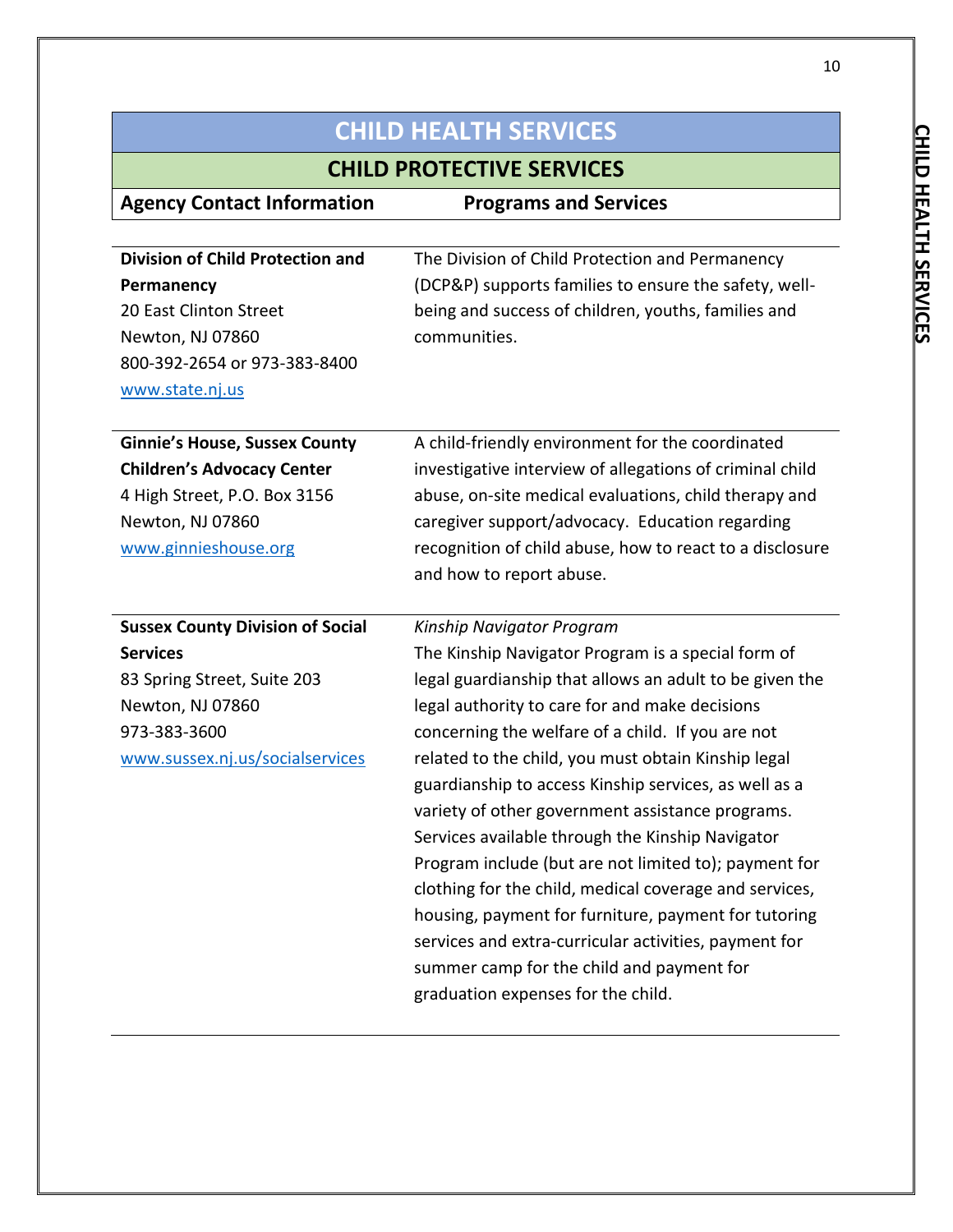## **CHILD SUBSTANCE ABUSE SERVICES**

| <b>Agency Contact Information</b> | <b>Programs and Services</b>                             |
|-----------------------------------|----------------------------------------------------------|
|                                   |                                                          |
| <b>PerformCare</b>                | PerformCare New Jersey utilizes significant expertise    |
| 24 hours a day, seven days a week | and integrated technologies to register, authorize, and  |
| 877-652-7624                      | coordinate services for children, youth, and young       |
| www.performcarenj.org             | adults who are experiencing emotional and behavioral     |
|                                   | challenges, are impacted by substance use treatment      |
|                                   | needs, or have an intellectual/developmental             |
|                                   | disability.                                              |
|                                   |                                                          |
| <b>Center for Evaluation and</b>  | CEC's Comprehensive Adolescent Program (CAP)             |
| <b>Counseling</b>                 | provides free individual and group psychoeducation,      |
| 191 Woodport Road, Suite 209      | along with case management services to at-risk or        |
| Sparta, NJ 07871                  | court-involved youth ages 12-18. Groups include          |
| 973-512-3700                      | anger management, positive decision making, coping       |
| Fax: 973-512-3701                 | skills, life skills, job skills, conflict resolution and |
| cec@centerforeval.org             | healthy choices.                                         |
| www.centerforeval.org             |                                                          |
|                                   |                                                          |
| <b>Center for Evaluation and</b>  | CEC's Therapeutic Supervised Parenting Program           |
| <b>Counseling</b>                 | (TSPP) provides services to children from birth to age   |
| 61 High Street                    | 18 who are in the middle of custody/parenting            |
| Newton, NJ 07860                  | disputes who may be at risk and/or mutual parenting      |
| 973-300-1900                      | arrangements are not available. Parenting sessions       |
| cec@centerforeval.org             | must be court ordered.                                   |
| www.centerforeval.org             |                                                          |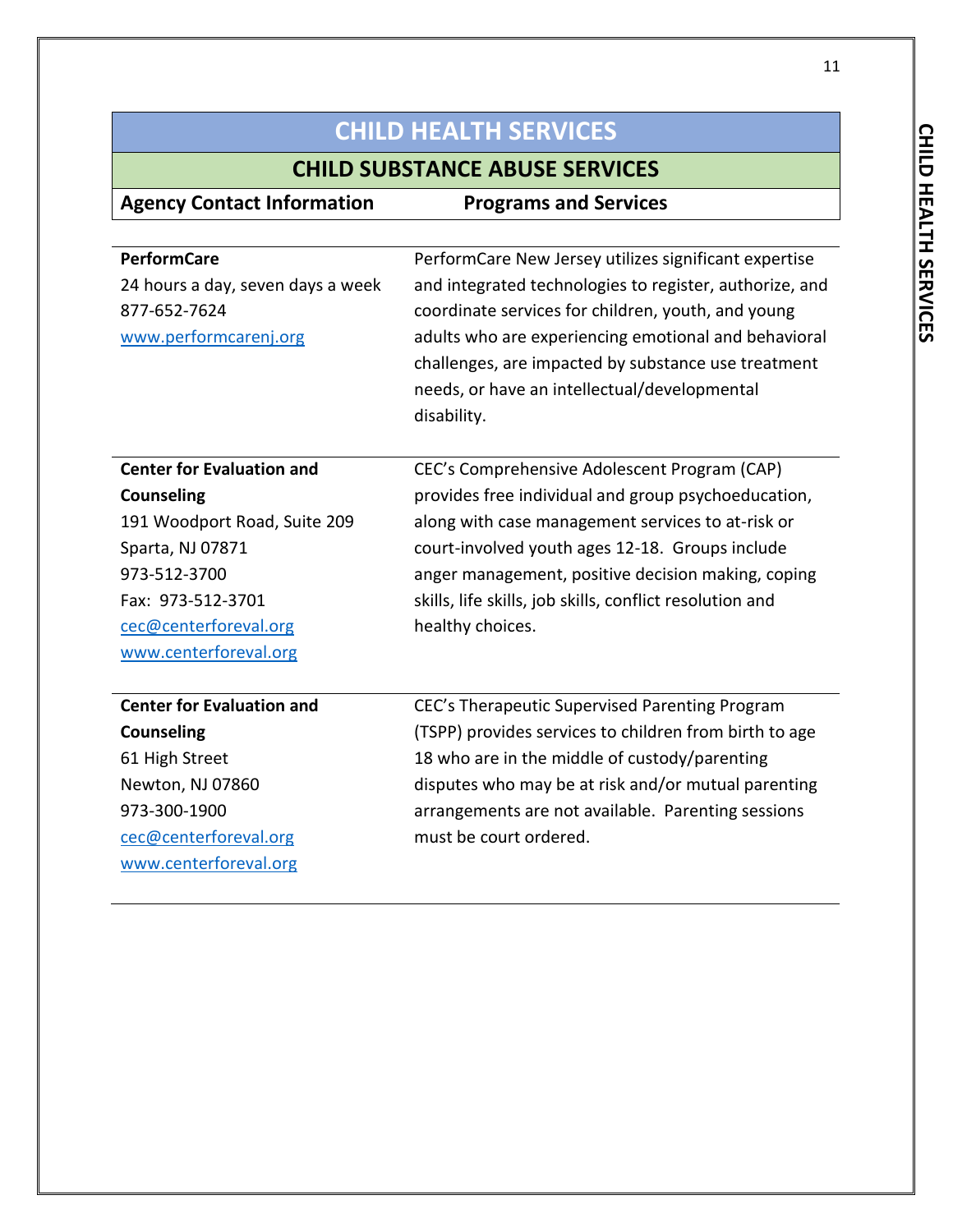## **CHILD SUBSTANCE ABUSE SERVICES**

| <b>Center for Prevention and</b><br><b>Counseling</b><br>61 Spring Street<br>Newton, NJ 07860<br>973-383-4787; Fax - 973-383-6576<br>info@centerforprevention.org<br>www.centerforprevention.org | CFPC provides individual and/or group adolescent<br>substance use services including evaluations, early<br>intervention/education, outpatient, and intensive<br>outpatient. Funding opportunities for those that<br>qualify. Call CFPC to speak to the adolescent<br>coordinator. CFPC provides services to at-risk, and<br>court involved youth through the Think, Act, Grow<br>(TAG) program, which offers life skills, positive youth<br>development, anger management, conflict resolution<br>and positive decision making. CFPC offers a variety of<br>programs/workshops for youth in school settings<br>which includes: Botvin's Life Skills; Lion's Quest; 7<br>Habits of Highly Effective Teens; and Girls Circle/Boys<br>Council to learn healthy coping skills and other<br>essential life skills. Call CFPC for participating school<br>districts. |
|--------------------------------------------------------------------------------------------------------------------------------------------------------------------------------------------------|----------------------------------------------------------------------------------------------------------------------------------------------------------------------------------------------------------------------------------------------------------------------------------------------------------------------------------------------------------------------------------------------------------------------------------------------------------------------------------------------------------------------------------------------------------------------------------------------------------------------------------------------------------------------------------------------------------------------------------------------------------------------------------------------------------------------------------------------------------------|
| <b>Family Intervention Services a</b>                                                                                                                                                            | Outpatient Program provides support to families by                                                                                                                                                                                                                                                                                                                                                                                                                                                                                                                                                                                                                                                                                                                                                                                                             |
| <b>Division of Center for Family</b>                                                                                                                                                             | providing comprehensive mental health assessments,                                                                                                                                                                                                                                                                                                                                                                                                                                                                                                                                                                                                                                                                                                                                                                                                             |
| <b>Services</b>                                                                                                                                                                                  | counseling, parenting skills, life skills, collaborative                                                                                                                                                                                                                                                                                                                                                                                                                                                                                                                                                                                                                                                                                                                                                                                                       |
| 55 Mill Street                                                                                                                                                                                   | case management, and referrals for psychiatric                                                                                                                                                                                                                                                                                                                                                                                                                                                                                                                                                                                                                                                                                                                                                                                                                 |
| Newton, NJ 07860                                                                                                                                                                                 | services for families with youth up to age 21 who are                                                                                                                                                                                                                                                                                                                                                                                                                                                                                                                                                                                                                                                                                                                                                                                                          |
| 973-940-0105                                                                                                                                                                                     | covered by Medicaid. Please contact the access                                                                                                                                                                                                                                                                                                                                                                                                                                                                                                                                                                                                                                                                                                                                                                                                                 |
| www.centerffs.org                                                                                                                                                                                | number for more information or to make a referral:<br>877-922-2377.                                                                                                                                                                                                                                                                                                                                                                                                                                                                                                                                                                                                                                                                                                                                                                                            |
|                                                                                                                                                                                                  |                                                                                                                                                                                                                                                                                                                                                                                                                                                                                                                                                                                                                                                                                                                                                                                                                                                                |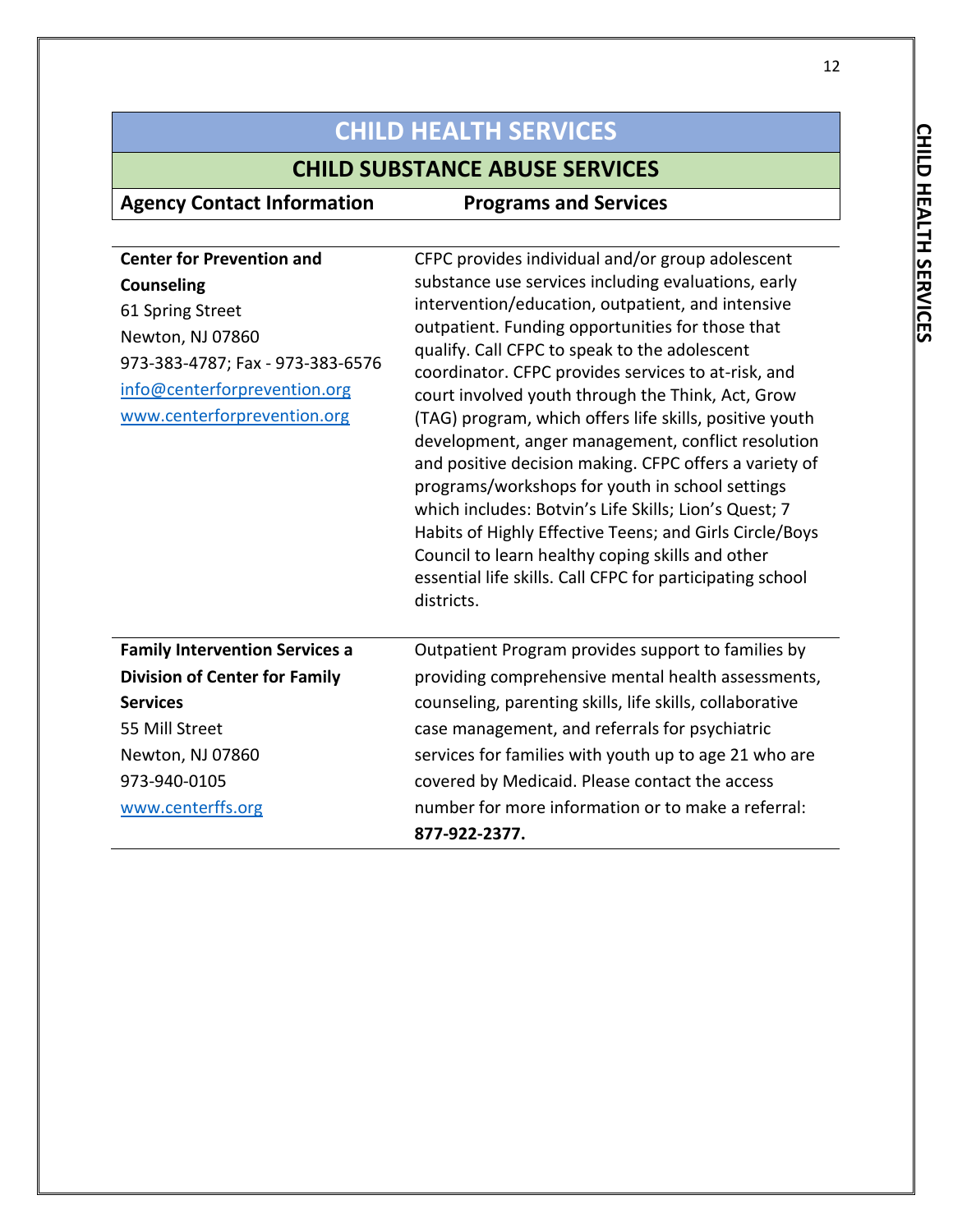### **CHILD SUBSTANCE ABUSE SERVICES**

**Agency Contact Information Programs and Services Children's Mobile Response and**  The Morris/Sussex Children's Mobile Response and

| <b>Stabilization Services/Sussex</b><br><b>Family Crisis Intervention Unit</b><br>To request mobile response,<br>families need to call PerformCare at<br>1-877-652-7624.<br>www.centerffs.org | Stabilization (CMRSS)/Sussex FCIU provides<br>immediate, in-person response to crisis within one<br>hour. CMRSS is available 24 hours per day, 7 days a<br>week, 365 days a year. CMRSS provides service<br>linkage and case management coordination for up to<br>eight weeks. Must call PerformCare for services.                                                                                                                                                                  |
|-----------------------------------------------------------------------------------------------------------------------------------------------------------------------------------------------|-------------------------------------------------------------------------------------------------------------------------------------------------------------------------------------------------------------------------------------------------------------------------------------------------------------------------------------------------------------------------------------------------------------------------------------------------------------------------------------|
| <b>Family Partners of Morris/Sussex</b><br>67 Spring Street<br>Newton, NJ 07860<br>973-940-3194<br>www.familypartnersms.org                                                                   | Family Partners of Morris & Sussex Counties, a Family<br>Support Organization, is a private, family-led<br>organization that provides support, education and<br>advocacy for parents and caregivers of children with<br>mental health, emotional, behavioral, developmental<br>disabilities and substance use challenges through a<br>community-based, family centered, culturally<br>competent system of support, education and<br>advocacy. The agency also operates a warm line. |
| <b>Ginnie's House, Sussex County</b><br><b>Children's Advocacy Center</b><br>4 High Street, P.O. Box 3156<br>Newton, NJ 07860<br>www.ginnieshouse.org                                         | A child-friendly environment for the coordinated<br>investigative interview of allegations of criminal child<br>abuse, on-site medical evaluations, child therapy and<br>caregiver support/advocacy. Education regarding<br>recognition of child abuse, how to react to a disclosure<br>and how to report abuse is also available.                                                                                                                                                  |
| <b>Psychiatric Emergency Services</b><br><b>Newton Medical Center</b><br>175 High Street<br>Newton, NJ 07860<br>973-383-0973                                                                  | Provides 24/7 crisis intervention, mobile outreach,<br>psychiatric services, counseling referrals and, when<br>appropriate hospitalization for children and adults.                                                                                                                                                                                                                                                                                                                 |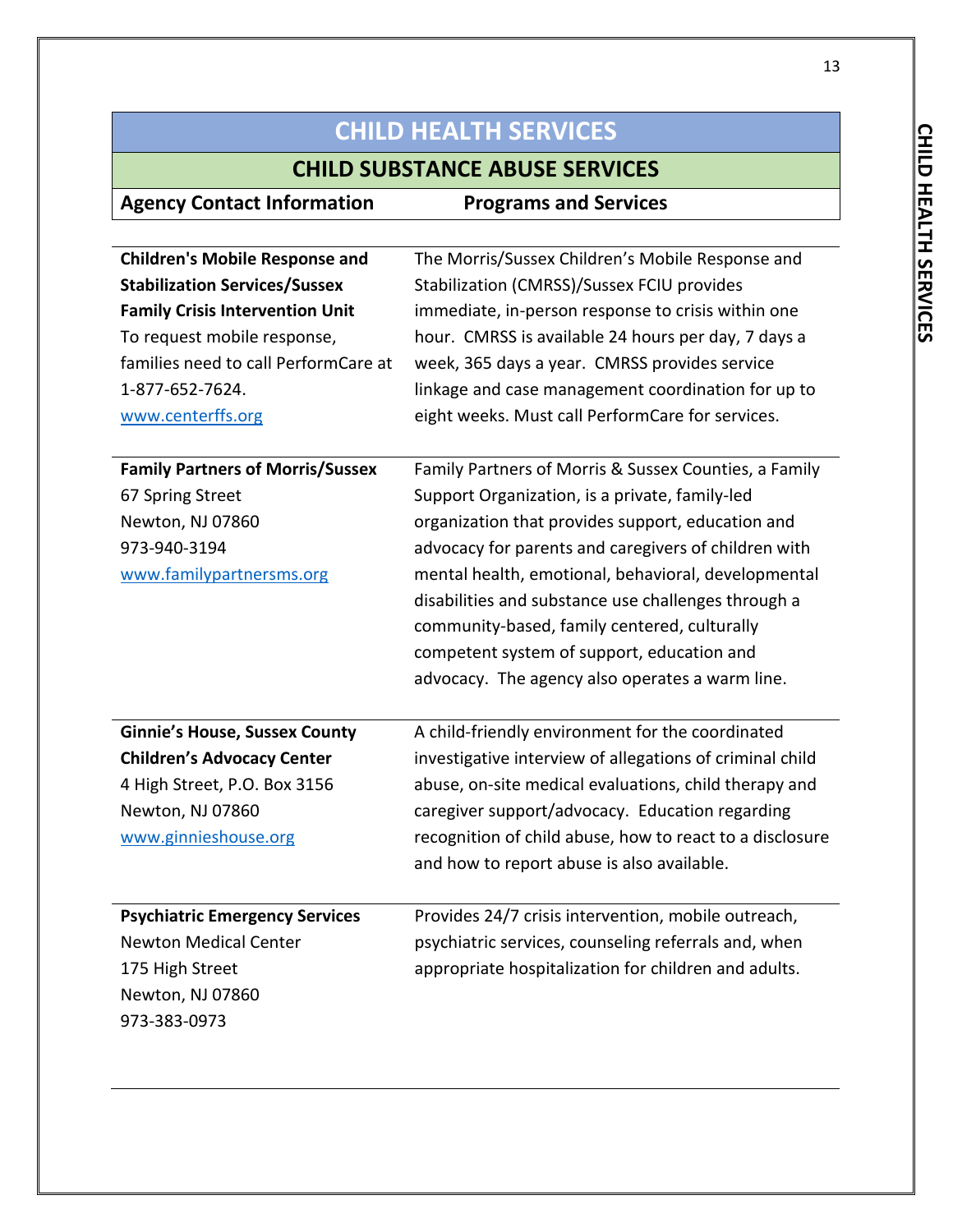### **CHILD WELLNESS SERVICES**

| <b>Agency Contact Information</b>             | <b>Programs and Services</b>                                                                                   |
|-----------------------------------------------|----------------------------------------------------------------------------------------------------------------|
|                                               |                                                                                                                |
| <b>Center for Evaluation and</b>              | CEC's Comprehensive Adolescent Program (CAP)                                                                   |
| <b>Counseling</b>                             | provides free individual and group psychoeducation,                                                            |
| 191 Woodport Road, Suite 209                  | along with case management services to at-risk or                                                              |
| Sparta, NJ 07871                              | court-involved youth ages 12-18. Groups include                                                                |
| 973-512-3700                                  | anger management, positive decision making, coping                                                             |
| Fax: 973-512-3701                             | skills, life skills, job skills, conflict resolution and                                                       |
| cec@centerforeval.org                         | healthy choices.                                                                                               |
| www.centerforeval.org                         |                                                                                                                |
|                                               |                                                                                                                |
| <b>Center for Evaluation and</b>              | CEC's Therapeutic Supervised Parenting Program                                                                 |
| <b>Counseling</b>                             | (TSPP) provides services to children from birth to age                                                         |
| 61 High Street                                | 18 who are in the middle of custody/parenting                                                                  |
| Newton, NJ 07860                              | disputes who may be at risk and/or mutual parenting                                                            |
| 973-300-1900                                  | arrangements are not available. Parenting sessions                                                             |
| cec@centerforeval.org                         | must be court ordered.                                                                                         |
| www.centerforeval.org                         |                                                                                                                |
|                                               |                                                                                                                |
| <b>Center for Prevention &amp; Counseling</b> | CFPC offers a variety of Wellness programs/services                                                            |
| 61 Spring Street                              | for all ages. They include Family Night Out; Military                                                          |
| Newton, NJ 07860                              | Family Night Out; YTAG (Youth Tobacco Action Group)                                                            |
| 973-383-4787; Fax - 973-383-6576              | focus on prevention of e-cigarette use and promotion<br>of youth cessation; social emotional learning programs |
| info@centerforprevention.org                  | including Lion's Quest, Footprints, and Girls Circle;                                                          |
| www.centerforprevention.org                   | Break Free and SMART Recovery Family and Friends                                                               |
|                                               | for family and friends of those afflicted with addiction.                                                      |

Call CFPC for details.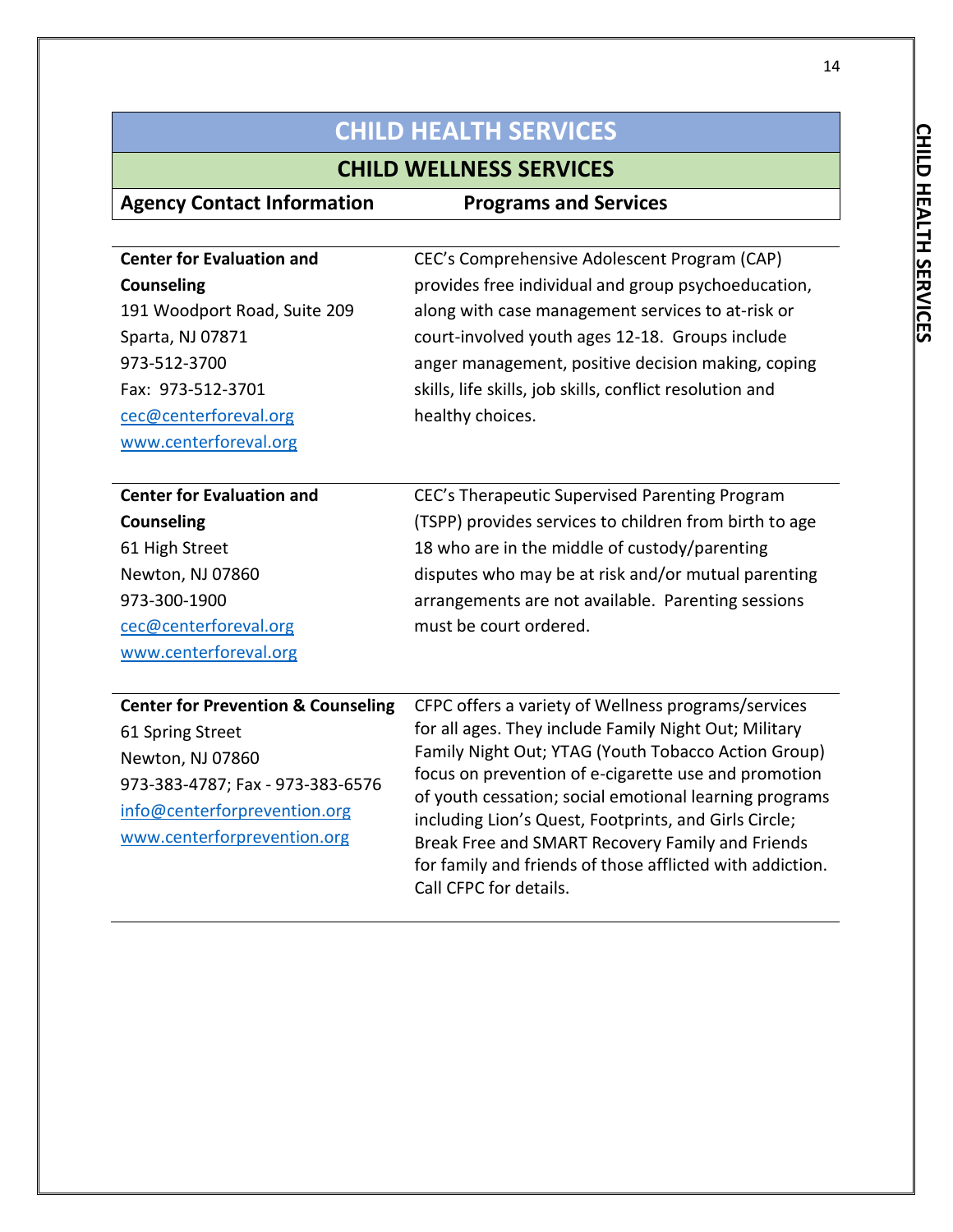## **CHILD WELLNESS SERVICES**

| <b>DAWN Center for Independent</b><br>Living<br>66 Ford Road, Suite 121<br>Denville, NJ 07834<br>973-625-1940; Fax 973-625-1932<br>TTY 973-625-1932; 1-888-383-3296<br>info@dawncil.org<br>www.dawncil.org | DAWNcil provides services to individuals with<br>disabilities of all ages, across all disability types.<br>Services include information and referral connections,<br>adult and young adult recreation programs (including<br>virtual options), employment readiness training,<br>independent living skills training and nursing home<br>transition services for those who wish to transition<br>into the community. DAWNcil also provides specific<br>case coordination and integrated programming<br>including DDD Support Coordination and Benefits<br>Counseling. Individuals approved by the Traumatic<br>Brain Injury (TBI) Fund are supported by DAWNcil staff<br>to access needed resources through their TBI funding.<br>At DAWNcil individuals with disabilities are connected<br>to life-enriching supports and are able to access long-<br>term assistance which enables them to live in their<br>community as independently as possible. |
|------------------------------------------------------------------------------------------------------------------------------------------------------------------------------------------------------------|------------------------------------------------------------------------------------------------------------------------------------------------------------------------------------------------------------------------------------------------------------------------------------------------------------------------------------------------------------------------------------------------------------------------------------------------------------------------------------------------------------------------------------------------------------------------------------------------------------------------------------------------------------------------------------------------------------------------------------------------------------------------------------------------------------------------------------------------------------------------------------------------------------------------------------------------------|
| <b>NORWESCAP Head Start/Early</b><br><b>Head Start Program</b><br>111 Ryerson Avenue<br>Newton, NJ 07860<br>973-300-4091<br>www.norwescap.org                                                              | Head Start/Early Head Start provides comprehensive;<br>health, nutrition, education, mental health and social<br>services to support low-income families and children<br>age birth to five.                                                                                                                                                                                                                                                                                                                                                                                                                                                                                                                                                                                                                                                                                                                                                          |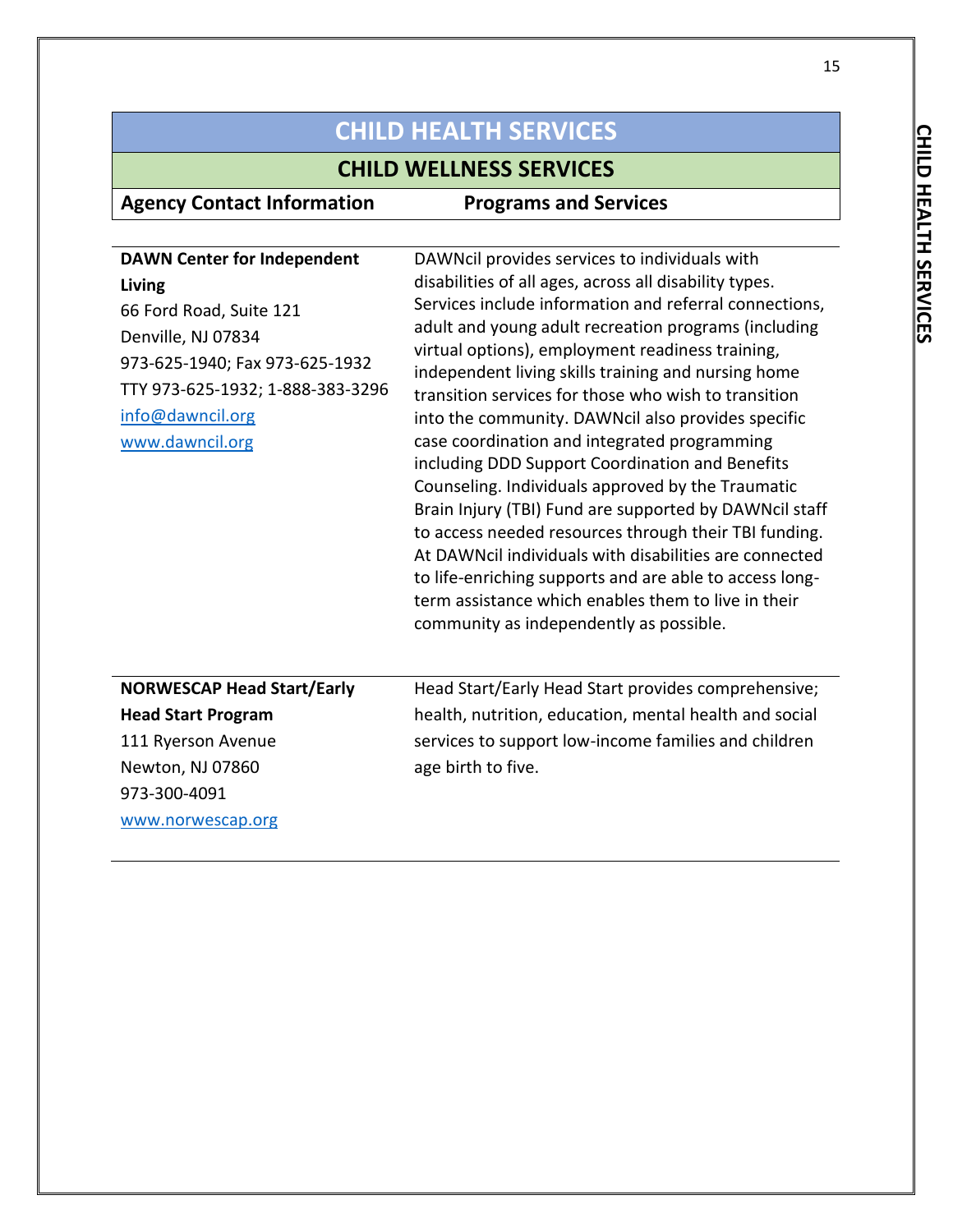## **CHILD WELLNESS SERVICES**

| <b>NORWESCAP Children &amp; Family</b> | Children & Family Resource Services (CFRS) is the                                                      |
|----------------------------------------|--------------------------------------------------------------------------------------------------------|
| <b>Resource Services</b>               | county designated resource and referral agency by                                                      |
| 186 Halsey Road, Suite 1               | the Department of Human Services, Division of Family                                                   |
| Newton, NJ 07860                       | Development. CFRS seeks to empower families and                                                        |
| 973-383-3461/Fax - 973-383-8222        | the community through enhancing the quality and                                                        |
| cfrs@norwescap.org                     | accessibility of early education. CFRS administers the                                                 |
| www.norwescap.org                      | child care subsidy program, family child care                                                          |
|                                        | registration, provides parent and early childhood                                                      |
|                                        | professional education, and supports families by                                                       |
|                                        | providing referrals to NORWESCAP and community                                                         |
|                                        | programs to maintain family stability.                                                                 |
|                                        |                                                                                                        |
| <b>NORWESCAP WIC</b>                   | Women, Infants, Children (WIC) provides free                                                           |
| 973-579-5155                           | nutritious food, health education and referrals to                                                     |
| www.norwescap.org                      | health and social services for pregnant and post-                                                      |
|                                        | partum women, infants and children up to their 5th                                                     |
|                                        | birthday.                                                                                              |
|                                        |                                                                                                        |
| <b>Project Self-Sufficiency</b>        | Project Self-Sufficiency provides three home visitation                                                |
| 127 Mill Street                        | programs in Sussex County including Nurse Family                                                       |
| Newton, NJ 07860                       | Partnership, Healthy Families and Parents as Teachers.                                                 |
| 973-940-3500                           | These evidence-based programs support prenatal<br>families and families of children up to the age of 5 |
| 844-877-3500                           | with a focus on optimal maternal and child health                                                      |
| www.projectselfsufficiency.org         | including but not limited to: linkage to prenatal care,                                                |
|                                        | developmental milestone tracking, school readiness,                                                    |
|                                        | parent advocacy and information and referral.                                                          |
|                                        | Families can access these programs by contacting                                                       |
|                                        | Project Self-Sufficiency's Central Intake - 1-844-877-                                                 |
|                                        | 3500 or 973-940-3500.                                                                                  |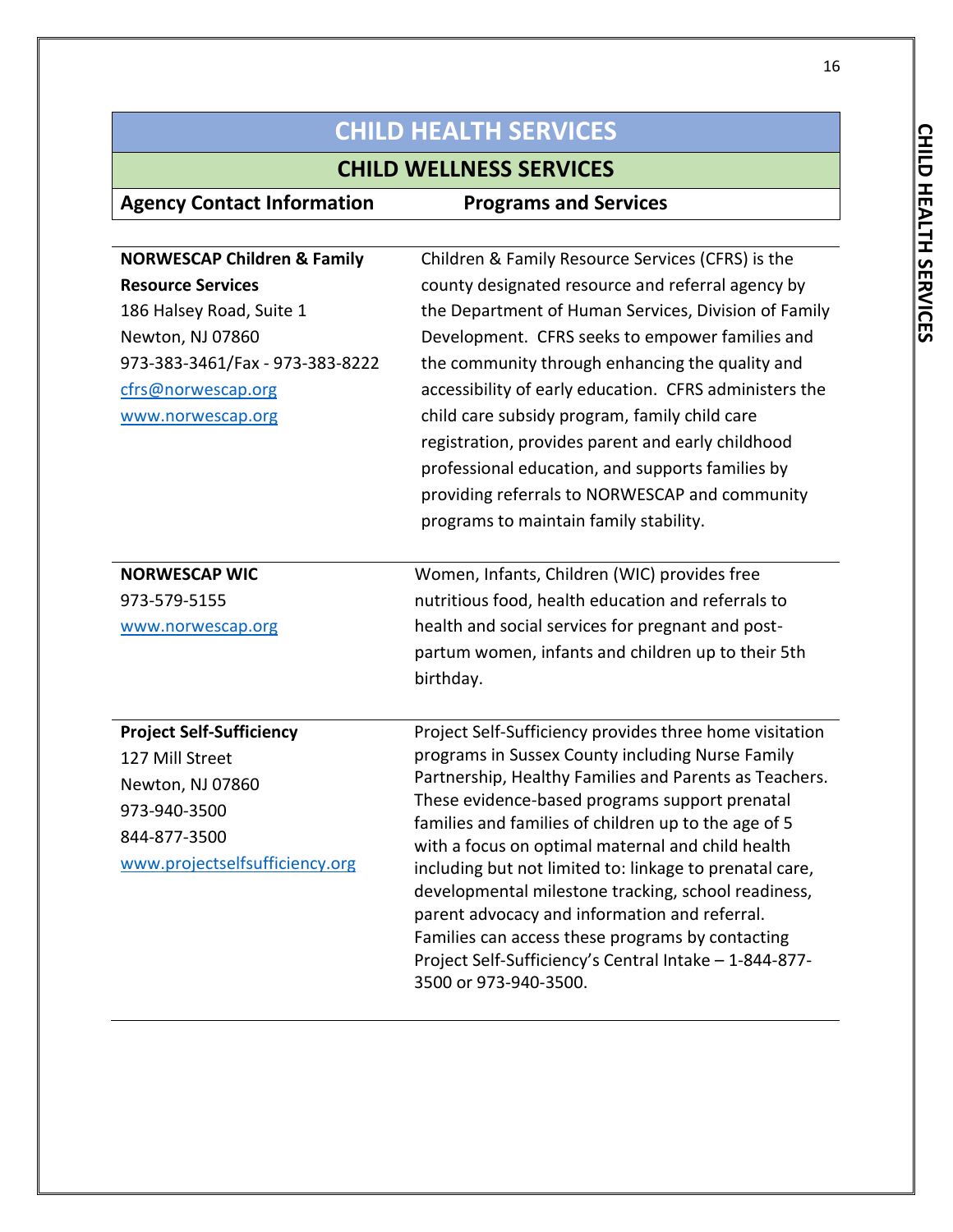## **CHILD WELLNESS SERVICES**

| <b>Agency Contact Information</b> | <b>Programs and Services</b>                            |
|-----------------------------------|---------------------------------------------------------|
|                                   |                                                         |
| <b>SCARC</b>                      | The vision of SCARC is a community of respect,          |
| 11 US Route 206, Suite 100        | equality, and dignity for people of all abilities. The  |
| Augusta, NJ 07822                 | mission of SCARC is to provide high quality service and |
| 973-383-7442; Fax 973-383-8330    | supports to people with developmental disabilities      |

and their families in Sussex County.

[www.scarc.org](http://www.scarc.org/)

| <b>Sussex County Division of</b>         | Juvenile Detention Alternative Initiative (JDAI)         |
|------------------------------------------|----------------------------------------------------------|
| <b>Community and Youth Services</b>      | Innovations Funding (Right Path Program)                 |
| <b>Sussex County Administrative</b>      | The Right Path Program is a suspension                   |
| Center                                   | prevention/diversion strategy offered to middle and      |
| One Spring Street, 2nd Floor             | high school students in Sussex County. The goal of the   |
| Newton, NJ 07860                         | program is to break the cycle of the "school to prison"  |
| 973-940-5200 ext.1379                    | pipeline by providing a programmatic alternative to      |
|                                          | school suspensions. Services include providing an        |
|                                          | assessment and identification of problematic             |
|                                          | behavior(s) as well as referrals to community service    |
|                                          | providers.                                               |
|                                          |                                                          |
| <b>Today's Choice Pregnancy Resource</b> | Earn While You Learn (EWYL) at Today's Choice            |
| Center                                   | provides parenting and life skills education in a mentor |
| 43 Trinity Street                        | format that enables participants to "earn" new baby      |
| Newton, NJ 07860                         | clothing and furniture.                                  |
| 973-579-2272                             |                                                          |
| todayschoice@embarqmail.com              |                                                          |
| www.todayschoice.org                     |                                                          |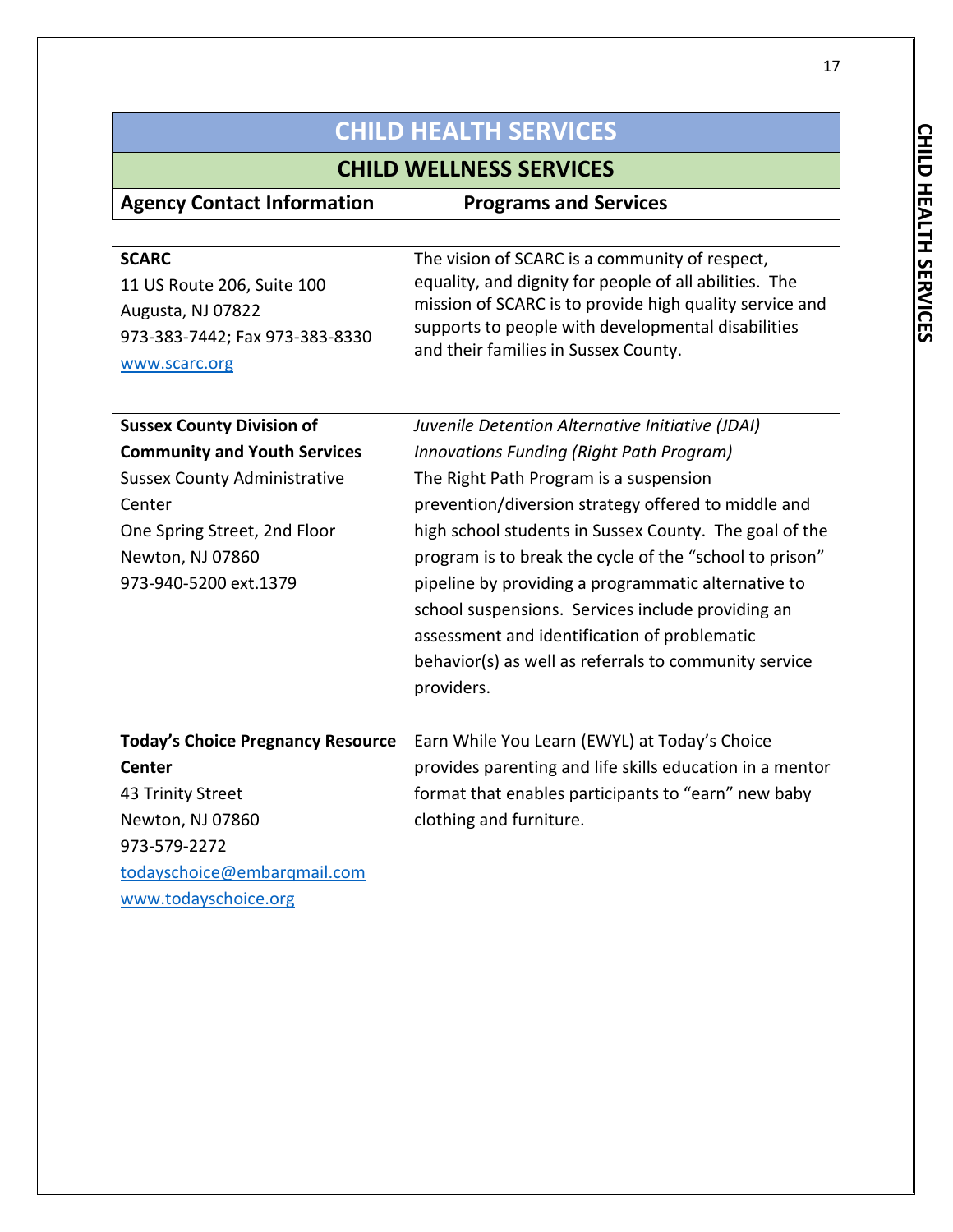### **CHILD WELLNESS SERVICES**

| <b>Agency Contact Information</b>   | <b>Programs and Services</b>                             |
|-------------------------------------|----------------------------------------------------------|
|                                     |                                                          |
| <b>Sussex County Division of</b>    | Sussex County Youth Advisory Council (SCYAC)             |
| <b>Community and Youth Services</b> | The SCYSC advocates for an accessible, responsive,       |
| <b>Sussex County Administrative</b> | integrated, and coordinated system of care specific to   |
| Center                              | the needs of youths and families. The SCYSC is           |
| One Spring Street, 2nd Floor        | responsible for implementing the duties and              |
| Newton, NJ 07860                    | responsibilities set forth in the Bring Our Children     |
| 973-940-5200 ext.1379               | Home Act and the Juvenile Justice Commission.            |
|                                     | Special focus is given to youths with special social and |
|                                     | emotional needs and/or juveniles involved or at risk of  |
|                                     | involvement in the Family Court.                         |
|                                     | <b>Detention Alternatives Program</b>                    |
|                                     | The Detention Alternatives Program provides intensive    |
|                                     | supervision, electronic monitoring (where applicable),   |
|                                     | community service and case management to court-          |
|                                     | involved youth. This program allows the youth to         |
|                                     | remain at home, in school, and in the community.         |
|                                     |                                                          |
| <b>YMCA</b>                         | The Sussex County YMCA has programs for infants to       |
| 15 Wits End Road                    | seniors including access to aquatic programs, cardio     |
| Hardyston, NJ 07419                 | and strength conditioning equipment, fitness classes,    |
| 973-209-9622                        | sports and enrichment classes, supervised child watch    |
| www.metroymcas.org                  | and youth room, before and after school care and         |
|                                     | summer camp. Contact the Y for membership and fee        |
|                                     | information.                                             |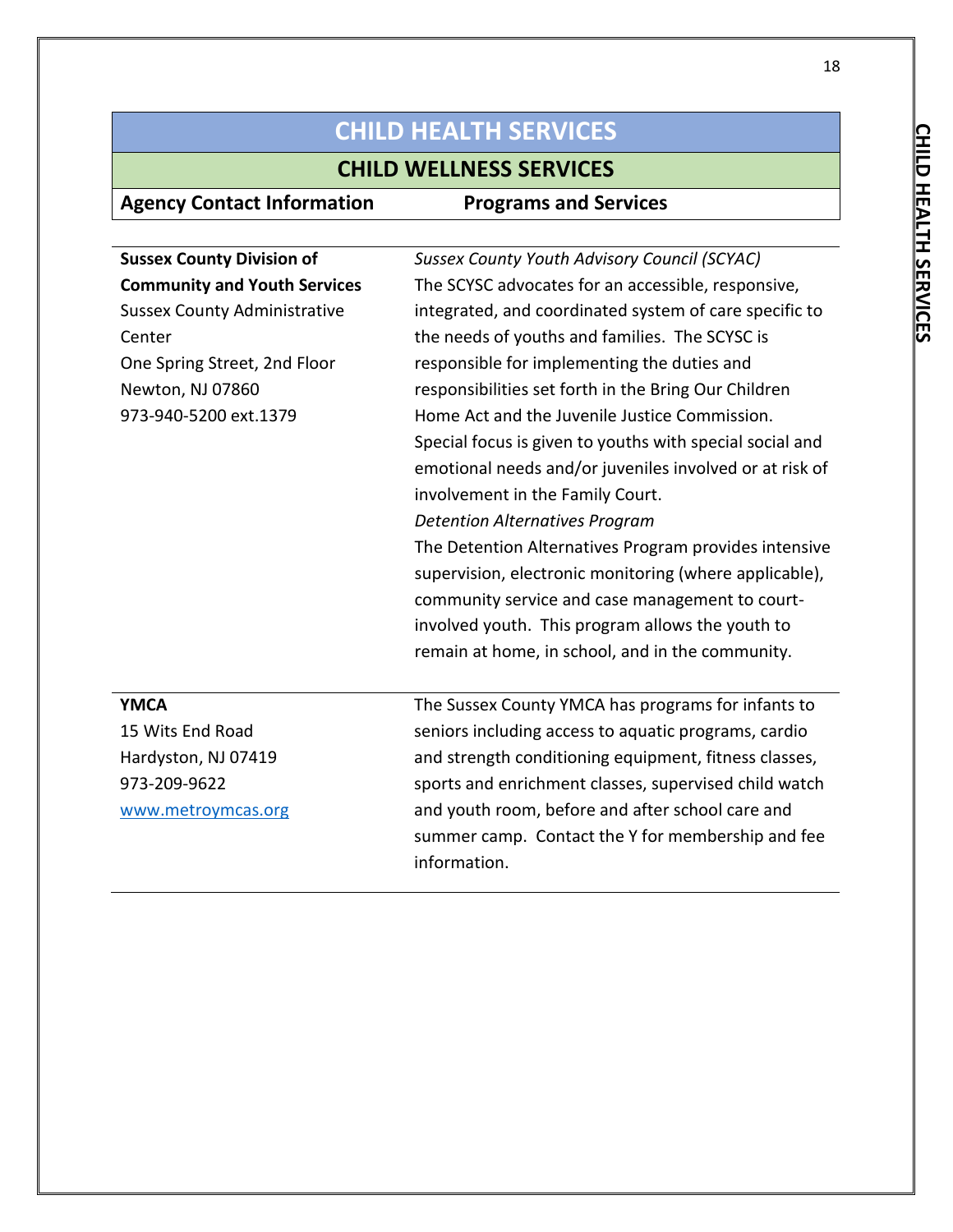| <b>FOOD</b>                             |                                                          |
|-----------------------------------------|----------------------------------------------------------|
|                                         | <b>FOOD ASSISTANCE</b>                                   |
| <b>Agency Contact Information</b>       | <b>Programs and Services</b>                             |
|                                         |                                                          |
| <b>Sussex County Division of Social</b> | <b>SNAP (Food Stamps)</b>                                |
| <b>Services</b>                         | Formerly known as "Food Stamps" the SNAP is a            |
| 83 Spring Street, Suite 203             | federal program that provides nutritional assistance to  |
| Newton, NJ 07860                        | eligible, low-income individuals and families.           |
| 973-383-3600                            | Applications can be completed online at                  |
| www.sussex.nj.us/socialservices         | https://oneapp.dhs.state.nj.us/. If you are not able to  |
|                                         | complete the application online, please contact the      |
|                                         | Division of Social Services for further assistance.      |
| <b>Sussex County Division of Senior</b> | <b>Senior Farmer's Market Vouchers</b>                   |
| <b>Services</b>                         | The Division of Senior Services distributes Senior       |
| <b>Sussex County Administrative</b>     | Farmer's Market Vouchers to income eligible              |
| Center                                  | individuals age 60 plus from June 1 to September 30.     |
| 1 Spring Street, 2 <sup>nd</sup> Floor  | The vouchers are used to purchase Jersey Fresh fruits    |
| Newton, NJ 07860                        | and vegetables. Please contact the Division of Senior    |
| 973-579-0555                            | Services for further details.                            |
| www.sussex.nj.us/seniorservices         | <b>Congregate Nutrition</b>                              |
|                                         | The Congregate Nutritional Site offers a free meal, five |
|                                         | days a week at three sites (Franklin, Hopatcong, and     |
|                                         | Vernon) for those ages 60 or older. Reservations must    |
|                                         | be made at least 24 hours in advance. Please contact     |
|                                         | the Division of Senior Services for further details.     |
|                                         |                                                          |
| <b>NORWESCAP WIC</b>                    | Women, Infants, Children (WIC) Program provides free     |
| 973-579-5155                            | nutritious food, health education and referrals to       |
| www.norwescap.org                       | health and social services for pregnant and post-        |
|                                         | partum women, infants and children up to the 5th         |
|                                         | birthday.                                                |
| <b>Catholic Family &amp; Community</b>  | <b>Home Delivered Meals</b>                              |
| <b>Services</b>                         | This service provides meals to homebound, frail          |
| 48 Wyker Road, Franklin, NJ 07416       | individuals age 60 or older. Meals are delivered on      |
| 973-209-0123                            | weekdays and weekends with one hot meal, and if          |
| www.catholicharities.org                | necessary, a second cold meal.                           |

19

J.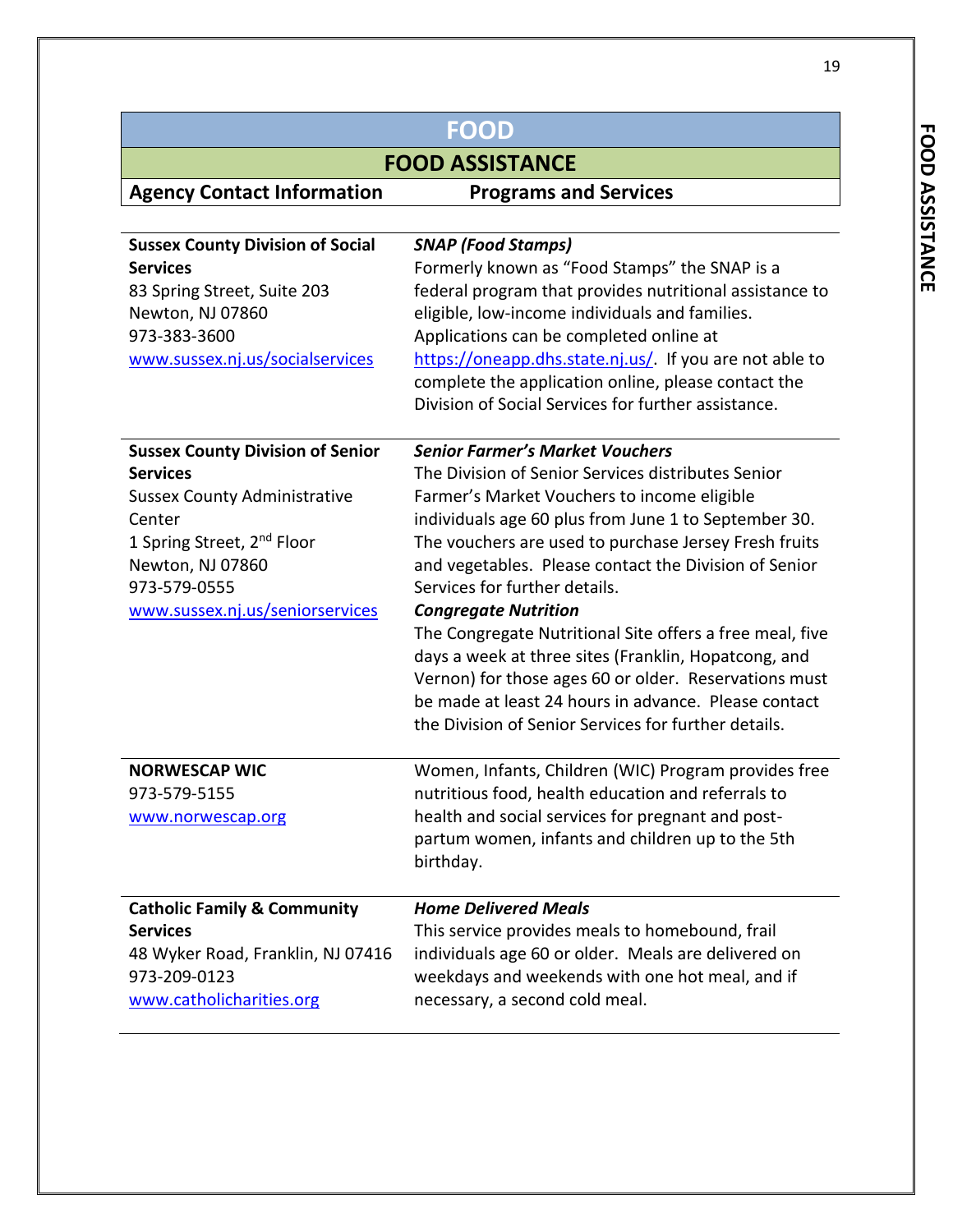| ì |  |
|---|--|
|   |  |
|   |  |
|   |  |
|   |  |
|   |  |
|   |  |
|   |  |
|   |  |
|   |  |
|   |  |
|   |  |
|   |  |

|                                                                                     | <b>FOOD</b>                                                                                                                                     |  |
|-------------------------------------------------------------------------------------|-------------------------------------------------------------------------------------------------------------------------------------------------|--|
| <b>FOOD ASSISTANCE</b>                                                              |                                                                                                                                                 |  |
| <b>Agency Contact Information</b>                                                   | <b>Programs and Services</b>                                                                                                                    |  |
| <b>NORWESCAP Head Start/Early</b>                                                   | Head Start/Early Head Start supports low-income                                                                                                 |  |
| <b>Head Start Program</b><br>111 Ryerson Avenue<br>Newton, NJ 07860<br>973-300-4091 | families and children from birth to age five by<br>providing comprehensive; health, nutrition, education,<br>mental health and social services. |  |

[www.norwescap.org](http://www.norwescap.org/)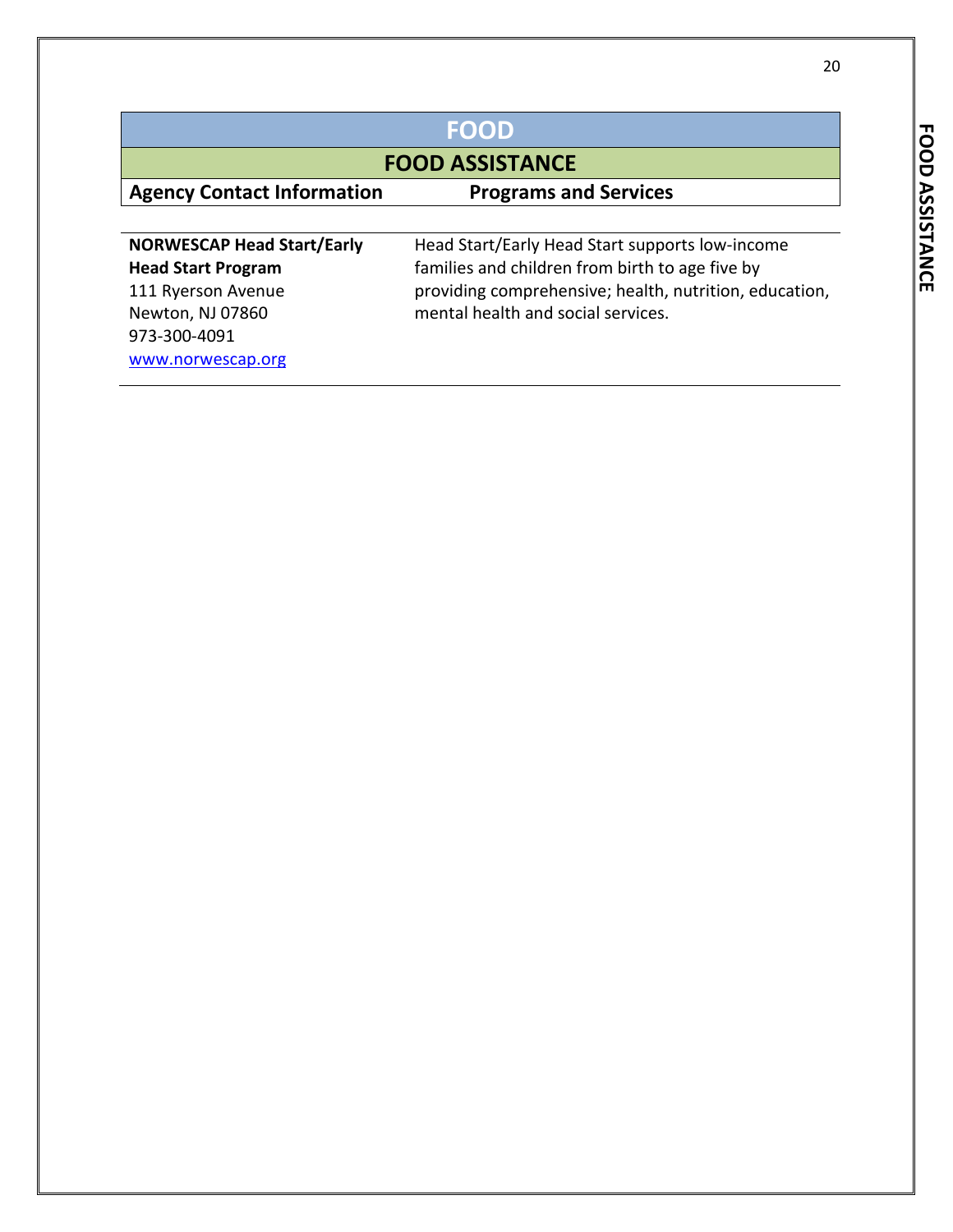| <b>FOOD</b>                                                                                                                                                       |                                                                                                                                                                                                                                                                                                                                                                                                                      |  |
|-------------------------------------------------------------------------------------------------------------------------------------------------------------------|----------------------------------------------------------------------------------------------------------------------------------------------------------------------------------------------------------------------------------------------------------------------------------------------------------------------------------------------------------------------------------------------------------------------|--|
|                                                                                                                                                                   | <b>FOOD PANTRIES AND SERVED MEALS</b>                                                                                                                                                                                                                                                                                                                                                                                |  |
| <b>Agency Contact Information</b>                                                                                                                                 | <b>Programs and Services</b>                                                                                                                                                                                                                                                                                                                                                                                         |  |
|                                                                                                                                                                   |                                                                                                                                                                                                                                                                                                                                                                                                                      |  |
| <b>Sussex County Division of Social</b><br><b>Services Food Pantry</b><br>83 Spring Street, Suite 203<br>Newton, NJ 07860<br>973-383-3600                         | Since 2010, the Sussex County Division of Social<br>Services, in partnership with the Champions for<br>Charity, has been able to provide the residents of<br>Sussex County access to quality emergency food<br>assistance and personal hygiene products. Pet food is<br>also available upon request. Hours of operation are<br>Monday through Friday between 8:30 a.m. and 4:30<br>p.m. No appointment is necessary. |  |
| <b>Andover Presbyterian Church</b><br>Andover, NJ<br>973-786-5094                                                                                                 | Please call for information and additional details.                                                                                                                                                                                                                                                                                                                                                                  |  |
| Benny's Bodega<br>166 Spring Street<br>Newton, NJ 07860<br>www.bennysbodega.com                                                                                   | Benny's Bodega supplies basic need items such as<br>food, clothes, hygiene products, cleaning supplies and<br>baby supplies to those in need.                                                                                                                                                                                                                                                                        |  |
| <b>Bodhi Food Pantry</b><br>67 Lawrence Road<br>Andover, NJ 07848<br>973-940-0711                                                                                 | Please call for information and additional details.                                                                                                                                                                                                                                                                                                                                                                  |  |
| <b>First Presbyterian Church of</b><br><b>Franklin</b><br>11-13 Main Street<br>Franklin, NJ 07416<br>973-827-6444<br>frankpresby@gmail.com<br>www.frankpresby.org | Please call for more information and additional details.                                                                                                                                                                                                                                                                                                                                                             |  |
| <b>Glenwood Baptist Church</b><br>1863 Rt. 565<br>Vernon, NJ 07461<br>908-591-6177                                                                                | Please contact Pastor Jean for more information                                                                                                                                                                                                                                                                                                                                                                      |  |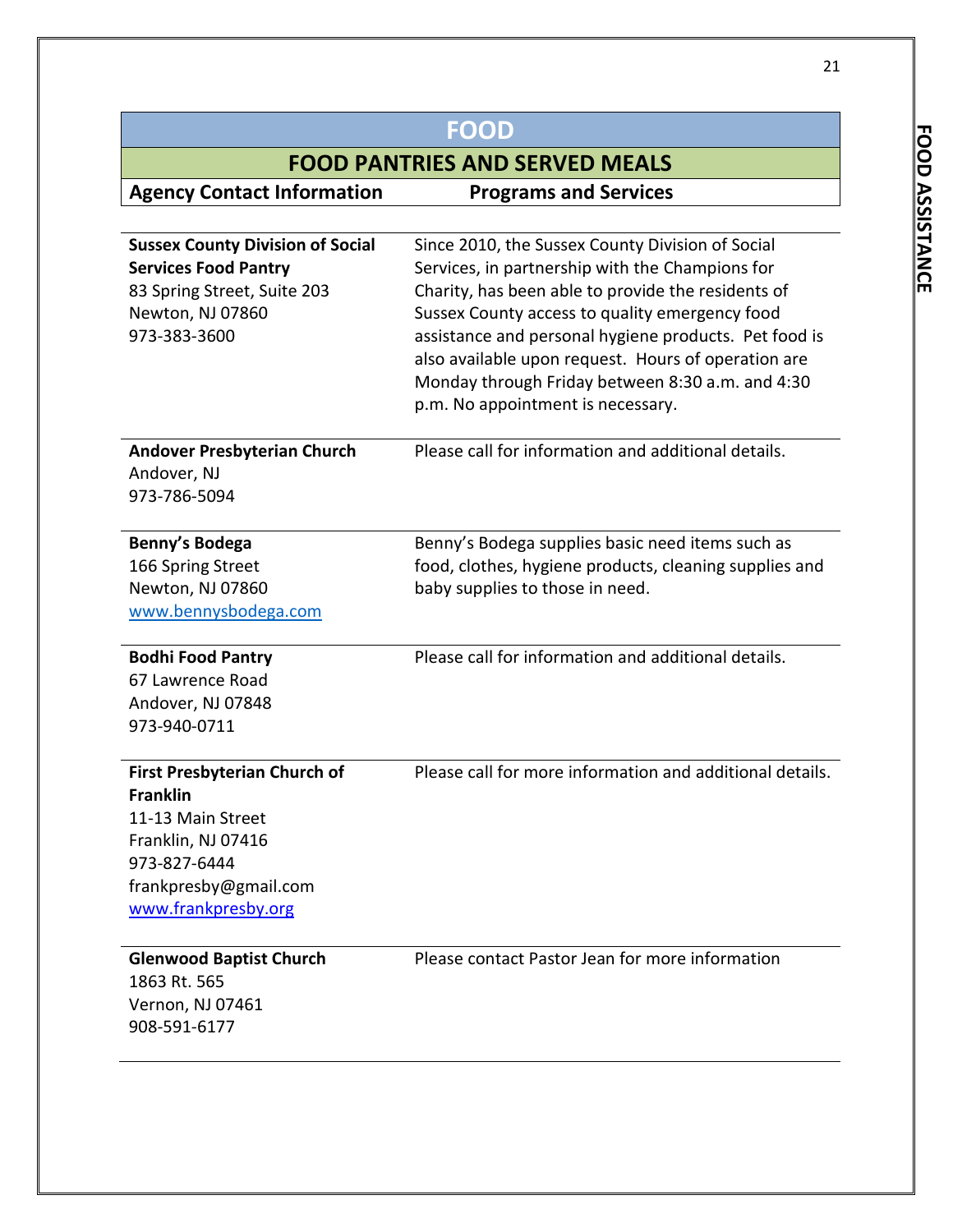|                                                                                                                                         | FOOD                                                                |
|-----------------------------------------------------------------------------------------------------------------------------------------|---------------------------------------------------------------------|
|                                                                                                                                         | <b>FOOD PANTRIES AND SERVED MEALS</b>                               |
| <b>Agency Contact Information</b>                                                                                                       | <b>Programs and Services</b>                                        |
|                                                                                                                                         |                                                                     |
| <b>Harvest House Lunch Program</b>                                                                                                      | Please call for more information and additional details.            |
| 1 Hamburg Avenue                                                                                                                        |                                                                     |
| Sussex, NJ 07614                                                                                                                        |                                                                     |
| 973-875-6445                                                                                                                            |                                                                     |
| <b>Holy Counselor Lutheran Church</b><br>68 Sand Hill Road<br>Vernon, NJ 07461<br>973-827-6445                                          | Please call for more information and additional details.            |
| <b>Lafayette Federated Church</b><br>Rt. 15, Lafayette, NJ 07848<br>973-383-4461                                                        | Please call for more information and additional details.            |
| <b>Manna House Community Soup</b><br><b>Kitchen</b><br>Newton Presbyterian Church<br>54 High Street<br>Newton, NJ 07860<br>973-579-6517 | Serving free lunch Monday through Friday 11:30 a.m. -<br>12:30 p.m. |
| <b>Our Lady of Mount Carmel</b><br>203 Newton Swartswood Road<br>Swartswood, NJ 07860<br>973-383-3566                                   | Please call for more information and additional details.            |
| <b>Salvation Army Food Pantry</b><br><b>Franklin Senior Center</b><br>15 Cork Hill Road<br>Franklin, NJ 07416<br>973-827-2973           | Please call for more information and additional details.            |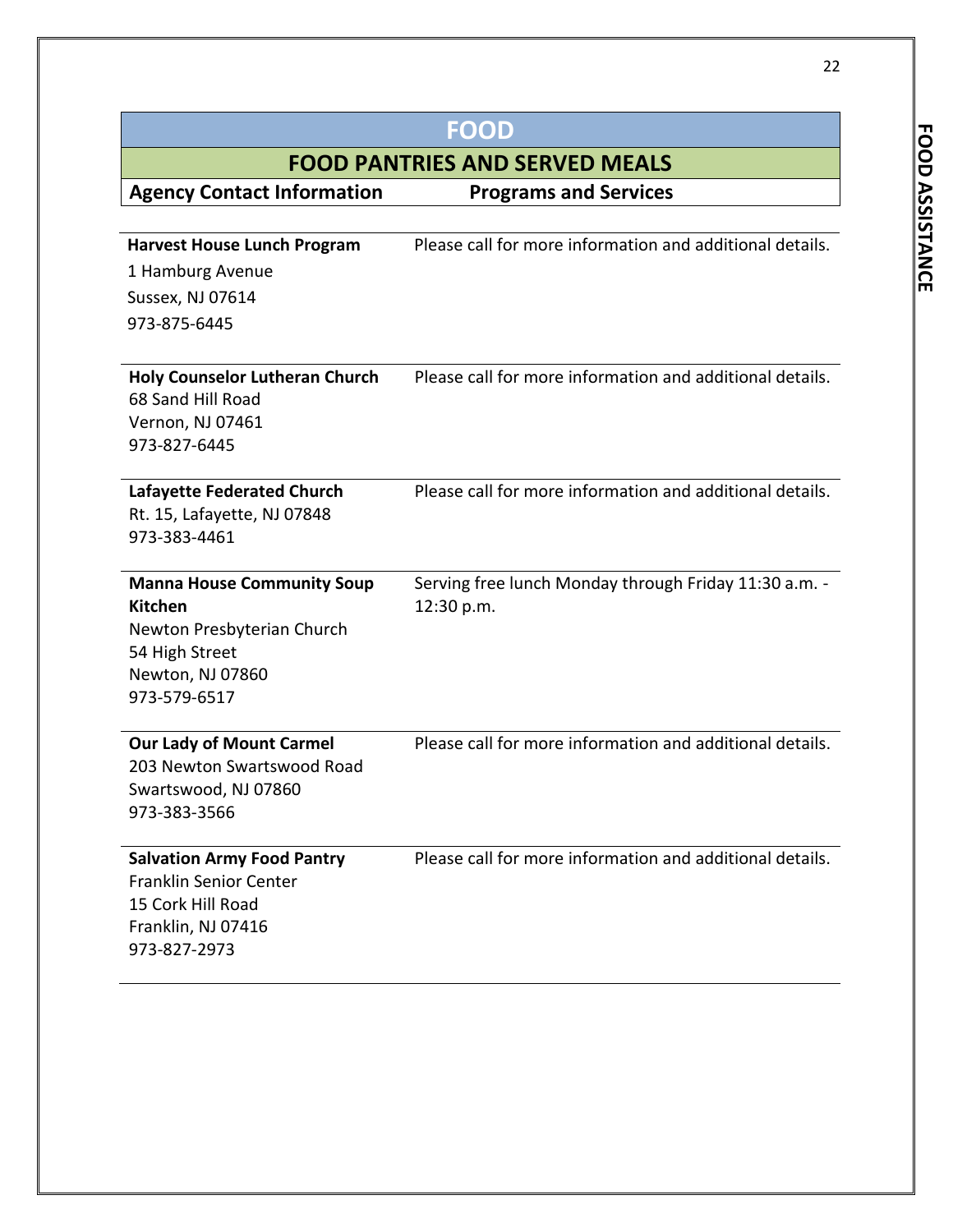23

| <b>FOOD</b>                                                                                                                                       |                                                                                                                                                                                                                                                                                                                                                                        |
|---------------------------------------------------------------------------------------------------------------------------------------------------|------------------------------------------------------------------------------------------------------------------------------------------------------------------------------------------------------------------------------------------------------------------------------------------------------------------------------------------------------------------------|
|                                                                                                                                                   | <b>FOOD PANTRIES AND SERVED MEALS</b>                                                                                                                                                                                                                                                                                                                                  |
| <b>Agency Contact Information</b>                                                                                                                 | <b>Programs and Services</b>                                                                                                                                                                                                                                                                                                                                           |
|                                                                                                                                                   |                                                                                                                                                                                                                                                                                                                                                                        |
| Samaritan Inn, Inc.<br>901 Swartswood Road<br>Newton, NJ 07860                                                                                    | Food Pantry open Monday, Wednesday & Friday, 2:00<br>$p.m. - 4:00 p.m.$ Samaritan Inn provides temporary<br>shelter, emergency food and community case                                                                                                                                                                                                                 |
| 973-940-8872<br>dawn@samaritaninn.org                                                                                                             | management to "at risk" or homeless people in Sussex<br>County.                                                                                                                                                                                                                                                                                                        |
| www.samaritaninn.org                                                                                                                              |                                                                                                                                                                                                                                                                                                                                                                        |
| <b>SCARC Harvest Home Foods</b><br>*4 Camre Drive, Hampton, NJ<br>973-383-7000<br>*100 Quarry Road, Hamburg, NJ<br>973-827-4076                   | SCARC's Harvest Home Foods program distributes<br>food to needy families out of their Hampton Township<br>and Hamburg locations. Food recipients must meet<br>eligibility criteria. The food is free and the pantries are<br>open from 10:00 a.m. to 1:30 p.m. daily.                                                                                                  |
| <b>School Based Youth Services</b><br><b>Sussex County Technical School</b><br>105 North Church Road<br>Sparta, NJ 07871<br>973-383-6700 ext. 329 | School Based Youth Services, known as "The Student<br>Center" has been providing students of Sussex County<br>Technical High School mental health counseling<br>services since 1988. The Student Center also operates<br>a small food pantry. This program serves current<br>Sussex Tech students only and is not available to the<br>general Sussex County community. |
| <b>Sparta Community Food Pantry</b><br>99 Demarest Road<br>Sparta, NJ 07871                                                                       | Food Pantry open Wednesday 9:00 a.m.-3:00 p.m.,<br>and Friday 9:00 a.m.-1:00 p.m.                                                                                                                                                                                                                                                                                      |
| <b>Stanhope United Methodist</b><br><b>Church</b><br>103 Main Street<br>Stanhope, NJ 07874<br>973-247-0247                                        | Food Pantry open Thursday $10:00$ a.m. $-1:00$ p.m.,<br>appointment is preferred but not necessary. Please<br>call for additional information and details.                                                                                                                                                                                                             |
| <b>Stanhope Presbyterian Church</b><br>100 Main Street<br>Stanhope, NJ 07874<br>973-347-5142                                                      | Food Pantry open Monday through Friday, 9:00 a.m. -<br>12:00 p.m. for Stanhope, Hopatcong, Byram and<br>Netcong residents only. Please call for additional<br>information and details.                                                                                                                                                                                 |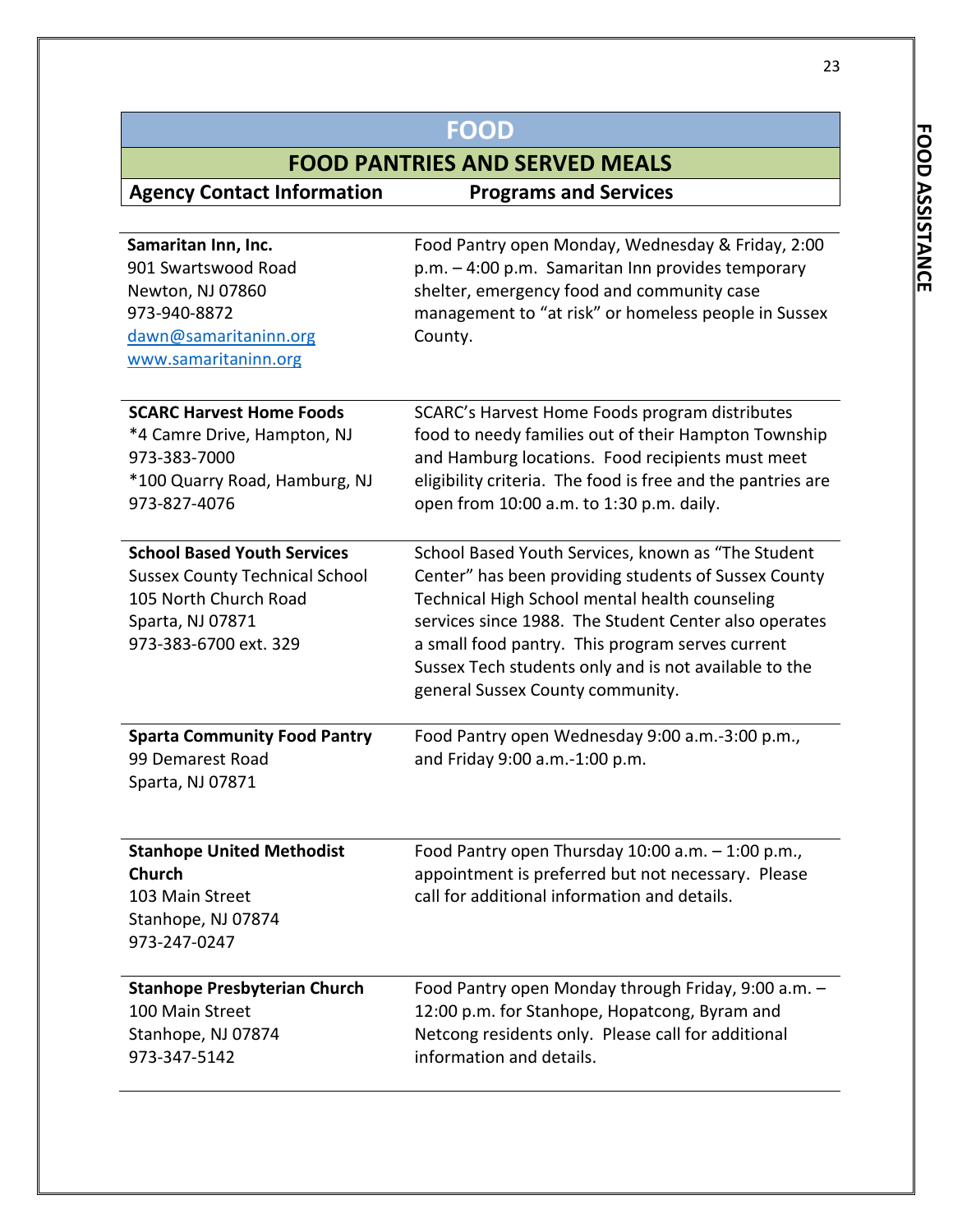24

| <b>FOOD</b>                                                                                                                                                 |                                                                                                                                                                                                                                                                                                               |
|-------------------------------------------------------------------------------------------------------------------------------------------------------------|---------------------------------------------------------------------------------------------------------------------------------------------------------------------------------------------------------------------------------------------------------------------------------------------------------------|
| <b>FOOD PANTRIES AND SERVED MEALS</b>                                                                                                                       |                                                                                                                                                                                                                                                                                                               |
| <b>Agency Contact Information</b>                                                                                                                           | <b>Programs and Services</b>                                                                                                                                                                                                                                                                                  |
|                                                                                                                                                             |                                                                                                                                                                                                                                                                                                               |
| <b>Sussex Help Center Food Pantry</b><br>20 Main Street, Sussex<br>Sussex, NJ 07461<br>973-702-1922                                                         | Provides food to Sussex, Wantage and Montague<br>neighbors in need according to the following<br>scheduled; Tuesday 3:30 p.m. - 4:30 p.m., Wednesday<br>9:00 a.m. - 10:00 a.m., Friday 11:30 a.m. - 12:30 p.m.<br>and Saturday 9:00 a.m. $-10:00$ a.m. Please call for<br>additional information and details. |
| <b>United Methodist Church of</b><br><b>Branchville</b><br>8 Broad Street, P.O. Box 509<br>Branchville, NJ 07826<br>973-948-3749<br>umbranch@embarqmail.com | "Hands to Hearts" food pantry Monday, Tuesday, and<br>Saturday from 9 a.m. - 12:00 p.m. Proof of Sussex<br>County residency required. Please call for additional<br>information and details.                                                                                                                  |
| <b>United Methodist Church of</b><br><b>Stockholm</b><br>Stockholm, NJ<br>973-697-6202                                                                      | Services by appointment only. Please call for further<br>details.                                                                                                                                                                                                                                             |
| <b>United Methodist Church of</b><br><b>Vernon</b><br>Vernon, NJ<br>973-764-3188                                                                            | Providing food in Vernon area on Monday,<br>Wednesday, Friday from 9:30 a.m. to 12:30 p.m.<br>Please call for an appointment.                                                                                                                                                                                 |
| <b>Westside Methodist Church</b><br>16 Maxim Drive<br>Hopatcong, NJ<br>973-398-5010                                                                         | Food Pantry open Monday and Thursday 9:30 a.m. -<br>12:30 a.m., Wednesday 10:00 a.m. - 12:00 a.m. and<br>5:00 p.m. - 7:00 p.m. Please call for additional<br>information and details.                                                                                                                         |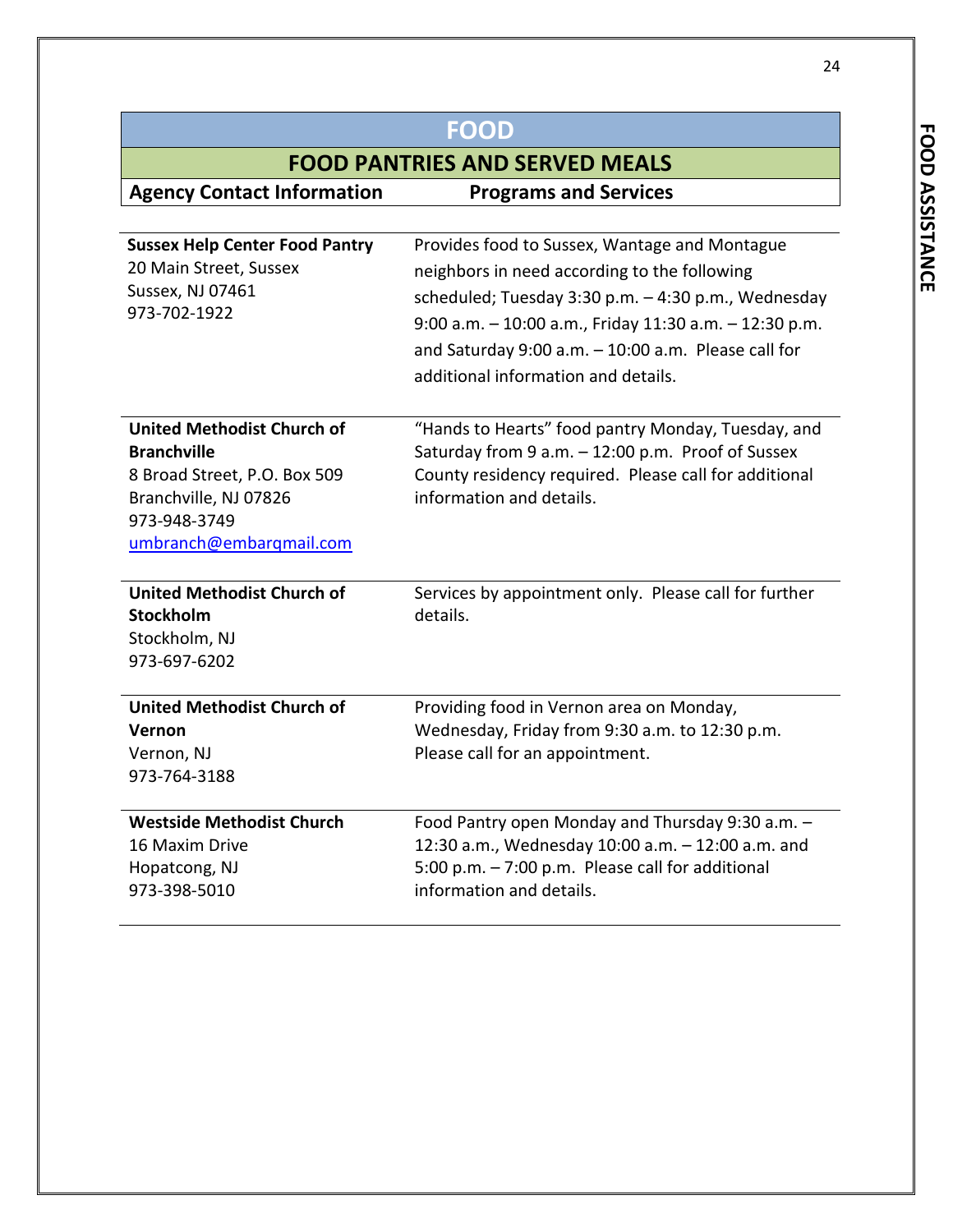# **PHYSICAL HEALTH SERVICES**<br>ation **Programs and Services**

| <b>Sussex County Division of Social</b><br><b>Services</b>                                                                                                                          | <b>New Jersey Family Care (NJFC) (Medicaid)</b><br>NJFC assists qualified individuals and families with free                                                                                                                                                                                                                                                                                                                                                                                                                                                                                                                                                                                                                                                                                                                                                                                                                                                                                        |
|-------------------------------------------------------------------------------------------------------------------------------------------------------------------------------------|-----------------------------------------------------------------------------------------------------------------------------------------------------------------------------------------------------------------------------------------------------------------------------------------------------------------------------------------------------------------------------------------------------------------------------------------------------------------------------------------------------------------------------------------------------------------------------------------------------------------------------------------------------------------------------------------------------------------------------------------------------------------------------------------------------------------------------------------------------------------------------------------------------------------------------------------------------------------------------------------------------|
| 83 Spring Street, Suite 203<br>Newton, NJ 07860<br>973-383-3600<br>www.sussex.nj.us/socialservices                                                                                  | or low-cost health insurance. There are also a number<br>of special programs designed to meet the specific<br>medical needs of certain groups of people who would<br>not otherwise qualify for NJFC. Applications can be<br>completed online at http://www.njfamilycare.org. If<br>you are not able to complete the application online or<br>need additional assistance, please contact the Division<br>of Social Services.<br><b>Aged, Blind and Disabled (ABD) Medicaid Services</b><br>ABD assists qualified individuals and couples that are<br>over 65 years old or under 65, and disabled or blind<br>with free or low-cost health insurance. These services<br>include but are not limited to; nursing home care,<br>assisted living and home based Managed Long-Term<br>Care Services and Supports (MLTSS). Please contact<br>the Division of Social Services for an application or<br>further details.<br><b>Chore Assistance</b><br>Provides financial assistance to eligible persons who |
|                                                                                                                                                                                     | are unable to perform light household tasks and/or<br>who are unable to provide basic personal care for<br>themselves. Services are focused on providing the<br>person(s) with the ability to remain living<br>independently in the community. Please contact the<br>Division of Social Services for additional details.                                                                                                                                                                                                                                                                                                                                                                                                                                                                                                                                                                                                                                                                            |
| <b>Sussex County Division of Senior</b>                                                                                                                                             | PAAD, Senior Gold, Medicare/Medicaid                                                                                                                                                                                                                                                                                                                                                                                                                                                                                                                                                                                                                                                                                                                                                                                                                                                                                                                                                                |
| <b>Services</b><br><b>Sussex County Administrative</b><br>Center<br>One Spring Street, 2 <sup>nd</sup> Floor<br>Newton, NJ 07860<br>973-579-0555<br>www.sussex.nj.us/seniorservices | Provides counseling and assistance with regards to<br>Medicare and related insurance issues to the disabled<br>and those age 60 plus. Assistance with completing<br>applications for programs such as; PAAD, Senior Gold,<br>Medicare/Medicaid/MLTSS is also provided.                                                                                                                                                                                                                                                                                                                                                                                                                                                                                                                                                                                                                                                                                                                              |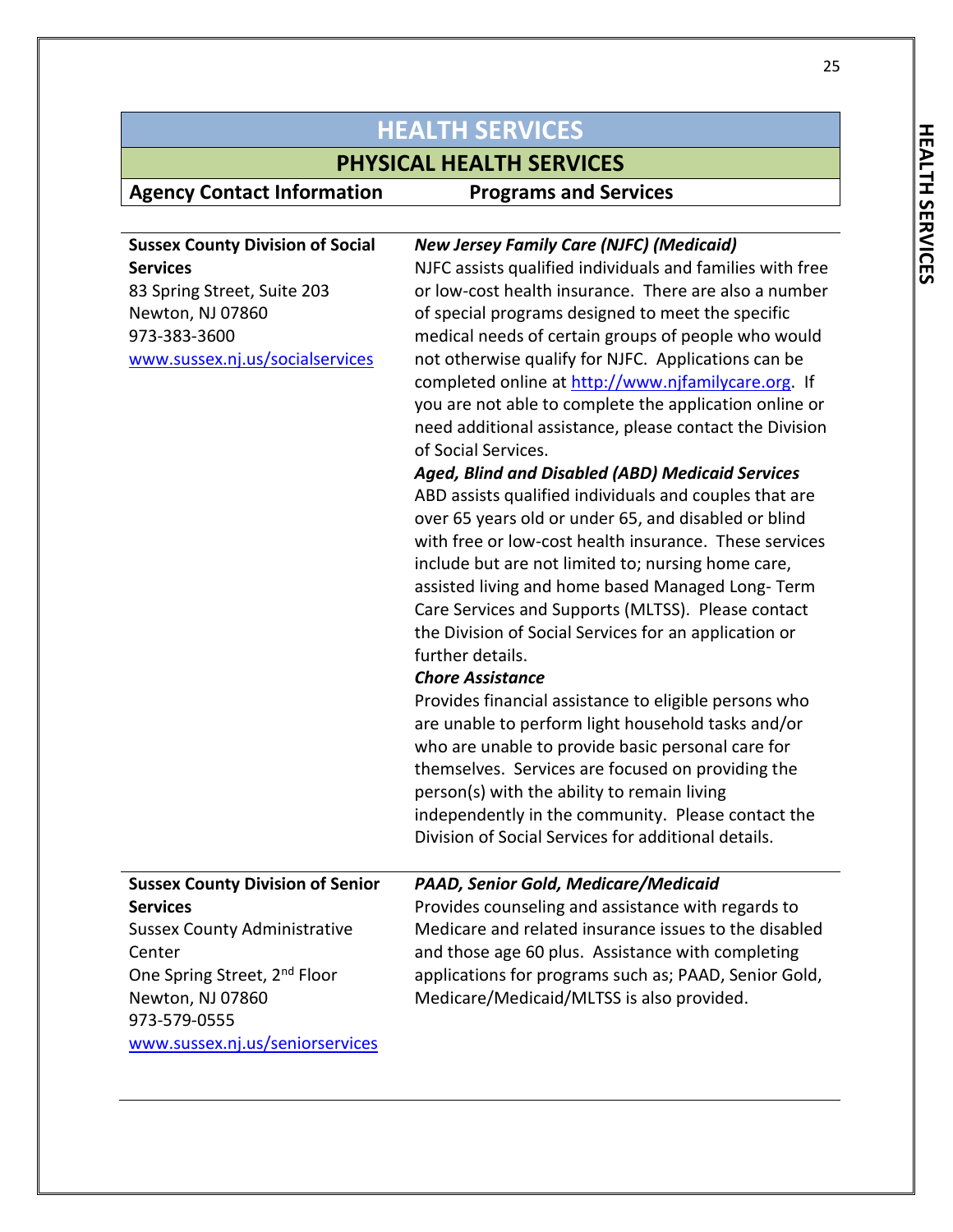# **PHYSICAL HEALTH SERVICES**<br>ation **Programs and Services**

| <b>Sussex County Division of Senior</b>  | <b>State Health Insurance Program (SHIP)</b>             |
|------------------------------------------|----------------------------------------------------------|
| <b>Services</b>                          | The Division provides counseling and assistance with     |
| <b>Sussex County Administrative</b>      | the filing of bills related to Medicare, secondary       |
| Center                                   | insurance and long-term care insurance. Also provides    |
| One Spring Street, 2 <sup>nd</sup> Floor | assistance with navigating Medicare prescription         |
| Newton, NJ 07860                         | options.                                                 |
| 973-579-0555                             | <b>Project Healthy Living</b>                            |
| www.sussex.nj.us/seniorservices          | A variety of evidence-based health promotion             |
|                                          | programs are sponsored by the Sussex County Division     |
|                                          | of Senior Services. In addition, the Agency provides a   |
|                                          | series of health education programs for group            |
|                                          | presentations. Please contact the Division for further   |
|                                          | details.                                                 |
|                                          | <b>Jersey Assistance for Community Caregiving (JACC)</b> |
|                                          | The JACC program provides a broad array of in-home       |
|                                          | services enabling an individual, at risk of placement in |
|                                          | a nursing facility, to remain in his or her home.        |
|                                          | Program services may include but are not limited to;     |
|                                          | respite care, homemaker services, environmental          |
|                                          | accessibility adaptations, personal emergency            |
|                                          | response systems, home-delivered meal service and        |
|                                          | caregiver/recipient training. Please contact the         |
|                                          | Division for additional details.                         |
|                                          | <b>Wellness and Chronic Conditions Program</b>           |
|                                          | The Division of Senior Services provides educational     |
|                                          | programs on wellness and living with chronic             |
|                                          | conditions. Please call for further details.             |
|                                          |                                                          |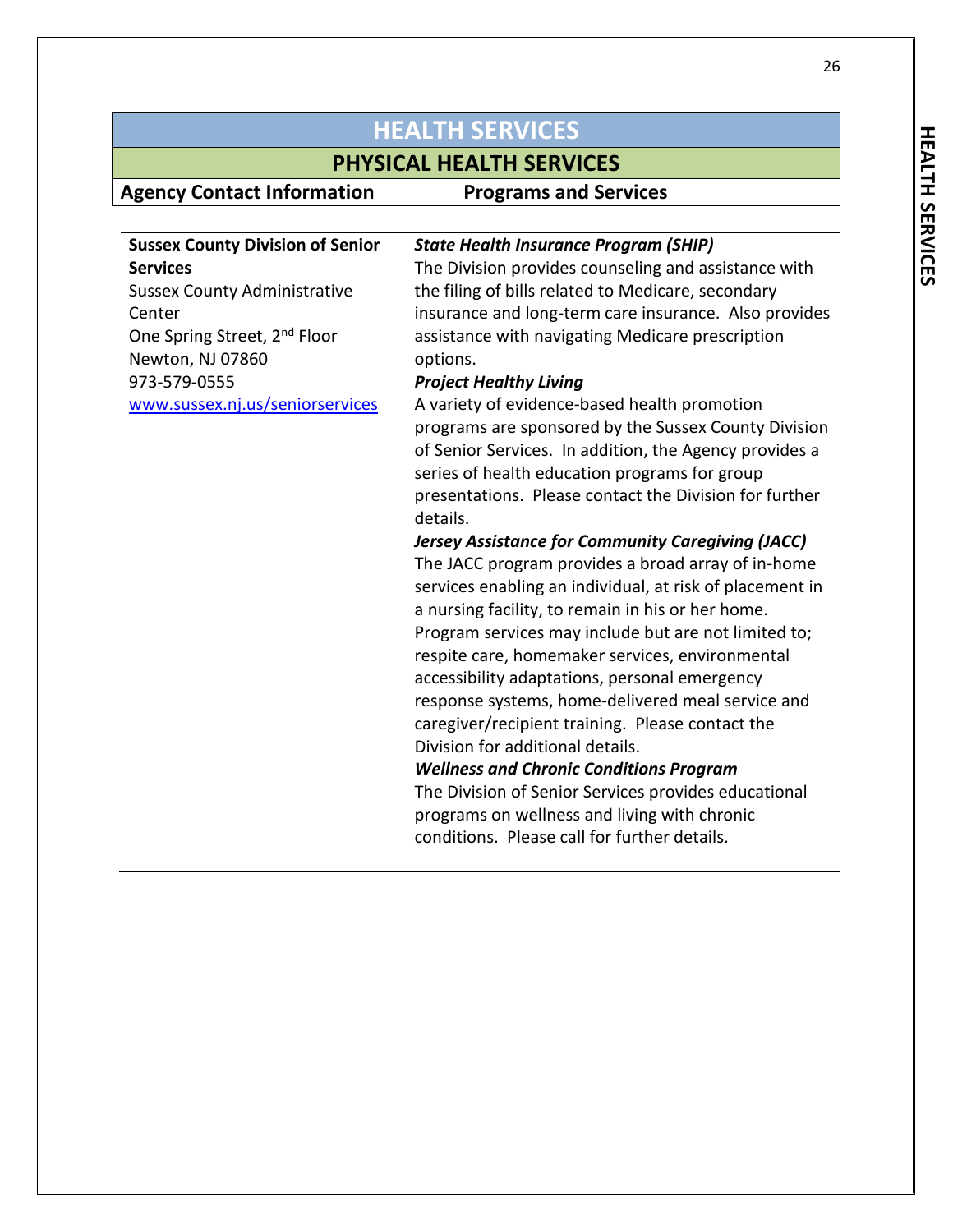# **PHYSICAL HEALTH SERVICES**<br>ation **Programs and Services**

| <b>Newton Medical Center</b><br>175 High Street<br>Newton, NJ 07860<br>973-383-2121<br>www.atlantichealth.org/newton | Newton Medical Center, part of Atlantic Health<br>System, provides high quality, extraordinary care to<br>the communities of Sussex and Warren counties in<br>New Jersey, Pike County in Pennsylvania and southern<br>Orange County in New York. Newton Medical Center<br>is home to more than 40 medical specialties and sub-<br>specialties including, but not limited to, the Center for<br>Breast Health, the only one of its kind in Sussex                                                                                                                                                                                                                                                                                                                                                                                                                                                                                                                                                                            |
|----------------------------------------------------------------------------------------------------------------------|-----------------------------------------------------------------------------------------------------------------------------------------------------------------------------------------------------------------------------------------------------------------------------------------------------------------------------------------------------------------------------------------------------------------------------------------------------------------------------------------------------------------------------------------------------------------------------------------------------------------------------------------------------------------------------------------------------------------------------------------------------------------------------------------------------------------------------------------------------------------------------------------------------------------------------------------------------------------------------------------------------------------------------|
|                                                                                                                      | County, a nationally recognized emergency<br>department, advanced cardiovascular care, a baby-<br>friendly USA-Designated Maternity Center, and a wide<br>range of outpatient services.                                                                                                                                                                                                                                                                                                                                                                                                                                                                                                                                                                                                                                                                                                                                                                                                                                     |
| <b>Zufall Health Center</b><br>238 Spring Street Suite A<br>973-862-6650<br>www.zufallhealth.org                     | Zufall Health Center provides primary medical<br>services, preventative dental services and behavioral<br>counseling services for those with or without<br>insurance. Zufall Health maintains a fully accredited<br>medical and dental staff, a licensed social worker and<br>a behavioral case manager. Appointments are<br>required. Emergency walk-ins can only be<br>accommodated during morning hours based on<br>appointment scheduled. Zufall Health can also<br>provide transportation to and from their office for<br>those with an appointment. Mobile dental and<br>medical services are available to provide services to<br>those in the community through prior<br>arrangements. Please contact the agency at ext. 164<br>for further details about these services. Zufall also<br>offers SNAP-Ed in Sussex County. This program offers<br>educational classes to teach you how to make healthy<br>food choices on a limited budget and shows you how<br>to incorporate physical activity into your lifestyle. |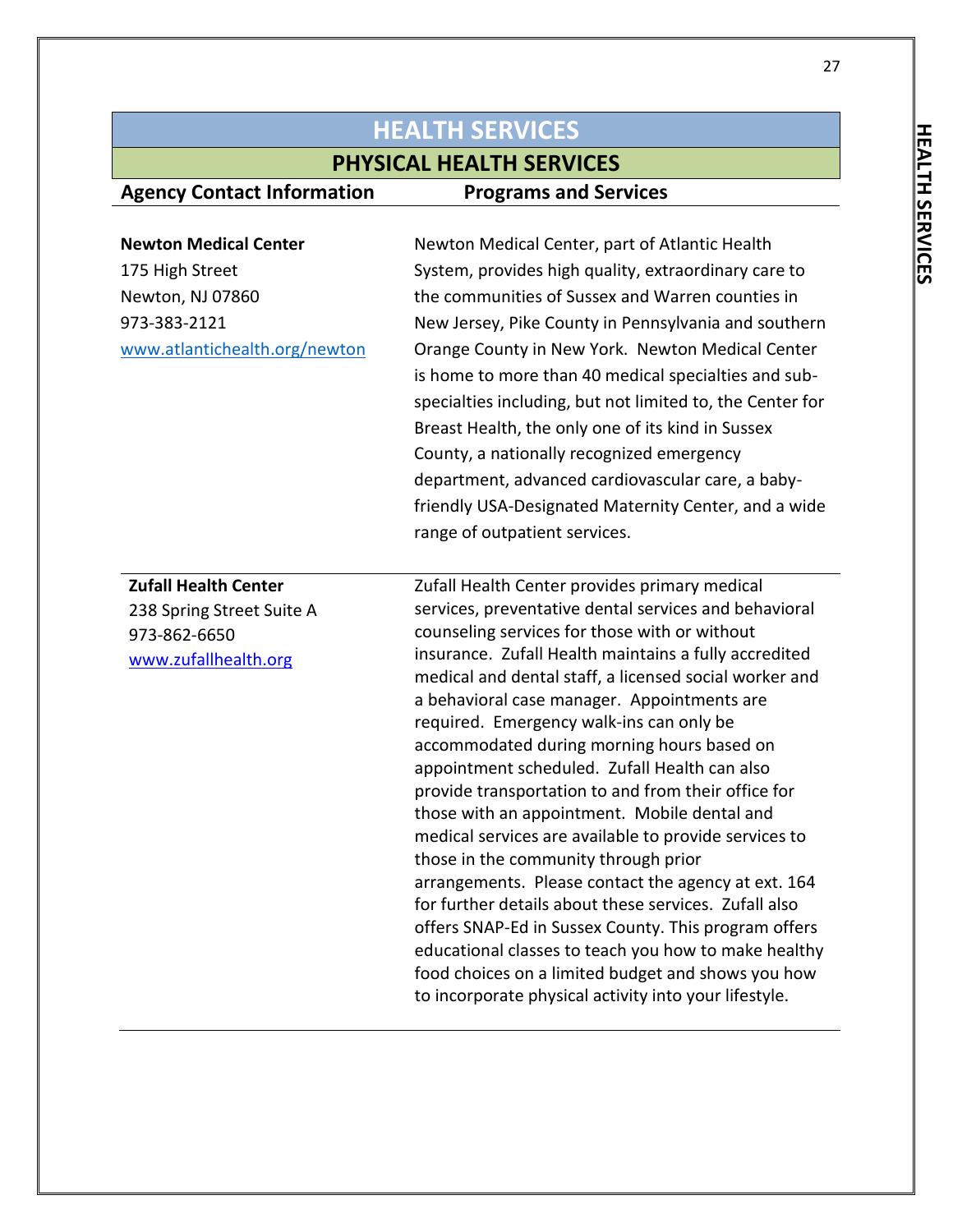| <b>HEALTH SERVICES</b>              |                                                                                                 |
|-------------------------------------|-------------------------------------------------------------------------------------------------|
| <b>PHYSICAL HEALTH SERVICES</b>     |                                                                                                 |
| <b>Agency Contact Information</b>   | <b>Programs and Services</b>                                                                    |
|                                     |                                                                                                 |
| <b>Free Clinic Newton</b>           | Free healthcare clinic for the uninsured and anyone in                                          |
| 67 High Street                      | need of primary medical care.                                                                   |
| Newton, NJ 07860                    |                                                                                                 |
| 973-400-8432                        |                                                                                                 |
| www.freeclinicnewton.org            |                                                                                                 |
| Monday and Thursday 6 p.m. to 8     |                                                                                                 |
| p.m.                                |                                                                                                 |
| Saturday 9:00 a.m. to 11:00 a.m.    |                                                                                                 |
| <b>Sussex County Public Health</b>  | <b>NJCEED Program</b>                                                                           |
| <b>Nursing</b>                      | Free cancer screenings for men and women in                                                     |
| 201 Wheatsworth Road                | addition to low-cost screenings if not eligible for                                             |
| Hardyston, NJ 07419                 | NJCEED. Income eligibility required. Free physical                                              |
| 973-579-0570                        | exams and vaccines for children 5 years of age and                                              |
| www.sussex.nj.us/health             | younger also provided.                                                                          |
|                                     | <b>Health Check Clinics</b>                                                                     |
|                                     | Monthly health clinics for adults to receive free or low-                                       |
|                                     | cost vaccinations, blood pressure checks and more.                                              |
| <b>Project Self-Sufficiency</b>     | Project Self-Sufficiency offers supportive counseling,                                          |
| 127 Mill Street<br>Newton, NJ 07860 | home visitation for prenatal and new parents,<br>mammography referrals, breast health awareness |
| 973-940-3500                        | presentation information and a child sexual abuse                                               |
| www.projectselfsufficiency.org      | prevention program.                                                                             |
|                                     | <b>Breast Health Awareness Project</b>                                                          |
|                                     | The Project offers educational materials,                                                       |
|                                     | programming, mammograms and follow-up support                                                   |
|                                     | including support groups, access to wigs and breast<br>cancer survivor events.                  |
|                                     |                                                                                                 |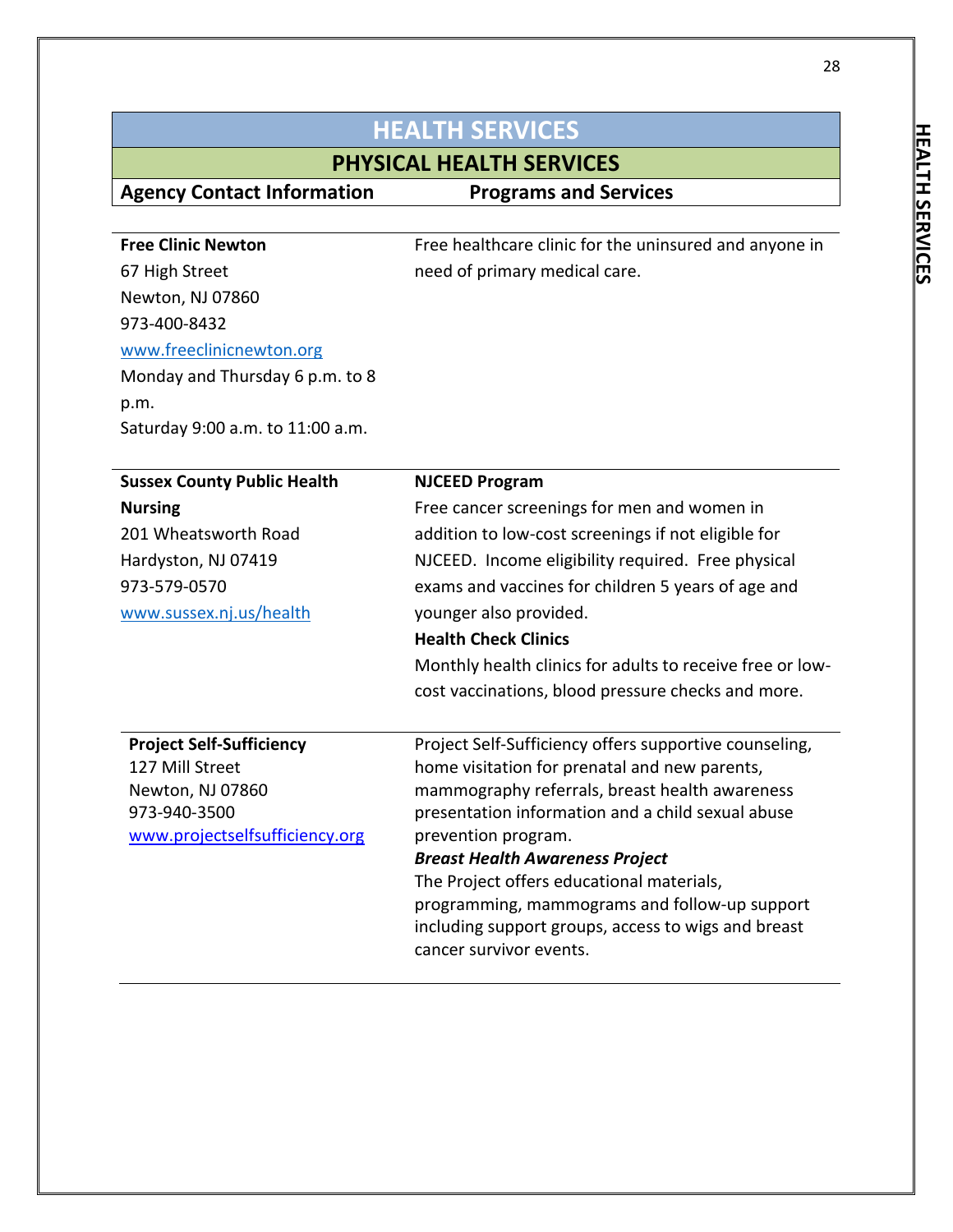29

| <b>HEALTH SERVICES</b>                                               |                                                                                                                                                       |
|----------------------------------------------------------------------|-------------------------------------------------------------------------------------------------------------------------------------------------------|
| <b>PHYSICAL HEALTH SERVICES</b>                                      |                                                                                                                                                       |
| <b>Agency Contact Information</b>                                    | <b>Programs and Services</b>                                                                                                                          |
| <b>Today's Choice Pregnancy Resource</b><br>Center                   | The program provides a pregnancy test with a<br>conformational ultrasound conducted during the first                                                  |
| 43 Trinity Street                                                    | month of pregnancy. Counseling on pregnancy                                                                                                           |
| Newton, NJ 07860<br>973-579-2272<br>todayschoice@embarqmail.com      | options is also provided.                                                                                                                             |
| www.todayschoice.org                                                 |                                                                                                                                                       |
| <b>SCARC</b>                                                         | The vision of SCARC is a community of respect,                                                                                                        |
| 11 US Route 206, Suite 100                                           | equality, and dignity for people of all abilities. The                                                                                                |
| Augusta, NJ 07822<br>973-383-7442; Fax 973-383-8330<br>www.scarc.org | mission of SCARC is to provide high quality service and<br>supports to people with developmental disabilities<br>and their families in Sussex County. |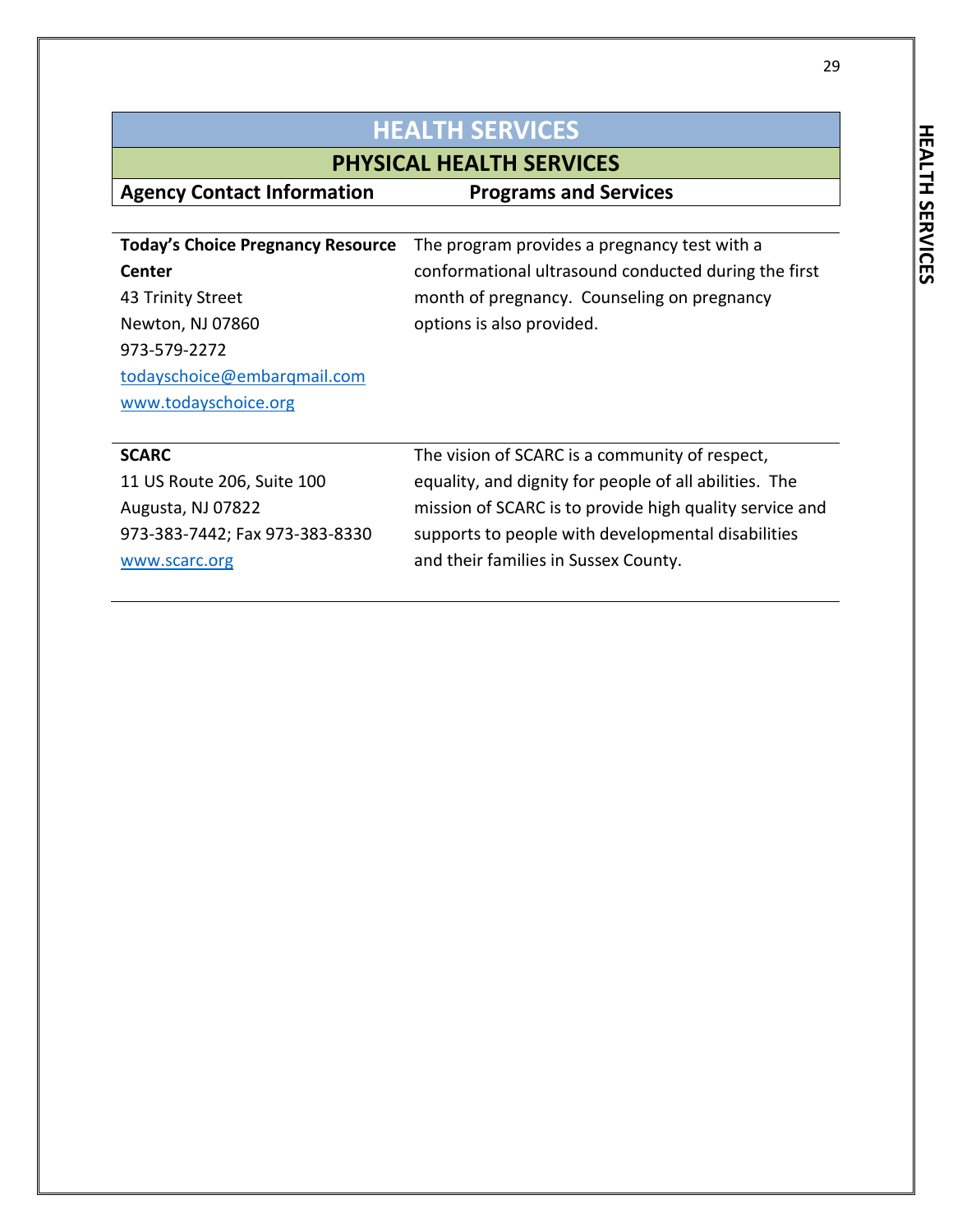| <b>HEALTH SERVICES</b>                                                                                                                                                                                                                                                                                                                                                               |                                                                                                                                                                                                                                                                                                                                                                                                                                                                                                                                                                                                                                                                                                                                                                                                                                                                                                                                                                                                                                                                                                                         |
|--------------------------------------------------------------------------------------------------------------------------------------------------------------------------------------------------------------------------------------------------------------------------------------------------------------------------------------------------------------------------------------|-------------------------------------------------------------------------------------------------------------------------------------------------------------------------------------------------------------------------------------------------------------------------------------------------------------------------------------------------------------------------------------------------------------------------------------------------------------------------------------------------------------------------------------------------------------------------------------------------------------------------------------------------------------------------------------------------------------------------------------------------------------------------------------------------------------------------------------------------------------------------------------------------------------------------------------------------------------------------------------------------------------------------------------------------------------------------------------------------------------------------|
| <b>MENTAL HEALTH SERVICES</b>                                                                                                                                                                                                                                                                                                                                                        |                                                                                                                                                                                                                                                                                                                                                                                                                                                                                                                                                                                                                                                                                                                                                                                                                                                                                                                                                                                                                                                                                                                         |
| <b>Agency Contact Information</b>                                                                                                                                                                                                                                                                                                                                                    | <b>Programs and Services</b>                                                                                                                                                                                                                                                                                                                                                                                                                                                                                                                                                                                                                                                                                                                                                                                                                                                                                                                                                                                                                                                                                            |
| <b>Bridgeway Rehabilitation Services</b><br>93 Stickles Pond Road<br>Newton, NJ 07860<br>973-383-8670<br>www.bridgewayrehab.com<br>Capitol Care, Inc.<br>7 Waterloo Road<br>Stanhope, NJ 07874<br>185 Route 183<br>Stanhope, NJ 07874<br>844-437-3482; Fax 844-437-3482<br>www.capitol-care.org<br>www.capitol-care.org/new jersey<br>www.facebook.com/NJBehavioral<br><b>Health</b> | Bridgeway Rehabilitation Services offers the following<br>programs to people experiencing mental illness in<br>Sussex County; Partial Care, Supportive Employment,<br>PATH (homelessness), Integrated Case Management<br>Services (ICMS) and Supportive Housing.<br>Capitol Care, Inc. is a premier provider of behavioral<br>health services in New Jersey. Our facilities,<br>outcomes, and inspection results are second to none,<br>laying a foundation for the very highest quality of<br>services to be delivered to our individuals. The<br>achievements of the individuals in our mental health<br>and developmental disability programs are<br>unparalleled. Utilizing a person-centered approach<br>and comprehensive wraparound services to support<br>individuals in need of; partial hospitalization program<br>(PHP), intensive outpatient program (IOP) and an<br>outpatient program (OP) which can include psychiatric<br>services for medication monitoring. Residential<br>services (group homes, supervised apartments,<br>supportive living programs and adult day services) are<br>also available. |
| <b>Center for Evaluation and</b><br><b>Counseling</b><br>191 Woodport Road Suite 209<br>Sparta, NJ 07871<br>Tele: 973-512-3700<br>Fax: 973-521-3701<br>cec@centerforeval.org<br>www.centerforeval.org                                                                                                                                                                                | CEC provides outpatient mental health counseling<br>services for children, adolescents, adults, family and<br>couples. Private insurance clients welcomed. CEC<br>conducts forensic, cognitive, psychosexual,<br>psychological, risk and fire setter evaluations.                                                                                                                                                                                                                                                                                                                                                                                                                                                                                                                                                                                                                                                                                                                                                                                                                                                       |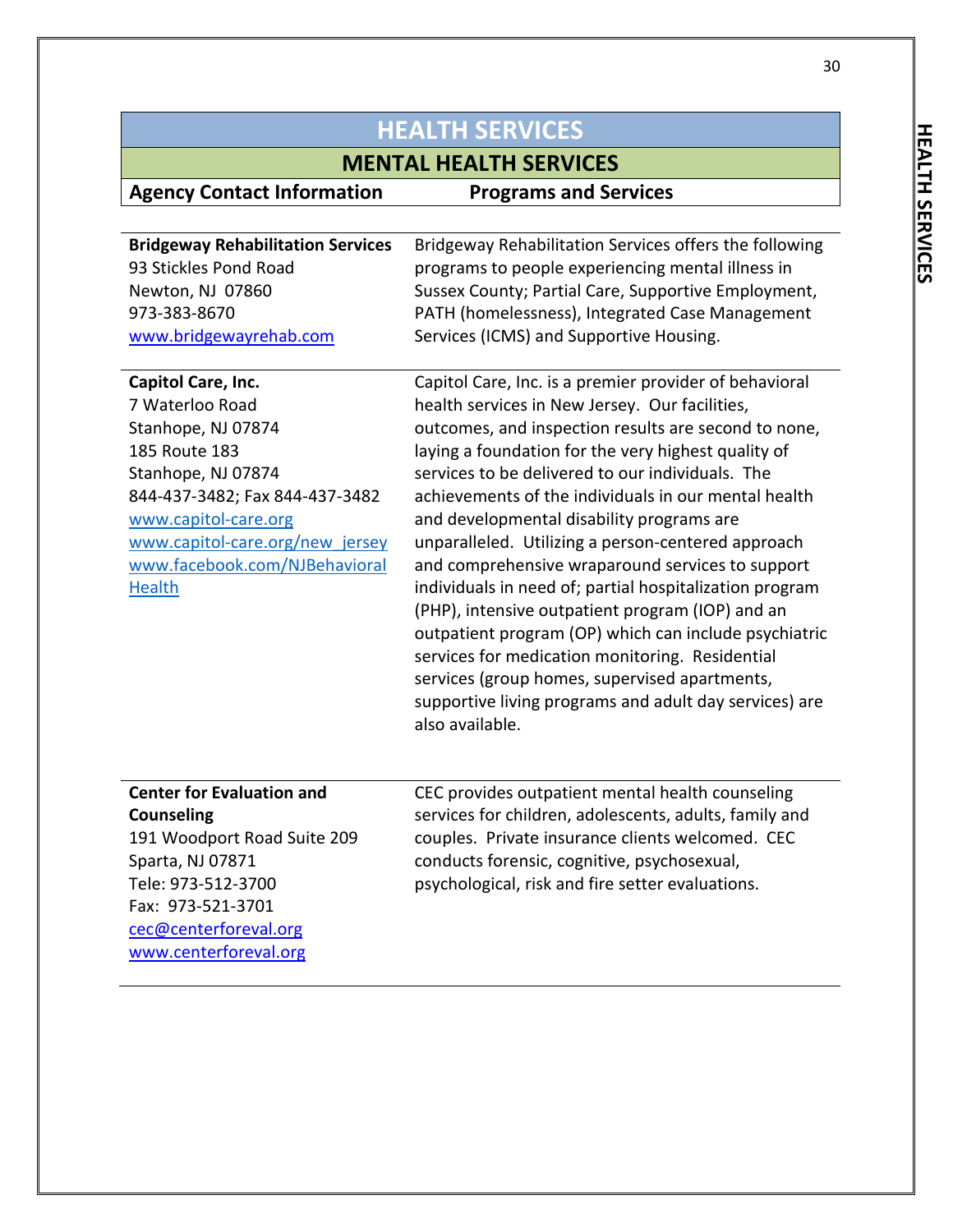### **HEALTH SERVICES MENTAL HEALTH SERVICES Agency Contact Information Programs and Services NewBridge Services**  70 Sparta Avenue Knoll Place, Suite 104 Sparta, NJ 07871 973-316-9333 or 888-746-9333 [www.newbridge.org](http://www.newbridge.org/) NewBridge Services offers a counseling program for children, adults and families providing an individualized set of mental health services that are based upon a comprehensive mental health assessment. These services include assessment and psychiatric evaluation, medication monitoring, individual psychotherapy, couples and family therapy, trauma informed treatment, play therapy and psychoeducation using evidence-based counseling techniques. **Newton Medical Center Behavioral Health** 175 High Street Newton, NJ 07860 973-383-1533 [www.atlantichealth.org/](http://www.atlantichealth.org/)Newton Providing mental health services for adults and children in outpatient, acute partial hospital, intensive outpatient, inpatient, residential and emergency setting (includes mobile crisis response) and sexual assault services. Services are also available for adults with co-occurring mental health and substance use conditions. **Community Hope** 959 Rt. 46 E. Suite 402 Parsippany, NJ 07054 973-463-9600 [www.communityhope-nj.org](http://www.communityhope-nj.org/) The agency's mental health programs enable individuals recovering from mental illness and substance abuse to live in affordable housing with the help of ongoing counseling, case management and support services. Veteran specific services are also available. **Intensive Family Support Services of Sussex County** Saint Clare's Health System-Sparta Sussex Community Urgent Care 21 Walnut Street Sussex, NJ 07461 973-702-2863 Intensive Family Support Services of Sussex County offers family education, consultation, support groups, referral service linkage and more to relatives or caregivers of adults with a mental illness.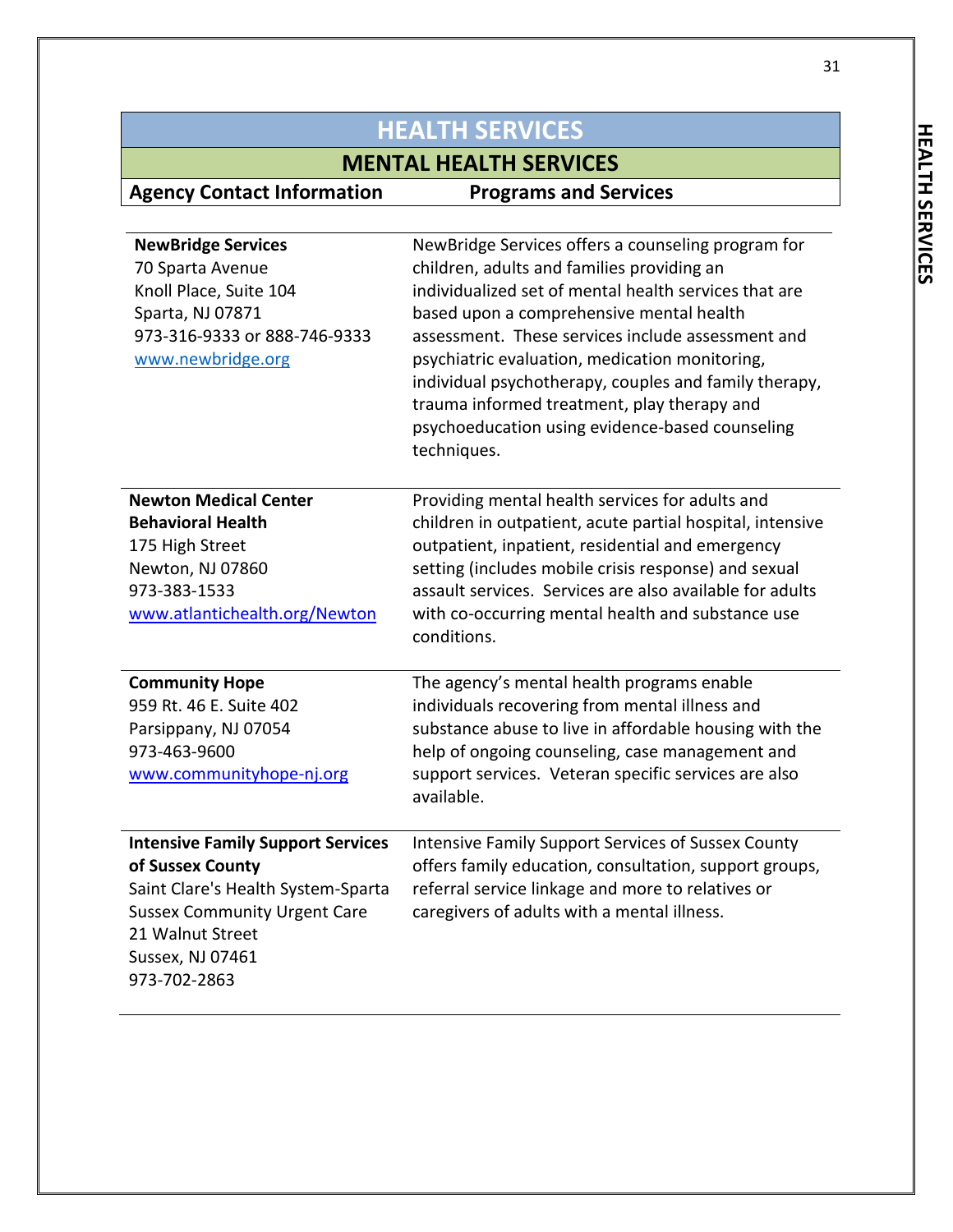32

| <b>HEALTH SERVICES</b>                                                                                                                                                                                                |                                                                                                                                                                                                                                                                                                                                                                                                                                                                   |
|-----------------------------------------------------------------------------------------------------------------------------------------------------------------------------------------------------------------------|-------------------------------------------------------------------------------------------------------------------------------------------------------------------------------------------------------------------------------------------------------------------------------------------------------------------------------------------------------------------------------------------------------------------------------------------------------------------|
| <b>MENTAL HEALTH SERVICES</b>                                                                                                                                                                                         |                                                                                                                                                                                                                                                                                                                                                                                                                                                                   |
| <b>Agency Contact Information</b>                                                                                                                                                                                     | <b>Programs and Services</b>                                                                                                                                                                                                                                                                                                                                                                                                                                      |
| <b>NAMI Sussex</b><br>973-214-0632<br>www.nami-sussex-nj.ord<br>nami.sussex@gmail.com<br><b>Psychiatric Emergency Services</b><br><b>Newton Medical Center</b><br>175 High Street<br>Newton, NJ 07860<br>973-383-0973 | NAMI Sussex, affiliate of the National Alliance on<br>Mental Illness, is dedicated to improving the lives of<br>persons with mental illness by educating and<br>supporting the family members who love and care for<br>them.<br>Provides 24/7 crisis intervention, mobile outreach,<br>psychiatric services, counseling referrals and, when<br>appropriate hospitalization for children and adults.                                                               |
| <b>Summit Oaks Hospital</b><br>19 Prospect Street<br>Summit, NJ 07902<br>800-753-5223<br>www.summitoakshospital.com                                                                                                   | Summit Oaks Hospital has been providing psychiatric<br>and substance abuse treatment services to patients<br>since 1902. Through inpatient care and outpatient<br>services, we offer mental health treatment programs<br>for children, adolescents and adults specializing in;<br>anxiety, depression, bipolar and/or post-traumatic<br>stress disorders, schizophrenia and other psychoses,<br>alcohol and drug detoxification and short-term<br>rehabilitation. |
| Youth Advocate Program (YAP)<br><b>Outpatient Program</b><br>328 Sparta Avenue, Suite E<br>Sparta, NJ 07871<br>973-729-3617<br>nraftopoulos@yapinc.org<br>www.yapinc.org/locations/morris-<br><b>SUSSEX</b>           | The outpatient office provides mental<br>health/behavioral health services to adults. The clinical<br>staff are experienced professionals who provide<br>structured and supportive therapy including but not<br>limited to individual & family therapy; cognitive<br>behavioral therapy; anger management; emotional<br>regulation and trauma treatment. Medicaid insurance<br>is primarily accepted.                                                             |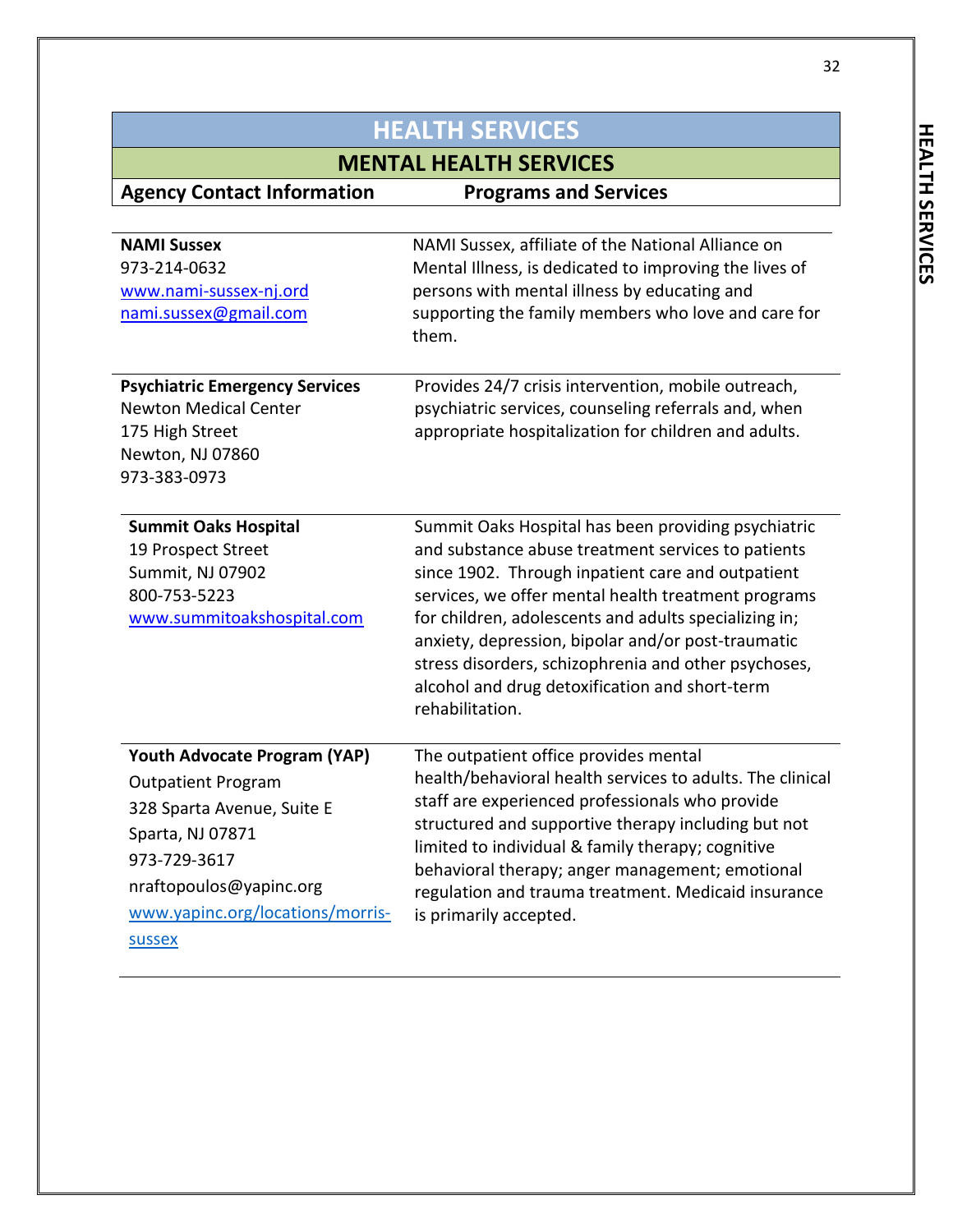### **SUBSTANCE ABUSE SERVICES**

### **Agency Contact Information Programs and Services**

**Center for Prevention & Counseling** 61 Spring Street Newton, NJ 07860 973-383-4787; Fax - 973-383-6576 [info@centerforprevention.org](mailto:info@centerforprevention.org) [www.centerforprevention.org](http://www.centerforprevention.org/) Offering a range of services for adolescents and adults with substance abuse and co-occurring disorders including evaluations, early intervention, outpatient counseling services (weekly) and intensive outpatient counseling services (available during the day and evening, three times a week). Provides family counseling, case management, and linkages to: medication assisted recovery services; recovery support services; peer to peer support; and intensive mental health services. Offers various groups to address challenges in achieving recovery to include anger management, co-occurring, grief, and codependency. Sliding scale and grant funded programs are available to individuals in need of accessing services. **C.L.E.A.R.** Community Law Enforcement Addiction Recovery 61 Spring Street Newton, NJ 07860 844-SC-CLEAR (844)722-5327 [Katie@centerforprevention.org](mailto:Katie@centerforprevention.org) C.L.E.A.R section – Adults seeking help for substance use can go to the following police stations to be screened for participation in the CLEAR program: Andover, Byram, Franklin, Hamburg, Hardyston, Newton, Ogdensburg, Sparta, and Vernon Police Stations. CLEAR pairs people and/or their concerned family members with a recovery coach from the Center for Prevention and Counseling to serve as a personal guide and mentor to recovery. The CLEAR number, 844- SC-CLEAR (844-722-5327) is a 24/7 addiction recovery

[www.ClearProgram.org](http://www.clearprogram.org/)

hotline to call for resources to link individuals affected by substance use in Sussex County, NJ to help.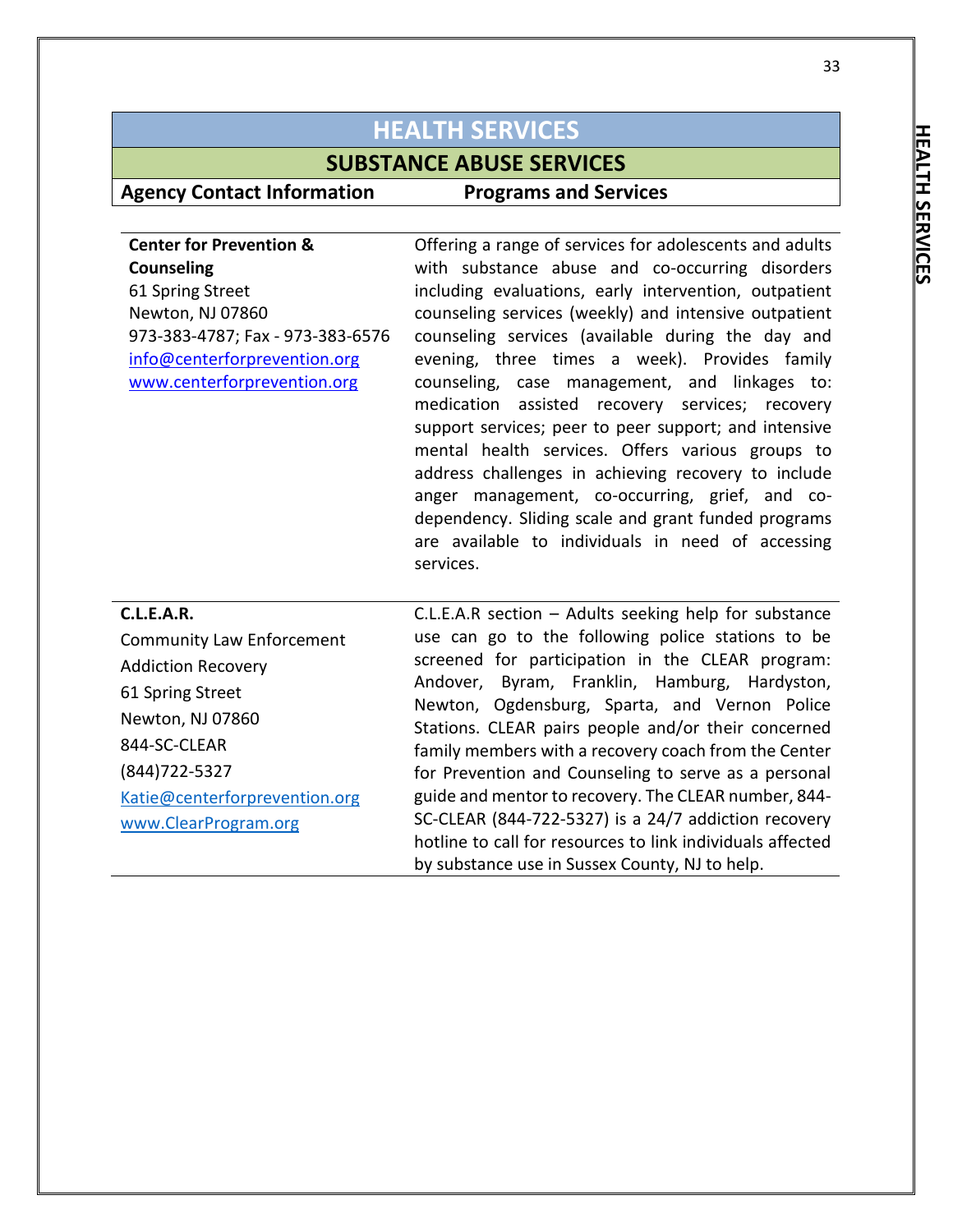| <b>HEALTH SERVICES</b>                                                                                                       |                                                                                                                                                                                                                                                                                                                                                                                                                                                                                                                   |
|------------------------------------------------------------------------------------------------------------------------------|-------------------------------------------------------------------------------------------------------------------------------------------------------------------------------------------------------------------------------------------------------------------------------------------------------------------------------------------------------------------------------------------------------------------------------------------------------------------------------------------------------------------|
|                                                                                                                              | <b>SUBSTANCE ABUSE SERVICES</b>                                                                                                                                                                                                                                                                                                                                                                                                                                                                                   |
| <b>Agency Contact Information</b>                                                                                            | <b>Programs and Services</b>                                                                                                                                                                                                                                                                                                                                                                                                                                                                                      |
|                                                                                                                              |                                                                                                                                                                                                                                                                                                                                                                                                                                                                                                                   |
| <b>The Sussex County Recover Center</b><br>65 Newton Sparta Road<br>Newton, NJ 07860                                         | The Sussex County Recovery Community Center,<br>located at 65 Newton Sparta Rd, Newton, NJ 07860,<br>provides recovery support services and connection to<br>other resources for individuals and families affected by<br>substance use and addiction. People in recovery,<br>friends and family, and allies of recovery are all invited<br>to join the Recovery Community Center. For more<br>information, contact the Recovery Community Center<br>at 973-940-2966 or email<br>marjorie@centerforprevention.org. |
| <b>DASI DECIDE Program</b><br>973-271-0288                                                                                   | DECIDE is a 27-week educational intervention program<br>for men who are abusive or violent with their<br>partners. Participation may be voluntary or court-<br>ordered. There is a sliding fee scale. An individual<br>intake assessment is required.                                                                                                                                                                                                                                                             |
| <b>Freedom House</b><br>3 Pavilion Road<br>Glen Gardner, NJ 08826<br>http://www.freedomhousenj.org/                          | Freedom House provides long term residential<br>treatment solutions for men with chronic problems in<br>a non-institutional atmosphere. Freedom House also<br>provides transitional living programs and outpatient<br>services for both men and women.                                                                                                                                                                                                                                                            |
| <b>Psychiatric Emergency Services</b><br><b>Newton Medical Center</b><br>175 High Street<br>Newton, NJ 07860<br>973-383-0973 | Provides 24/7 crisis intervention, mobile outreach,<br>psychiatric services, counseling referrals and, when<br>appropriate hospitalization for children and adults.                                                                                                                                                                                                                                                                                                                                               |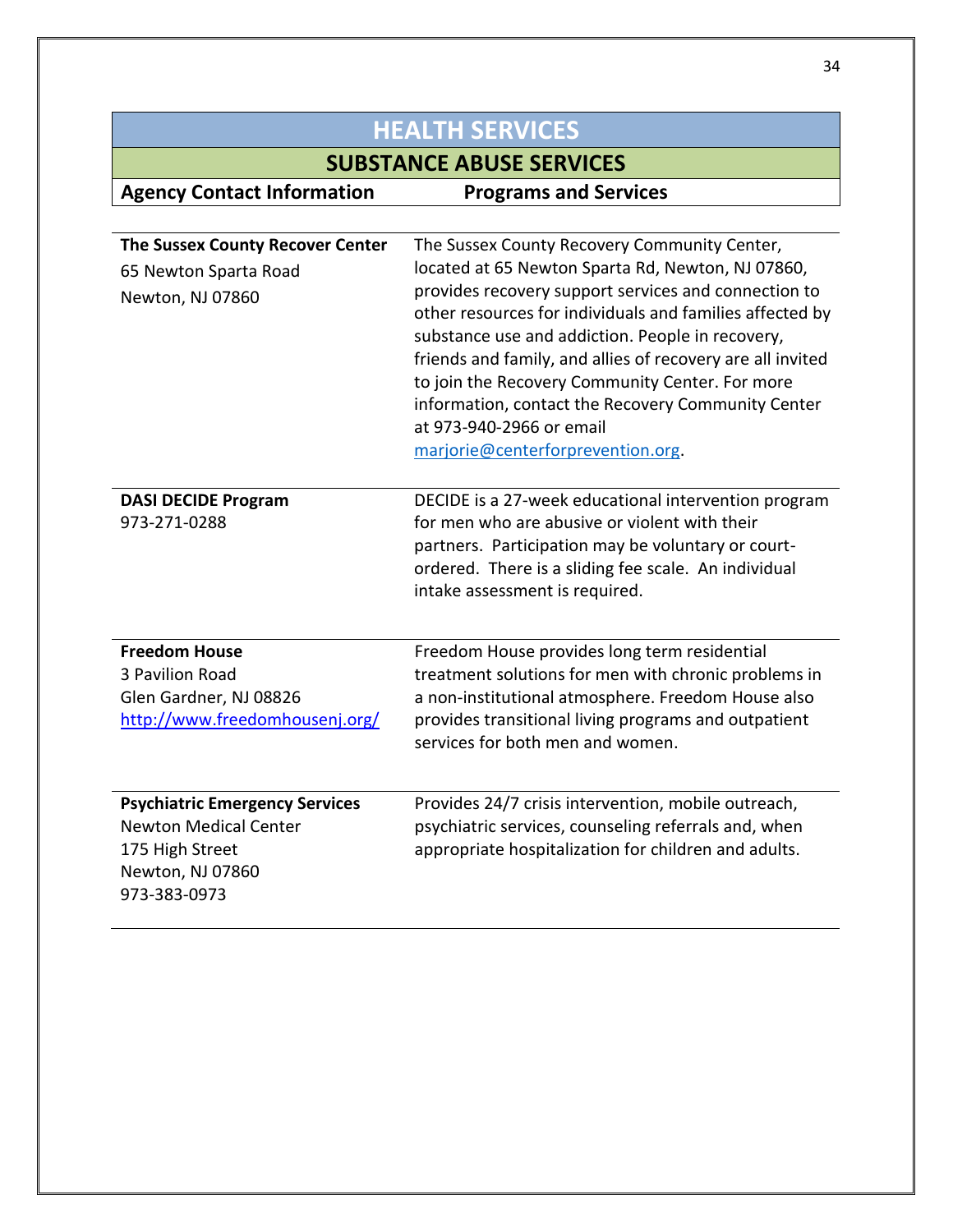# **SUBSTANCE ABUSE SERVICES**<br>mation Programs and Services

| <b>Sussex County Division of</b><br><b>Community and Youth Services</b><br><b>Sussex County Administrative</b><br>Center<br>One Spring Street, 2 <sup>nd</sup> Floor<br>Newton, NJ 07860<br>973-940-5200 | <b>Intoxicated Drivers Resource Center (IDRC) Program</b><br>The objective of the IDRC is to ensure that all Sussex<br>County residents convicted of Driving Under the<br>Influence or related offense comply with the court<br>ordered penalties specified in NJ's statutes and<br>regulations. The program includes screenings and<br>referrals for comprehensive substance use<br>assessments.                                                                                                       |
|----------------------------------------------------------------------------------------------------------------------------------------------------------------------------------------------------------|---------------------------------------------------------------------------------------------------------------------------------------------------------------------------------------------------------------------------------------------------------------------------------------------------------------------------------------------------------------------------------------------------------------------------------------------------------------------------------------------------------|
| <b>Summit Oaks Hospital</b><br>19 Prospect Street<br>Summit, NJ 07902<br>(800) 753-5223<br>www.summitoakshospital.com                                                                                    | Summit Oaks Hospital has been providing psychiatric<br>and substance abuse treatment services to patients<br>since 1902. Through inpatient care and outpatient<br>services, we offer mental health treatment programs<br>for children, adolescents and adults specializing in;<br>anxiety, depression, bipolar and/or post-traumatic<br>stress disorders, schizophrenia and other psychoses,<br>alcohol and drug detoxification and short-term<br>rehabilitation.                                       |
| <b>Sunrise House</b><br>37 Sunset Inn Rd<br>Lafayette, NJ 07848<br>888-414-8172<br>https://sunrisehouse.com                                                                                              | For over 30 years, Sunrise House has made it our<br>mission to provide client-focused, comprehensive,<br>compassionate, and interdisciplinary treatment to<br>adults struggling with drug and alcohol addiction. Our<br>purpose and passion are to empower clients to leave<br>the chaos of addiction behind and re-join their<br>families, employers, and communities through an<br>individualized program that promotes a healthy<br>lifestyle and optimal wellness of the mind, body, and<br>spirit. |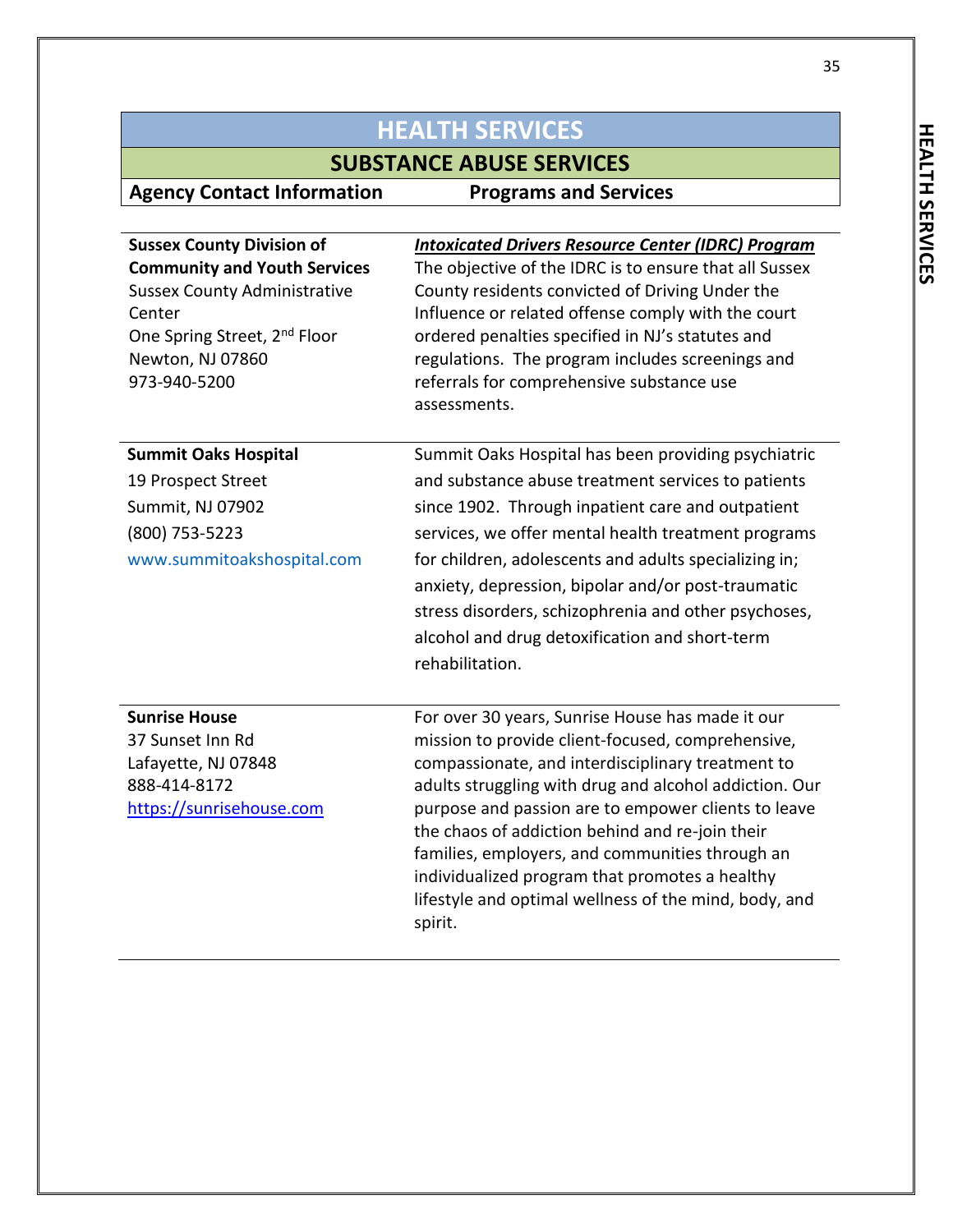## **SUBSTANCE ABUSE SERVICES**

| <b>Turning Point</b><br>680 Broadway, Suite 104<br>Paterson, NJ 07514<br>973-239-9400<br>https://www.turningpointnj.org/                                        | Turning Point offers evidence-based treatment to<br>men, women and their families with addiction.<br>Turning Point is able to assist those with mental health<br>disorders in addition to pregnant women.                                                                                                                                                                                                                                                                                                                                                                                                                                                           |
|-----------------------------------------------------------------------------------------------------------------------------------------------------------------|---------------------------------------------------------------------------------------------------------------------------------------------------------------------------------------------------------------------------------------------------------------------------------------------------------------------------------------------------------------------------------------------------------------------------------------------------------------------------------------------------------------------------------------------------------------------------------------------------------------------------------------------------------------------|
| <b>Hope &amp; Serenity Recovery</b><br><b>Community Center</b><br>33 Wilson Drive, Suite D<br>Sparta, NJ 07871<br>973-737-8448<br>www.hasrcc.org                | Hope and Serenity Recovery Community Center<br>provides a safe and stigma-free environment for those<br>seeking support on their journey to recovery by<br>enabling them to find their own pathway. We promote<br>our concept of "Recovery Life" which removes limits<br>and constraints on what people can do and achieve in<br>recovery. We embrace multiple pathways to recovery<br>and host a wide variety of recovery mutual aid groups.<br>What separates us from all other recovery centers is<br>that we provide mental wellness support groups also.<br>We provide support, education, and training for family<br>members, friends and allies of recovery. |
| <b>Market Street Mission - Sussex</b><br>County<br>274 Spring Street<br>Newton, NJ 07860<br>975-538-5854<br>shelter@marketstreet.org<br>jgaeta@marketstreet.org | We are a 14-bed hospitality room for homeless men.<br>We offer emergency overnight shelter, a hot meal and<br>shower. We also have on site pastoral counseling and<br>specialize in addiction services.                                                                                                                                                                                                                                                                                                                                                                                                                                                             |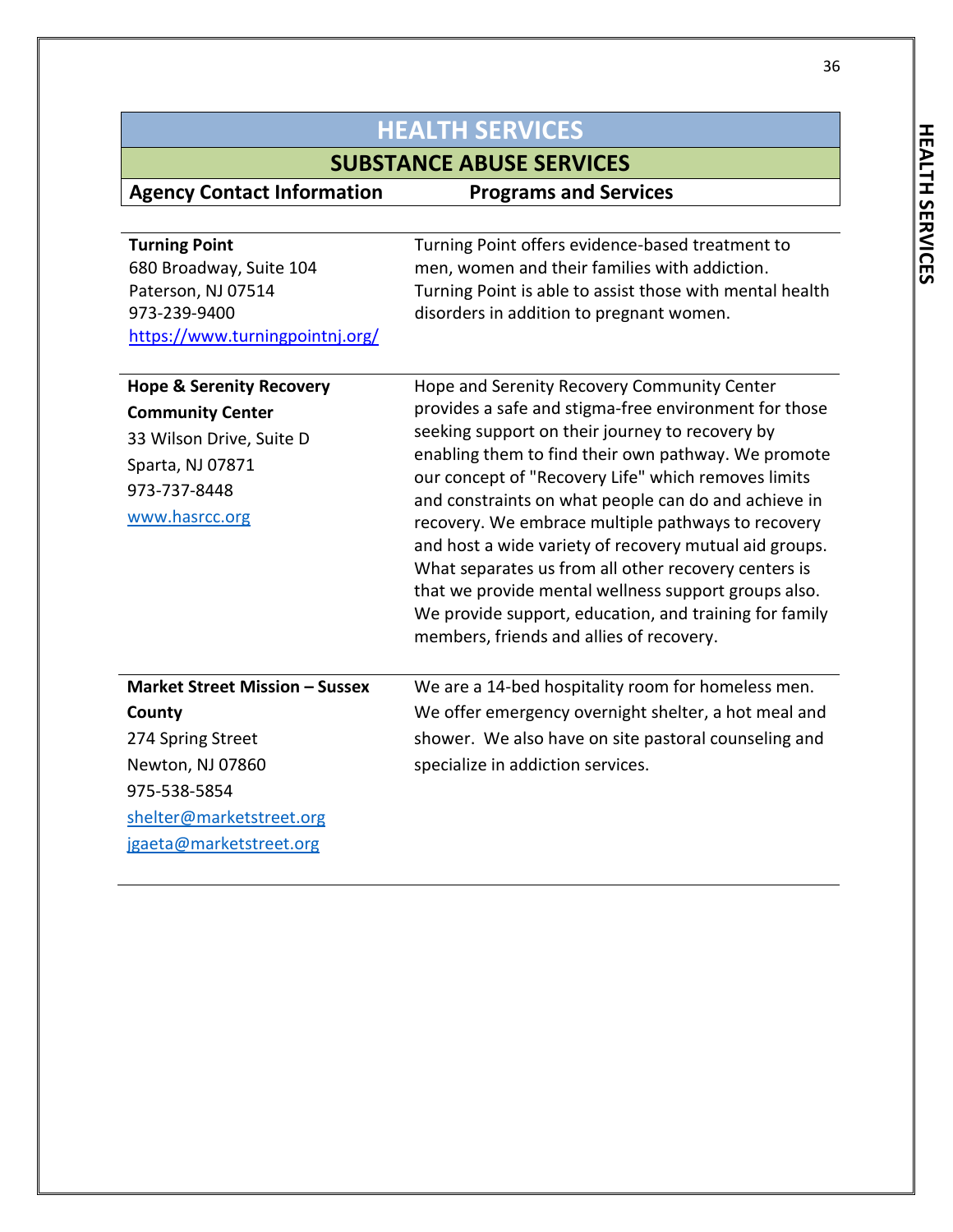### **SUBSTANCE ABUSE SERVICES**

**Agency Contact Information Programs and Services**

**State of New Jersey Department of Human Services Division of Mental Health and Addiction Services 1-844-276-2777** [Department of Human Services |](https://www.state.nj.us/humanservices/dmhas/resources/addiction/)  [Addictions Resources \(state.nj.us\)](https://www.state.nj.us/humanservices/dmhas/resources/addiction/)

### **County Specific Link:**

[https://www.state.nj.us/humanser](https://www.state.nj.us/humanservices/dmhas/resources/addiction/County%20Specific%20Addiction%20Resources/sussex_cty_addiction_resources_21.pdf) [vices/dmhas/resources/addiction/](https://www.state.nj.us/humanservices/dmhas/resources/addiction/County%20Specific%20Addiction%20Resources/sussex_cty_addiction_resources_21.pdf) [County%20Specific%20Addiction%](https://www.state.nj.us/humanservices/dmhas/resources/addiction/County%20Specific%20Addiction%20Resources/sussex_cty_addiction_resources_21.pdf) [20Resources/sussex\\_cty\\_addiction](https://www.state.nj.us/humanservices/dmhas/resources/addiction/County%20Specific%20Addiction%20Resources/sussex_cty_addiction_resources_21.pdf) [\\_resources\\_21.pdf](https://www.state.nj.us/humanservices/dmhas/resources/addiction/County%20Specific%20Addiction%20Resources/sussex_cty_addiction_resources_21.pdf)

If you or a loved one is in need of substance abuse treatment or just looking for information and referral, please contact the IME Addictions Access Center 1- 844-276-2777. This number provides clinically trained and supervised telephone specialists who are available 24 hours a day 7 days a week to educate, assist, and refer individuals and families who may be battling addictions. Calls are free and the information shared is confidential.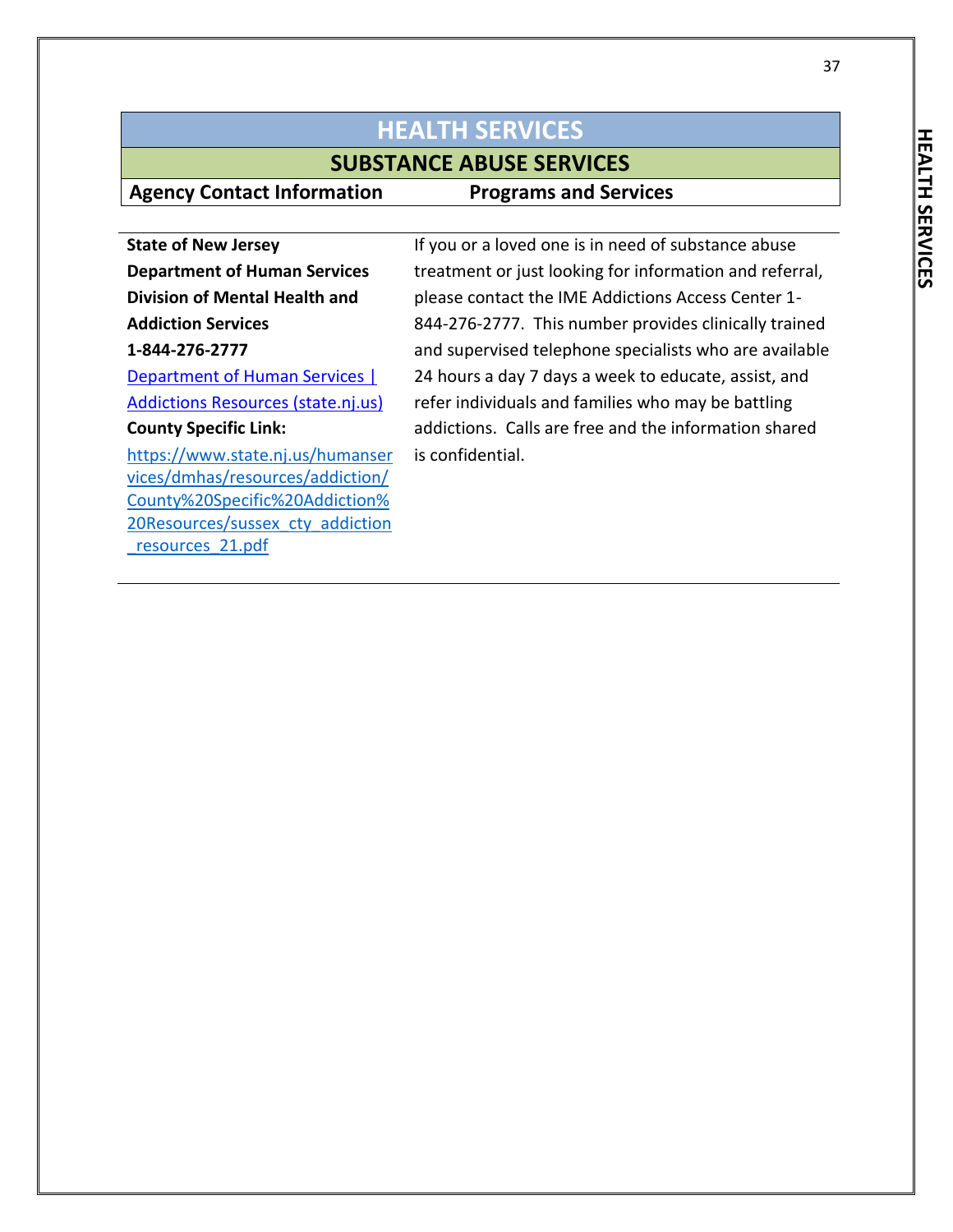# **Agency Contact Information**

# **WELLNESS SERVICES**<br> **n** Programs and Services

| Capitol Care, Inc.<br>7 Waterloo Road<br>Stanhope, NJ 07874<br>185 Route 183<br>Stanhope, NJ 07874<br>844-437-3482; Fax 844-437-3482<br>www.capitol-care.org<br>www.capitol-care.org/new jersey<br>www.facebook.com/NJBehavioralHealth                                   | Capitol Care, Inc. is a premier provider of behavioral<br>health services in New Jersey. Our facilities,<br>outcomes, and inspection results are second to none,<br>laying a foundation for the very highest quality of<br>services to be delivered to our individuals. The<br>achievements of the individuals in our mental health<br>and developmental disability programs are<br>unparalleled. Utilizing a person-centered approach<br>and comprehensive wraparound services to support<br>individuals in need of; partial hospitalization program<br>(PHP), intensive outpatient program (IOP) and an<br>outpatient program (OP) which can include<br>psychiatric services for medication monitoring.<br>Residential services (group homes, supervised<br>apartments, supportive living programs and adult day<br>services) are also available. |
|--------------------------------------------------------------------------------------------------------------------------------------------------------------------------------------------------------------------------------------------------------------------------|-----------------------------------------------------------------------------------------------------------------------------------------------------------------------------------------------------------------------------------------------------------------------------------------------------------------------------------------------------------------------------------------------------------------------------------------------------------------------------------------------------------------------------------------------------------------------------------------------------------------------------------------------------------------------------------------------------------------------------------------------------------------------------------------------------------------------------------------------------|
| <b>Catholic Charities</b><br><b>Department for Persons with</b><br><b>Disabilities</b><br>1 Catholic Charities Way<br>P.O. Box 2539<br>Oak Ridge, NJ 07438<br>973-406-1100<br>infor@dpd.org<br>www.dpd.org<br>(Support Coordination) 973-935-<br>0881<br>support@dpd.org | The Department for Persons with Disabilities provides<br>residential, vocational, social, spiritual and<br>recreational supports for adults with developmental<br>disabilities. DPD also provides Support Coordination<br>Services for people with developmental disabilities.                                                                                                                                                                                                                                                                                                                                                                                                                                                                                                                                                                      |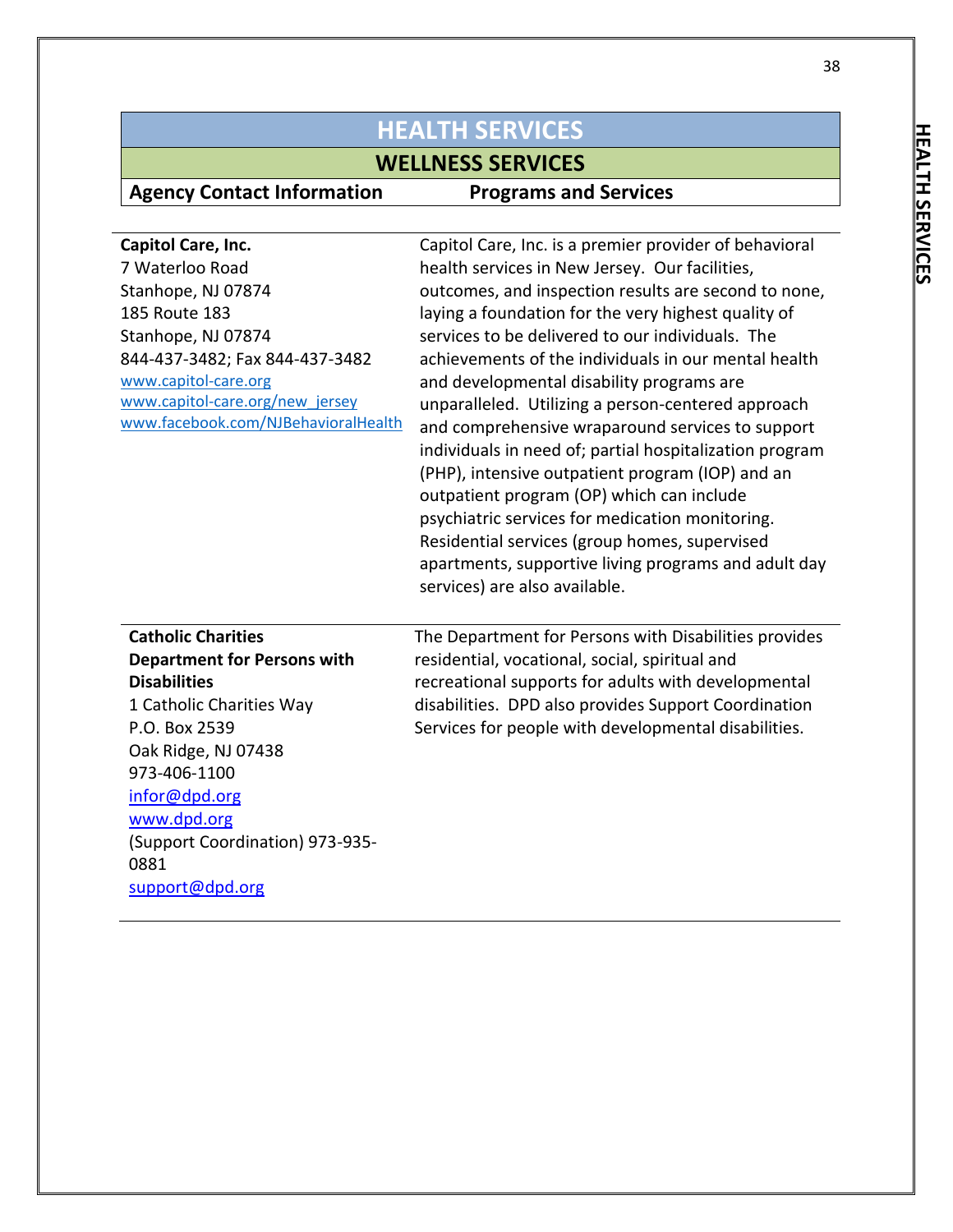# **WELLNESS SERVICES**

### **Agency Contact Information Programs and Services**

| <b>DAWN Center for Independent</b><br>Living<br>66 Ford Road, Suite 121<br>Denville, NJ 07834<br>973-625-1940; Fax 973-625-1932<br>TTY 973-625-1932; 1-888-383-3296<br>info@dawncil.org<br>www.dawncil.org | DAWNcil provides services to individuals with<br>disabilities of all ages, across all disability types.<br>Services include information and referral connections,<br>adult and young adult recreation programs (including<br>virtual options), employment readiness training,<br>independent living skills training and nursing home<br>transition services for those who wish to transition<br>into the community. DAWNcil also provides specific<br>case coordination and integrated programming |
|------------------------------------------------------------------------------------------------------------------------------------------------------------------------------------------------------------|----------------------------------------------------------------------------------------------------------------------------------------------------------------------------------------------------------------------------------------------------------------------------------------------------------------------------------------------------------------------------------------------------------------------------------------------------------------------------------------------------|
|                                                                                                                                                                                                            | including DDD Support Coordination and Benefits<br>Counseling. Individuals approved by the Traumatic<br>Brain Injury (TBI) Fund are supported by DAWNcil staff<br>to access needed resources through their TBI funding.<br>At DAWNcil individuals with disabilities are connected<br>to life-enriching supports and are able to access long-<br>term assistance which enables them to live in their<br>community as independently as possible.                                                     |
| <b>NORWESCAP RSVP</b><br>21 Pine Street, Suite 101<br>Rockaway, NJ 07866<br>973-784-4900<br>888-387-9830<br>rsvp@norwescap.org<br>www.norwescap.org                                                        | Skylands RSVP provides wellness education and<br>exercise programs for older adults. Classes are led by<br>trained volunteer peer leaders. To volunteer or attend<br>a class, please call.                                                                                                                                                                                                                                                                                                         |
| Pass it Along<br>75 State Route 15 Hnit 62                                                                                                                                                                 | Pass It Along is a non-profit organization committed to<br>helning teenagers hecome confident resilient and                                                                                                                                                                                                                                                                                                                                                                                        |

75 State Route 15, Unit 62 Lafayette, NJ 07848 973-726-9777 [info@passitalong.org](mailto:info@passitalong.org) [https://passitalong.org](https://linkprotect.cudasvc.com/url?a=https%3a%2f%2fpassitalong.org&c=E,1,A3KGw9cJKqLFRcsnDJy3LMYbdb6ssHV4Mcnh4MEq0D6SHrq6v7KE7uXVUgeJfTsFpH5dZ2xRq-fRG0fiZcvR6tQomdfWCSq_Xc4XrXWa9RzNqSvQrKs,&typo=1)

ping teenagers become confident, resilient, and compassionate through self-discovery, volunteerism, and leadership programs. Pass It Along supports teenagers, providing service learning as a part of each volunteer experience, enabling a one-on-one connection with the people teenagers are helping and delivering thought provoking leadership and selfdiscovery workshops.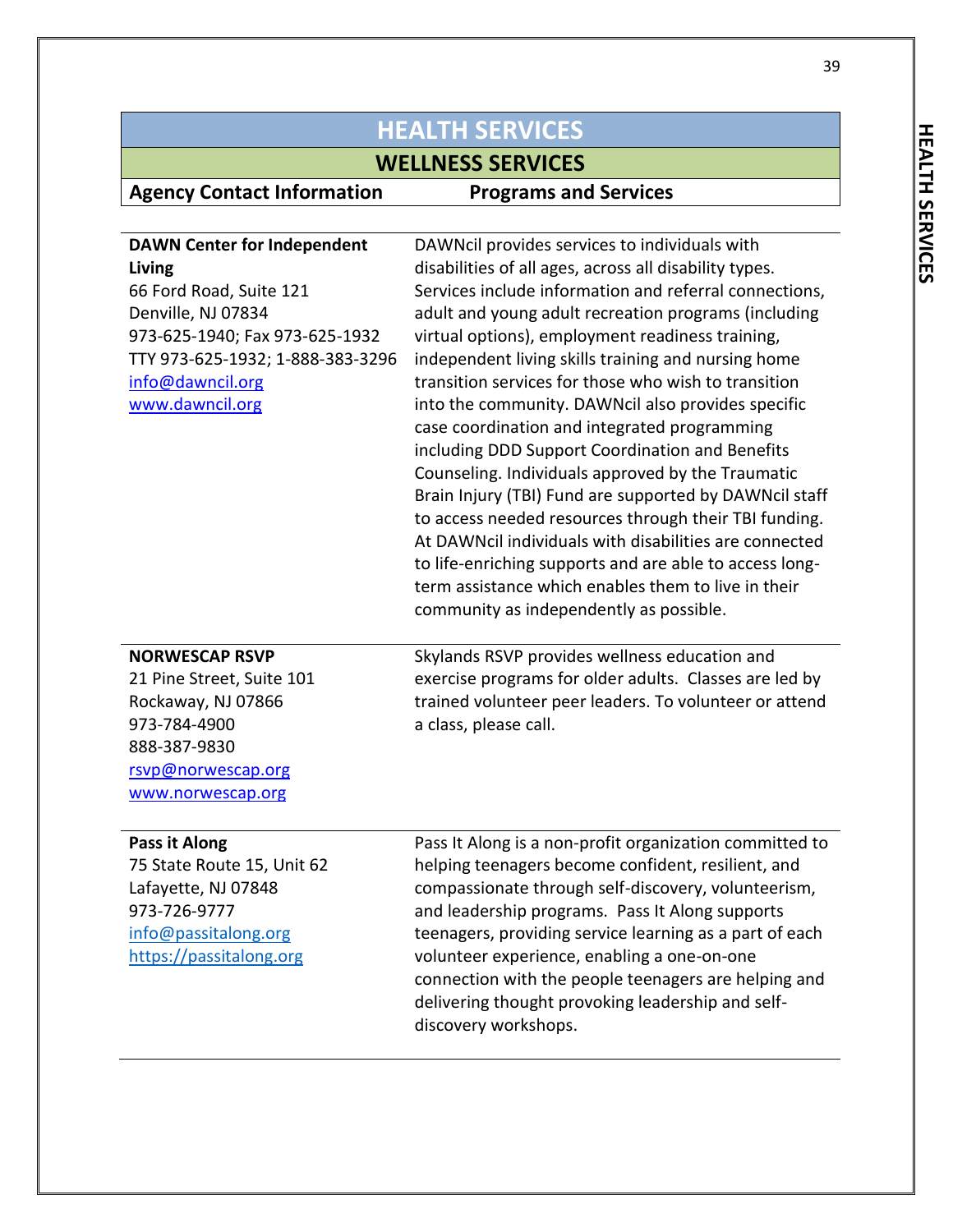| <b>HEALTH SERVICES</b>                                                                                                                                                   |                                                                                                                                                                                                                                                                                                                                                                                                                                                                                                                                                                                                                                                 |
|--------------------------------------------------------------------------------------------------------------------------------------------------------------------------|-------------------------------------------------------------------------------------------------------------------------------------------------------------------------------------------------------------------------------------------------------------------------------------------------------------------------------------------------------------------------------------------------------------------------------------------------------------------------------------------------------------------------------------------------------------------------------------------------------------------------------------------------|
| <b>WELLNESS SERVICES</b>                                                                                                                                                 |                                                                                                                                                                                                                                                                                                                                                                                                                                                                                                                                                                                                                                                 |
| <b>Agency Contact Information</b>                                                                                                                                        | <b>Programs and Services</b>                                                                                                                                                                                                                                                                                                                                                                                                                                                                                                                                                                                                                    |
| <b>Project Self-Sufficiency</b><br>127 Mill Street<br>Newton, NJ 07860<br>973-940-3500<br>844-877-3500<br>www.projectselfsufficiency.org                                 | Project Self-Sufficiency provides three home visitation<br>programs in Sussex County including Nurse Family<br>Partnership, Healthy Families and Parents as Teachers.<br>These evidence-based programs support prenatal<br>families and families of children up to the age of 5 with<br>a focus on optimal maternal and child health including<br>but not limited to: linkage to prenatal care,<br>developmental milestone tracking, school readiness,<br>parent advocacy and information and referral. Families<br>can access these programs by contacting Project Self-<br>Sufficiency's Central Intake - 1-844-877-3500 or 973-<br>940-3500. |
| <b>SCARC</b><br>11 US Route 206, Suite 100<br>Augusta, NJ 07822<br>973-383-7442<br>Fax 973-383-8330<br>www.scarc.org                                                     | The vision of SCARC is a community of respect,<br>equality, and dignity for people of all abilities. The<br>mission of SCARC is to provide high quality service and<br>supports to people with developmental disabilities and<br>their families in Sussex County.                                                                                                                                                                                                                                                                                                                                                                               |
| <b>United Way Caregivers Coalition</b><br>Robin Ennis, Manager<br>PO Box 6835<br>Bridgewater, NJ 08807<br>973-993-1160 x305<br>https://caregiversupport.unitedwaynnj.org | United Way of Northern New Jersey Caregivers<br>Coalition provides information, education, resources<br>and support to unpaid family caregivers who are<br>caring for a parent, spouse, child, sibling, or friend<br>with a physical or development disability, chronic<br>illness, mental illness or issues of aging. If you provide<br>help with chores, arranging transportation to medical<br>appointments, or administering 24/7 personal care to<br>a loved one you are a caregiver, and we are here for<br>you.                                                                                                                          |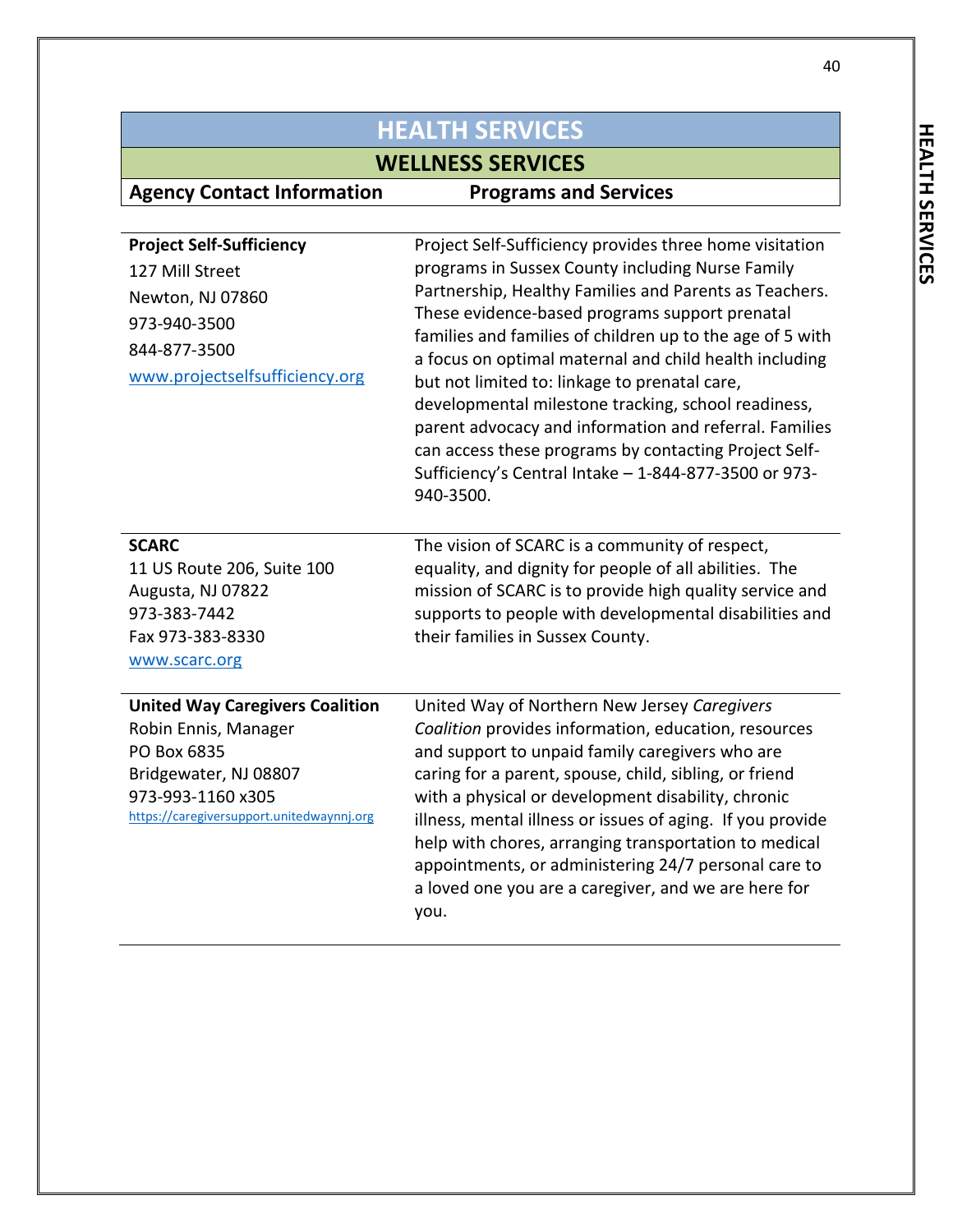# **WELLNESS SERVICES**<br> **n** Programs and Services

| <b>YMCA</b>         | The Sussex County YMCA has programs for infants to    |
|---------------------|-------------------------------------------------------|
| 15 Wits End Road    | seniors including access to aquatic programs, cardio  |
| Hardyston, NJ 07419 | and strength conditioning equipment, fitness classes, |
| 973-209-9622        | sports and enrichment classes, supervised child watch |
| www.metroymcas.orgg | and youth room, before and after school care and      |
|                     | summer camp.                                          |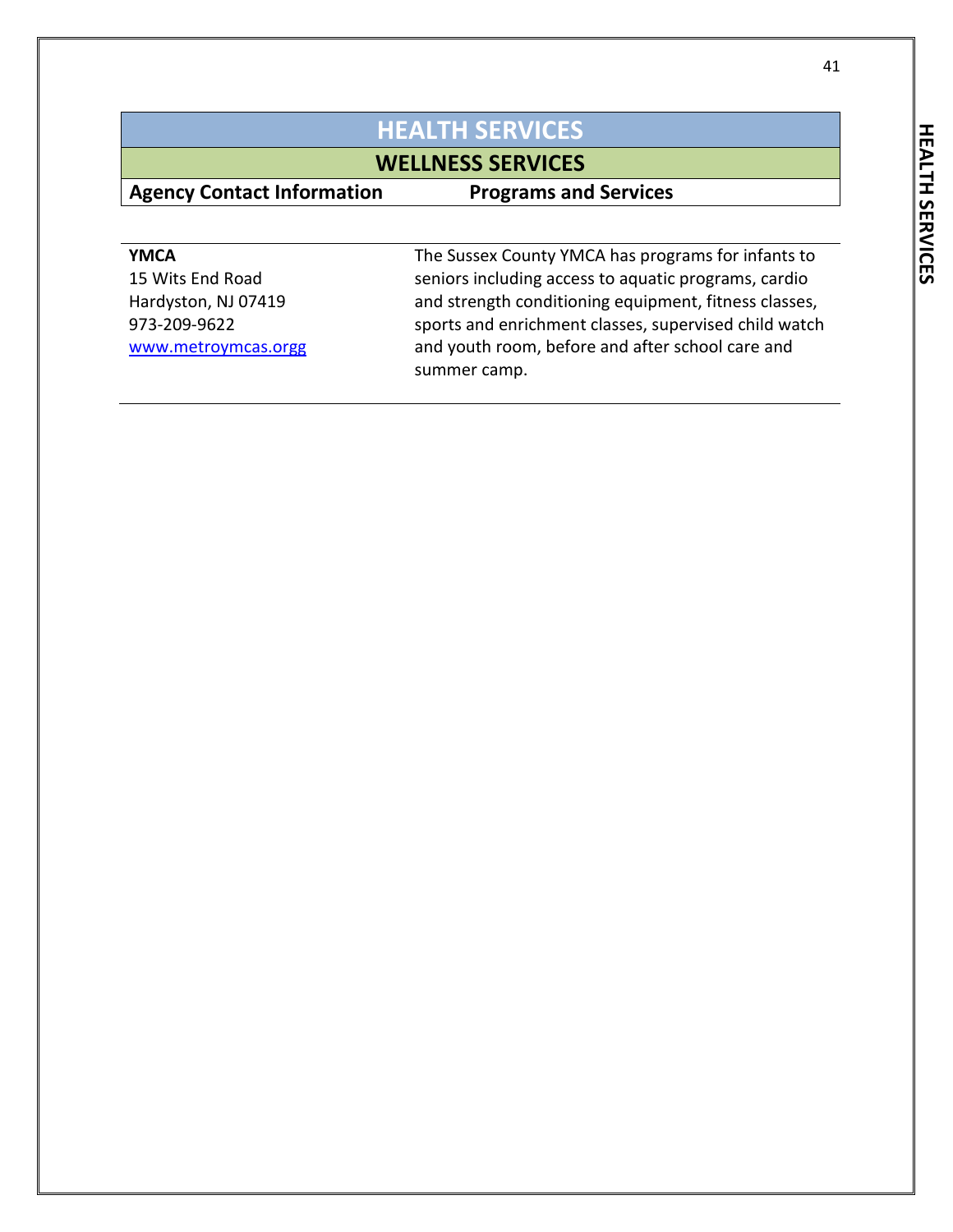# **HOUSING AND HOUSING ASSISTANCE**<br>t Information **Programs and Services**

| <b>Sussex County Division of Social</b><br><b>Services</b><br>83 Spring Street, Suite 203<br>Newton, NJ 07860<br>973-383-3600<br>www.sussex.nj.us/socialservices | <b>Emergency Assistance (EA)</b><br>TANF/GA/SSI recipients may receive Emergency<br>Assistance (EA) in certain situations including but not<br>limited to: essential food, clothing, shelter and<br>household furnishings; temporary rental assistance,<br>back rent, back mortgage payments or utility<br>payments. Please contact the Division of Social<br>Services for additional details.<br><b>Homelessness Assistance</b>                                                                                                                         |
|------------------------------------------------------------------------------------------------------------------------------------------------------------------|----------------------------------------------------------------------------------------------------------------------------------------------------------------------------------------------------------------------------------------------------------------------------------------------------------------------------------------------------------------------------------------------------------------------------------------------------------------------------------------------------------------------------------------------------------|
|                                                                                                                                                                  | Those who are not eligible for TANF/GA/SSI may<br>receive homeless assistance in certain situations<br>including but not limited to: emergency shelter,<br>eviction assistance, security deposit and utility<br>assistance. Please contact the Division of Social<br>Services for additional details.<br><b>Boarding Homes</b><br>Members of the community can be assisted with<br>locating a boarding home as well as provided<br>assistance with the application process. Please<br>contact the Division of Social Services for additional<br>details. |
| <b>NJ Homeless Hotline</b><br><b>NJ211</b><br><b>Dial: 211</b>                                                                                                   | NJ211 provides 24/7 emergency shelter services to<br>those in need.                                                                                                                                                                                                                                                                                                                                                                                                                                                                                      |
| <b>Birth Haven</b><br>4 Academy Street Newton, NJ<br>973-579-7979<br>www.birthhaven.org                                                                          | Birth Haven is a non-profit organization that provides<br>shelter, support and education to homeless, pregnant<br>women. The agency provides a safe and nurturing<br>environment in which a young mother can carry her<br>unexpected pregnancy to term.                                                                                                                                                                                                                                                                                                  |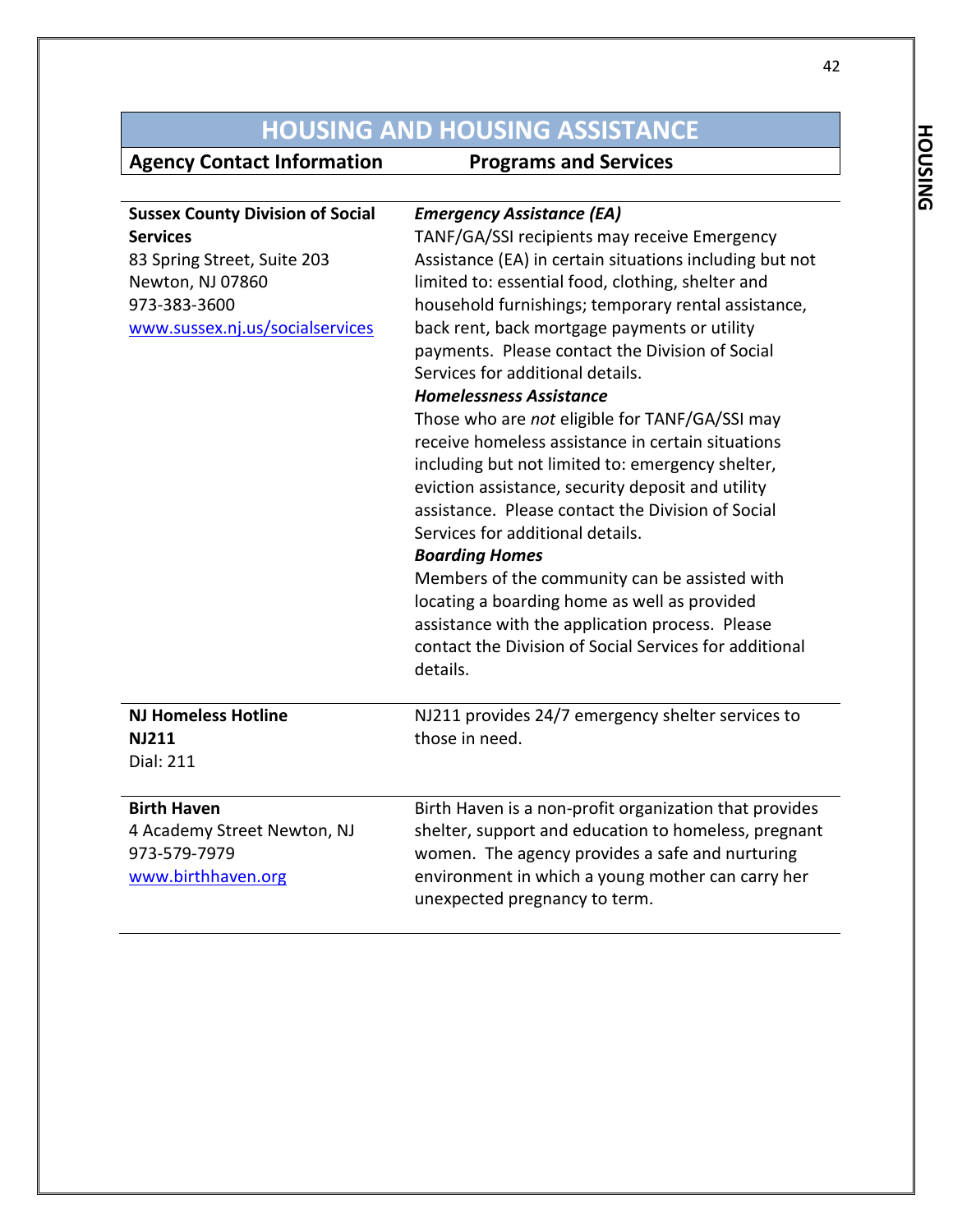# **HOUSING AND HOUSING ASSISTANCE**<br>t Information **Programs and Services**

| Samaritan Inn, Inc.<br>901 Swartswood Road<br>Newton, NJ 07860<br>973-940-8872<br>dawn@samaritaninn.org<br>www.samaritaninn.org<br><b>Family Promise of Sussex County</b>                                 | Samaritan Inn provides temporary shelter, emergency<br>food and community case management to "at risk" or<br>homeless people in Sussex County.<br>Family Promise of Sussex County provides wrap-                                                                                                                                                                                                                                                                                                                                                                                                                                      |
|-----------------------------------------------------------------------------------------------------------------------------------------------------------------------------------------------------------|---------------------------------------------------------------------------------------------------------------------------------------------------------------------------------------------------------------------------------------------------------------------------------------------------------------------------------------------------------------------------------------------------------------------------------------------------------------------------------------------------------------------------------------------------------------------------------------------------------------------------------------|
| 19 Church Street<br>Newton, NJ 07860<br>973-579-1180; Fax - 973-995-4518<br>www.familypromisesussex.org<br>www.facebook.com/HelpNJHomeless<br>www.instagram.com/fpsussex/<br>https://twitter.com/FPSussex | around, comprehensive services to at-risk and<br>homeless families and individuals. Program includes;<br>emergency shelter, shelter diversion, intensive case<br>management, homeless prevention, a homeless men's<br>day program, rapid rehousing, and permanent<br>supportive housing. Intensive case management<br>services are open to all Sussex County residents at-risk<br>or experiencing housing instability. Employment<br>counseling, life skill training, financial counseling,<br>money management, budgeting, and financial repair<br>are provided to clients. Energy and Heating assistance<br>programs are available. |
| <b>DASI Safe House</b><br>24-Hour Helpline 973-875-1211<br>Text Line for Deaf & Hearing<br>Impaired<br>973-222-2593<br>www.dasi.org                                                                       | DASI Safe House provides emergency housing for<br>women and children whose physical safety is at risk<br>due to domestic/sexual violence or human trafficking.<br>Housing is offered in a safe and confidential location<br>without cost. Services include supportive counseling,<br>advocacy, children's services, information and<br>referrals.                                                                                                                                                                                                                                                                                     |
| <b>Advance Housing, Inc.</b><br>14 Main Street Ste. 101<br>Sparta, NJ 07871<br>Contact: Gina Gaffney<br>201-498-9140 x 302<br>Fax: 973-729-0317                                                           | Advance Housing, Inc. is a Supportive Housing<br>Cooperative serving the chronically mentally ill and<br>homeless. Offering housing and case management<br>services within the CSS model. Requirements include;<br>Axis I Mental Health Diagnosis, background checks,<br>drug free or in rehab/AA/NA, appropriateness for<br>services as evaluated by CSS guidelines. Please<br>contact Advanced Housing for further details.                                                                                                                                                                                                         |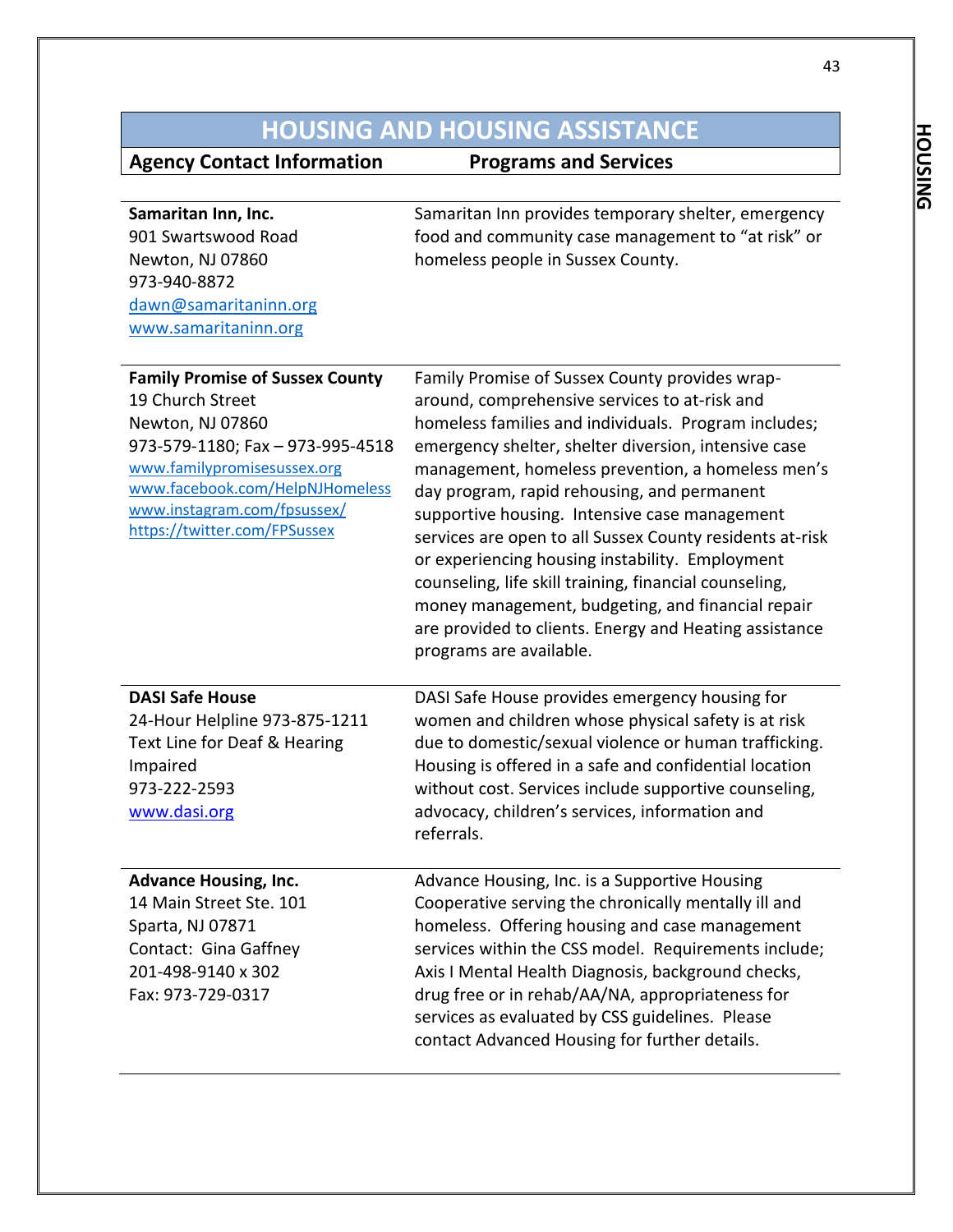# **HOUSING AND HOUSING ASSISTANCE**<br> **CONSISTENCE**<br> **Programs and Services**

| <b>Community Hope</b><br>959 Rt. 46 E. Suite 402<br>Parsippany, NJ 07054<br>855-483-8466<br>SSVF@communityhope-nj.org<br>https://www.communityhope- | Supportive Services for Veteran Families (SSVF)<br>provides rapid re-housing to homeless veterans in<br>addition to keeping veteran households from losing<br>their housing when they are facing eviction. We assist<br>in the housing search; provide access to emergency<br>housing when possible in the interim; intervene with                                      |
|-----------------------------------------------------------------------------------------------------------------------------------------------------|-------------------------------------------------------------------------------------------------------------------------------------------------------------------------------------------------------------------------------------------------------------------------------------------------------------------------------------------------------------------------|
| nj.org/what-we-do/hope-for-<br>veterans/supportive-services-for-<br>veteran-families-ssvf/                                                          | landlords; provide support and case management<br>services that can include assistance with medical care,<br>mental health or substance use treatment, child care,<br>and job training. Temporary financial assistance may<br>also be available to help with such expenses as<br>security deposits, back rent, utility payments or<br>bedding and household essentials. |
| <b>NORWESCAP Homeless Assistance</b><br>Sara Sokoloski-908-454-7000 xt118                                                                           | NORWESCAP provides temporary housing assistance<br>to households that are in imminent danger of<br>homelessness due to rental eviction or foreclosure<br>caused by a temporary financial situation beyond the<br>individual's control. Please contact NORWESCAP<br>Homeless Assistance for further details.                                                             |
| <b>SCARC</b><br>11 US Route 206, Suite 100<br>Augusta, NJ 07822<br>973-383-7442<br>Fax: 973-383-8330<br>www.scarc.org                               | The vision of SCARC is a community of respect, equality,<br>and dignity for people of all abilities. The mission of<br>SCARC is to provide high quality service and supports to<br>people with developmental disabilities and their<br>families in Sussex County.                                                                                                       |
| <b>NORWESCAP Loan Programs</b><br>350 Marshall Street<br>Phillipsburg, NJ 08865<br>908-454-7000, ext. 116<br>www.norwescap.org                      | The Family Loan Program can be used for; auto<br>purchases, auto repair, car insurance, back rent,<br>security deposits, child care and employment related<br>issues. The Dollars to Dream Program is for working<br>individuals with children, who want to save and receive<br>match dollars to purchase a home, start a business or<br>obtain higher education.       |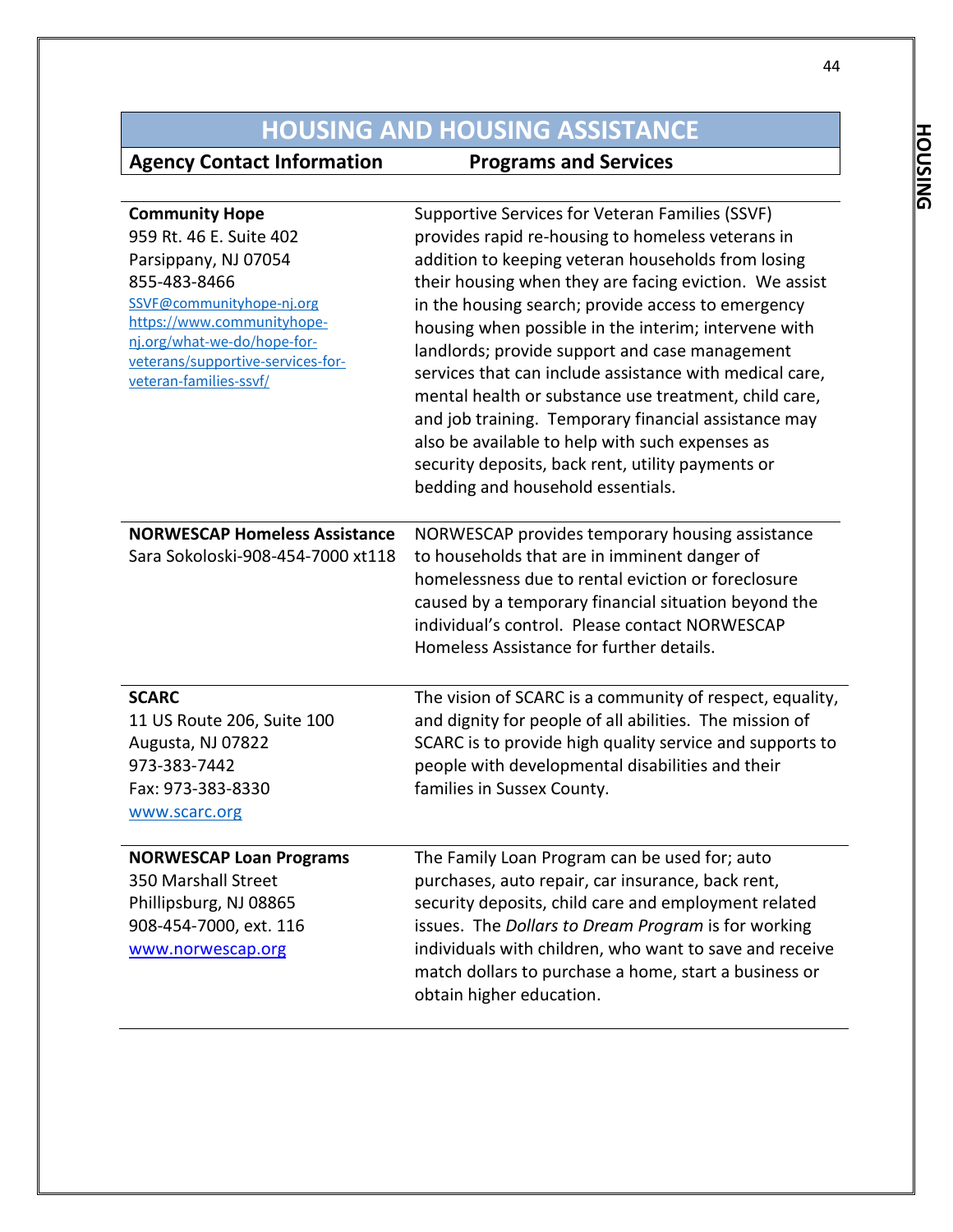# **HOUSING AND HOUSING ASSISTANCE**<br>**t Information** Programs and Services

| Market Street Mission - Sussex<br>County<br>274 Spring Street<br>Newton, NJ 07860<br>975-538-5854<br>shelter@marketstreet.org<br>jgaeta@marketstreet.org | We are a 14-bed hospitality room for homeless men. We<br>offer emergency overnight shelter, a hot meal and shower.<br>We also have on site pastoral counseling and specialize in<br>addiction services. |
|----------------------------------------------------------------------------------------------------------------------------------------------------------|---------------------------------------------------------------------------------------------------------------------------------------------------------------------------------------------------------|
| <b>NORWESCAP Energy Assistance</b>                                                                                                                       | The Low-Income Home Energy Assistance Program,                                                                                                                                                          |
| Program                                                                                                                                                  | (LIHEAP) helps families and individuals with their                                                                                                                                                      |
|                                                                                                                                                          |                                                                                                                                                                                                         |
| 908-454-4778                                                                                                                                             | energy bills. NJ's plan provides heating assistance,                                                                                                                                                    |
| www.energyassistance.nj.gov                                                                                                                              | emergency crisis assistance and medically necessary                                                                                                                                                     |
|                                                                                                                                                          | cooling assistance. Applications are available from                                                                                                                                                     |
|                                                                                                                                                          | October 1st to April 30th.                                                                                                                                                                              |
|                                                                                                                                                          |                                                                                                                                                                                                         |
| <b>NORWESCAP Weatherization</b>                                                                                                                          | Households eligible for Universal Services Fund (USF)                                                                                                                                                   |
| <b>Assistance Program</b>                                                                                                                                | or Low-Income Home Energy Assistance Program                                                                                                                                                            |
| 908-454-4778                                                                                                                                             | (LIHEAP) can apply for help weatherizing their homes.                                                                                                                                                   |
| www.energyassistance.nj.gov                                                                                                                              | Please visit the website for further details.                                                                                                                                                           |
|                                                                                                                                                          |                                                                                                                                                                                                         |
| <b>NORWESCAP Safe Housing Program</b>                                                                                                                    | Service is provided for intermittent household and/or                                                                                                                                                   |
| 908-454-7000 ext. 160                                                                                                                                    | yard care to eligible older clients whose health and                                                                                                                                                    |
|                                                                                                                                                          |                                                                                                                                                                                                         |

| 908-454-7000 ext. 160<br>http://norwescap.org/help progra<br>m details.php?ID=23 | yard care to eligible older clients whose health and<br>safety are threatened because they cannot perform<br>these services by themselves and/or are at risk of<br>institutional placement. Work may include; security<br>measures, accessibility improvements, and home<br>repairs. Must be 60 years or older. Please call<br>NORWESCAP for further information. |
|----------------------------------------------------------------------------------|-------------------------------------------------------------------------------------------------------------------------------------------------------------------------------------------------------------------------------------------------------------------------------------------------------------------------------------------------------------------|
| <b>People Help of Sussex County</b>                                              | People Help of Sussex County provides emergency                                                                                                                                                                                                                                                                                                                   |
| 973-729-1745                                                                     | financial assistance to assist residents of Sussex County                                                                                                                                                                                                                                                                                                         |
| Mon-Fri - 9am to 5pm                                                             | who are referred by another agency and have not been                                                                                                                                                                                                                                                                                                              |
| Other hours by appointment                                                       | assisted in the previous twelve months. Please contact                                                                                                                                                                                                                                                                                                            |
|                                                                                  | People Help of Sussex County for further details.                                                                                                                                                                                                                                                                                                                 |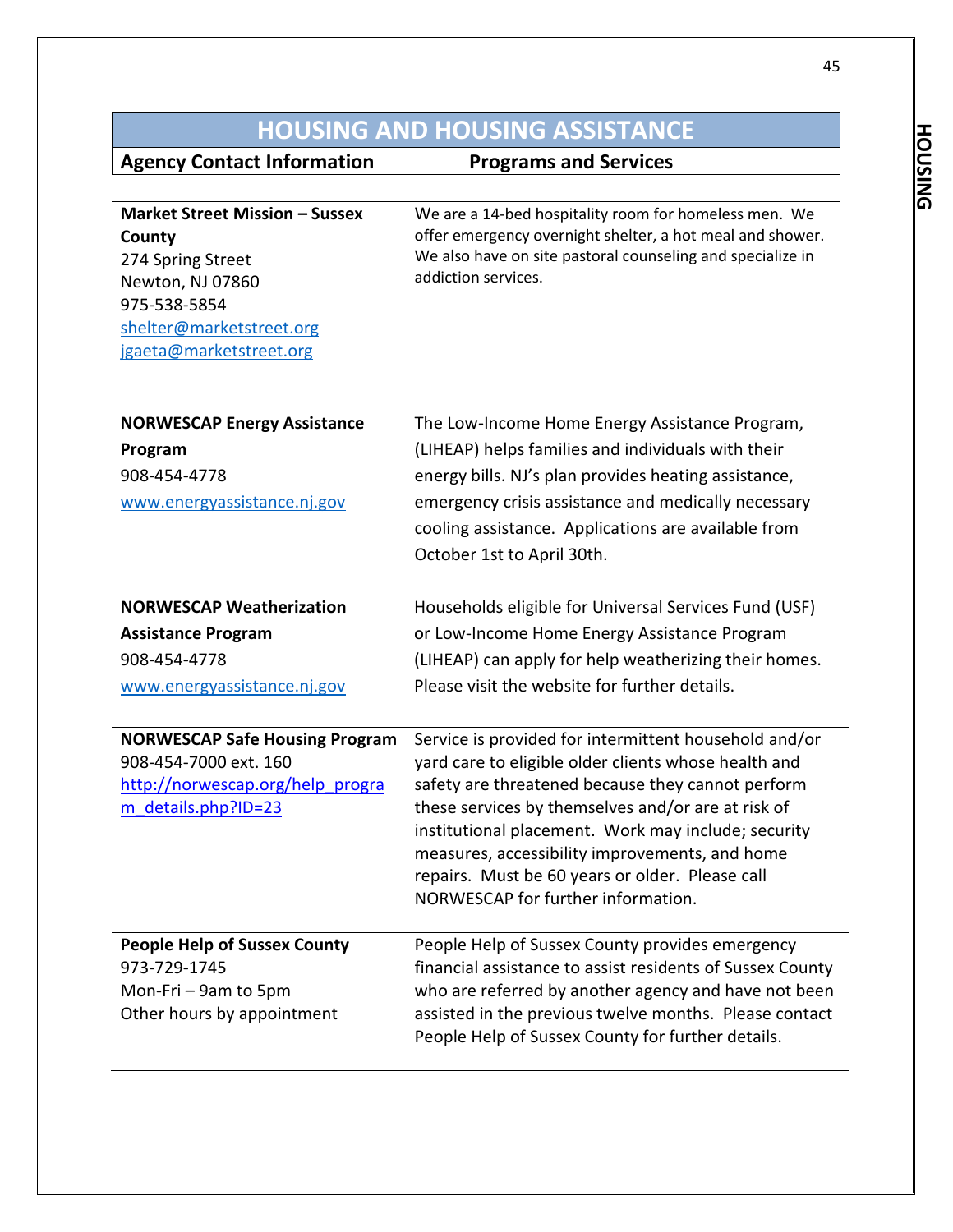## **HOUSING AND HOUSING ASSISTANCE**

**Agency Contact Information Programs and Services** 

| <b>Assurance Wireless</b>      | Assurance Wireless is a government provided, free       |
|--------------------------------|---------------------------------------------------------|
| 1-800-392-3850                 | cell phone for qualifying low-income households. The    |
| www.assurancewireless.com      | phone is mailed to you with 250 free voice minutes      |
|                                | per month. Options to increase minutes/texting          |
|                                | ability are available at an additional cost.            |
|                                | Participation in any government program, such as:       |
|                                | Medicaid, SNAP, SSI, TANF, Section 8, etc. is required. |
|                                | Contact Assurance Wireless to apply.                    |
|                                |                                                         |
|                                |                                                         |
| <b>DASI Cell Phone Program</b> | Free cell phones for victims of domestic or sexual      |
| 973-579-2386                   | violence that provide 911 connection.                   |
| www.dasi.org                   |                                                         |
|                                |                                                         |
|                                |                                                         |
| Benny's Bodega                 | Benny's Bodega supplies basic need items such as        |
| 166 Spring Street              | food, clothes, hygiene products, cleaning supplies and  |

[www.bennysbodega.com](http://www.bennysbodega.com/)

offers limited financial and rental assistance to employed individuals and families.

**HOUSING HOUSING**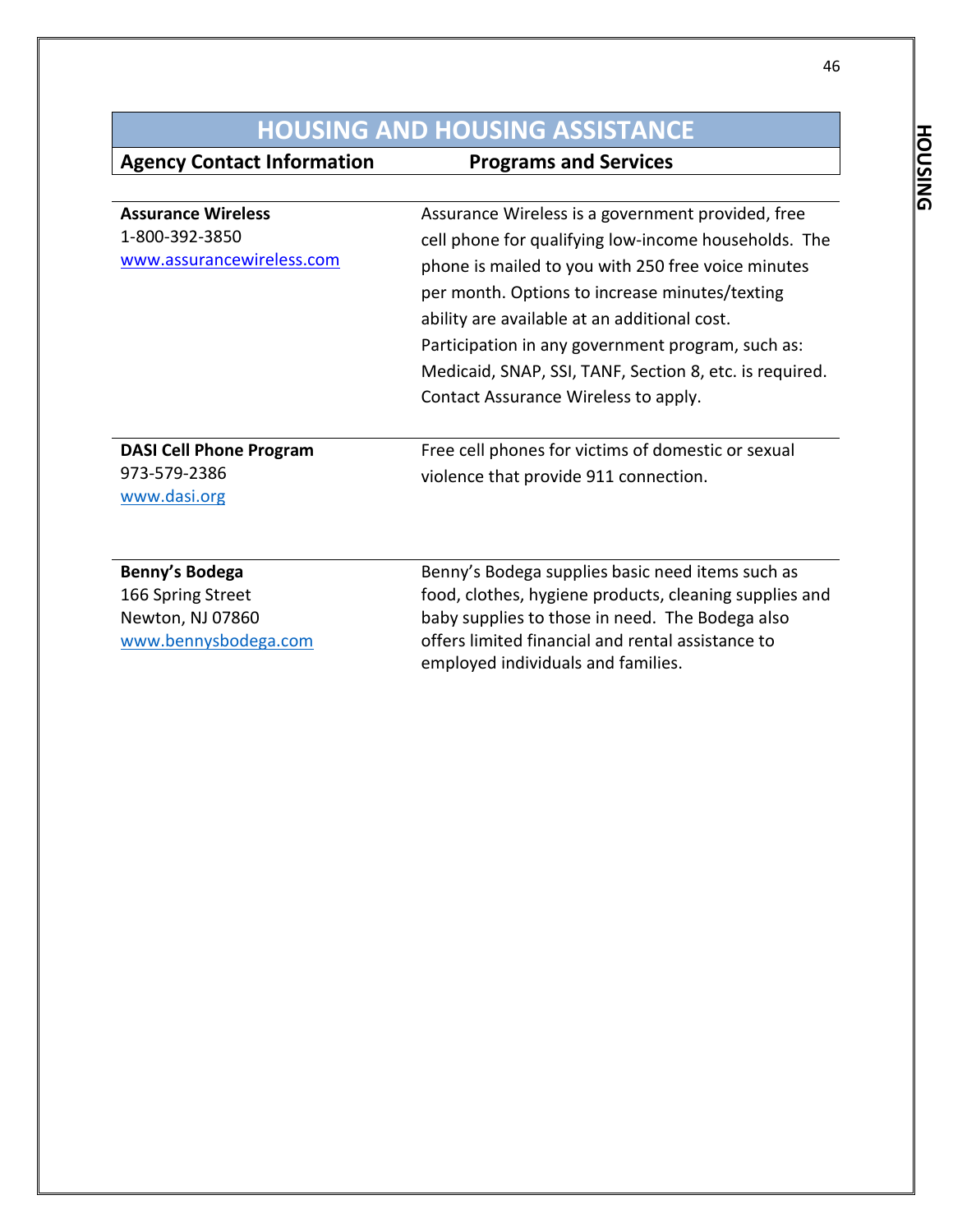| <b>OTHER SERVICES</b>                                                                                                                                                          |                                                                                                                                                                                                                                                                                                                                                                                                                                                                          |
|--------------------------------------------------------------------------------------------------------------------------------------------------------------------------------|--------------------------------------------------------------------------------------------------------------------------------------------------------------------------------------------------------------------------------------------------------------------------------------------------------------------------------------------------------------------------------------------------------------------------------------------------------------------------|
| <b>Case Management</b>                                                                                                                                                         |                                                                                                                                                                                                                                                                                                                                                                                                                                                                          |
| <b>Agency Contact Information</b>                                                                                                                                              | <b>Programs and Services</b>                                                                                                                                                                                                                                                                                                                                                                                                                                             |
|                                                                                                                                                                                |                                                                                                                                                                                                                                                                                                                                                                                                                                                                          |
| <b>Sussex County Division of Social</b><br><b>Services</b><br>83 Spring Street, Suite 203<br>Newton NJ 07860<br>973-383-3600<br>www.sussex.nj.us/socialservices                | <b>Adult Case Management Services</b><br>The Division of Social Services provides case<br>management services to adults 60 years of age or<br>older or to those that are disabled and 18 years of age<br>or older. Case Management Services may include but<br>are not limited to; assistance with homemaker or<br>chore services, financial management assistance,<br>prescription management assistance, medical<br>coverage assistance and transportation assistance. |
| <b>Project Self-Sufficiency</b><br>127 Mill Street<br>Newton NJ 07860<br>973-940-3500<br>www.projectselfsufficiency.org                                                        | Individuals meet with a case manager to develop an<br>Individualized Action Plan that assesses their goals and<br>leads them on the path to economic sufficiency and<br>family stability. This includes but is not limited to;<br>one-on-one supportive counseling, linkages, referrals,<br>information and education.                                                                                                                                                   |
| <b>Bridgeway Rehabilitation Services</b><br>93 Stickles Pond Road<br>Newton, NJ 07860<br>973-383-8670<br>www.bridgewayrehab.com                                                | Bridgeway Rehabilitation Services offers the following<br>programs to people experiencing mental illness in<br>Sussex County; Partial Care, Supportive Employment,<br>PATH (homelessness), Integrated Case Management<br>Services (ICMS) and Supportive Housing.                                                                                                                                                                                                         |
| <b>Center for Prevention &amp;</b><br><b>Counseling</b><br>61 Spring Street<br>Newton, NJ 07860<br>973-383-4787<br>info@centerforprevention.org<br>www.centerforprevention.org | Center for Prevention & Counseling STAR Program -<br>Sussex County residents who are 18 or over who have<br>an opioid use disorder are eligible for the Support<br>Team for Addiction Recovery (STAR) program. This<br>comprehensive wrap-around program offers recovery<br>support and case management assistance to help<br>individuals thrive in the recover zone. There is no cost<br>for this service.                                                              |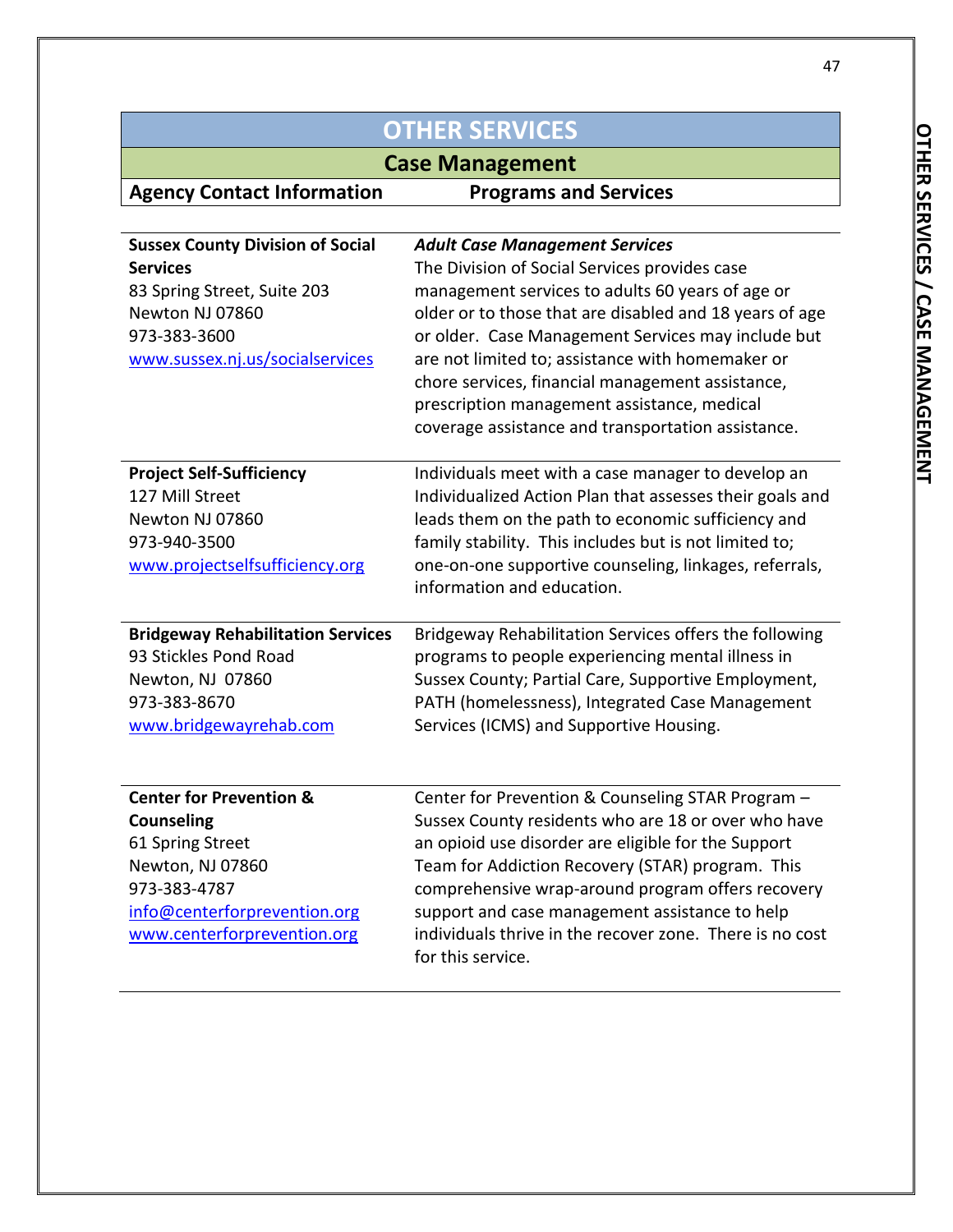| <b>OTHER SERVICES</b>                                           |                                                         |
|-----------------------------------------------------------------|---------------------------------------------------------|
| <b>DOMESTIC VIOLENCE</b>                                        |                                                         |
| <b>Agency Contact Information</b>                               | <b>Programs and Services</b>                            |
|                                                                 |                                                         |
| <b>DASI- Domestic Violence &amp; Sexual</b>                     | DASI provides comprehensive services for victims of     |
| <b>Assault Services</b>                                         | domestic and sexual violence and human trafficking      |
| 24-hour helpline - 973-875-1211<br>Text Line for Deaf & Hearing | including; safe emergency housing, supportive           |
| Impaired                                                        | counseling/groups, legal and social service advocacy,   |
| www.dasi.org                                                    | information and referrals, and accompaniment to         |
|                                                                 | some medical, legal and law enforcement                 |
|                                                                 | proceedings. Services are free and confidential.        |
| <b>DASI DECIDE Program</b>                                      | DECIDE is a 27-week educational intervention            |
| 973-271-0288                                                    | program for men who are abusive or violent with         |
|                                                                 | their partners. Participation may be voluntary or       |
|                                                                 | court-ordered. There is a sliding fee scale. An         |
|                                                                 | individual intake assessment is required.               |
|                                                                 |                                                         |
| <b>DASI 24 Hour HELPLINE for Victims</b>                        | DASI 24 Hour Helpline provides access to DASI           |
| of Domestic and Sexual Violence                                 | services including emergency safe house services,       |
| and Human Trafficking                                           | information and referrals, and a supportive voice. All  |
| 973-875-1211                                                    | calls are confidential. Collect calls accepted.         |
| Text Line for Deaf & Hearing                                    |                                                         |
| Impaired<br>973-222-2593                                        |                                                         |
| www.dasi.org                                                    |                                                         |
|                                                                 |                                                         |
| <b>ACP - Address Confidentiality</b>                            | ACP provides survivors of domestic violence, sexual     |
| Program                                                         | assault, stalking, reproductive health patients and     |
| Administered by the Division on                                 | providers with a legal substitute address to use when   |
| Women, Department of Children                                   | interacting with all state and local government         |
| and Families                                                    | agencies. The intent of the ACP is to protect the       |
| 1-877-218-9133                                                  | location of a survivor's physical address (residential, |
| Email: Dcf.AskACP@dcf.nj.gov                                    | work and/or school) as part of a comprehensive plan     |
| www.nj.gov/dcf/women/acp/                                       | to reduce the risk of future harm. DASI has advocates   |
|                                                                 | certified as ACP Application Assistants who can assist  |
|                                                                 | with a survivor's enrollment and safety-planning.       |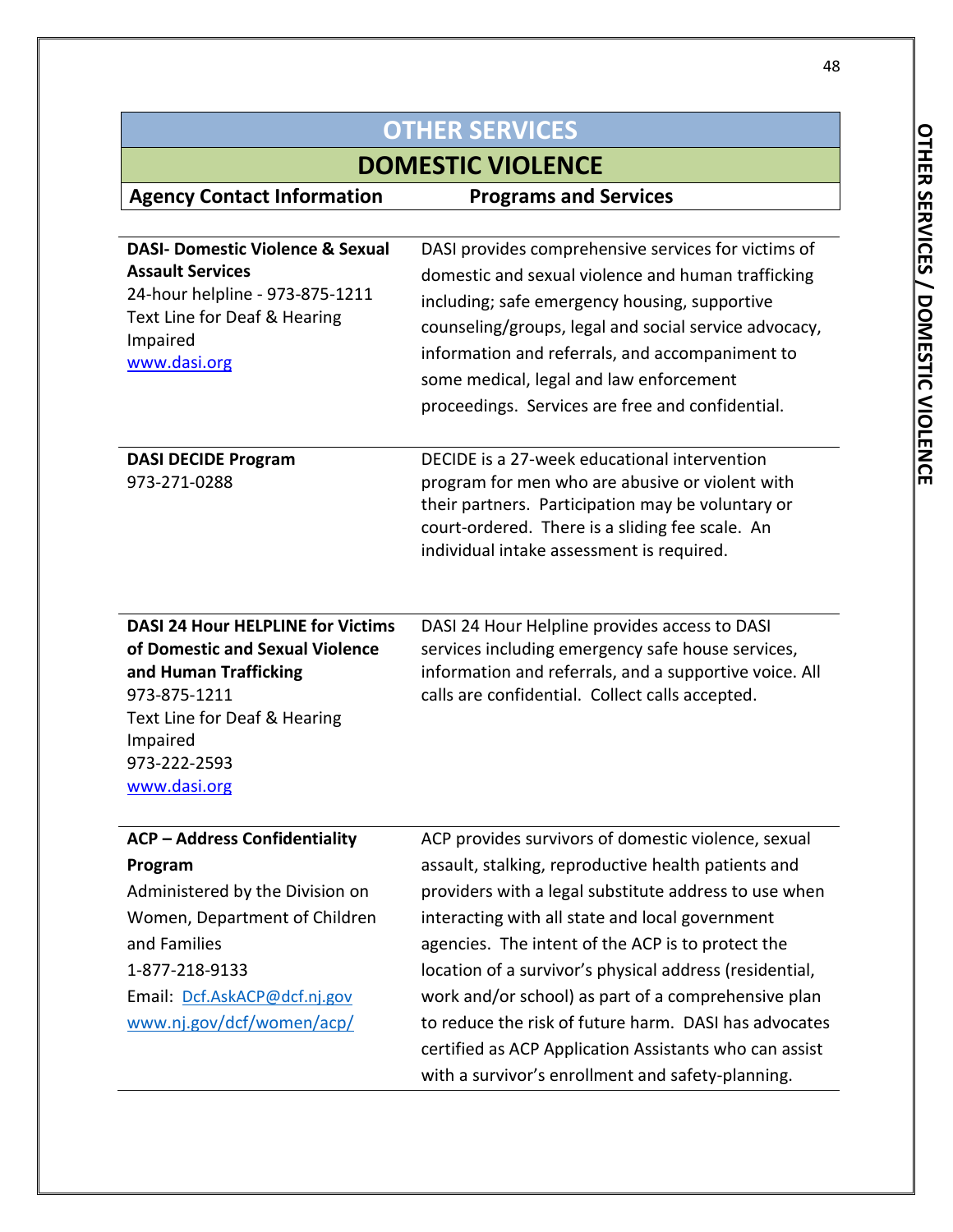## **EMPLOYMENT AND EDUCATION**

**Agency Contact Information Programs and Services**

| <b>Sussex County Division of Social</b><br><b>Services</b><br>83 Spring Street, Suite 203<br>Newton, NJ 07860<br>973-383-3600<br>www.sussex.nj.us/socialservices                                           | This program provides cash assistance, childcare,<br>housing services, transportation services, and<br>assistance of other work-related expenses to<br>employable individuals through the Temporary<br>Assistance for Needy Families (TANF) and General<br>Assistance (GA) programs. Please contact the Division<br>of Social Services for further details.                                                                                                |
|------------------------------------------------------------------------------------------------------------------------------------------------------------------------------------------------------------|------------------------------------------------------------------------------------------------------------------------------------------------------------------------------------------------------------------------------------------------------------------------------------------------------------------------------------------------------------------------------------------------------------------------------------------------------------|
| <b>DAWN Center for Independent</b><br>Living<br>66 Ford Road, Suite 121<br>Denville, NJ 07834<br>973-625-1940; Fax 973-625-1932<br>TTY 973-625-1932; 1-888-383-3296<br>info@dawncil.org<br>www.dawncil.org | DAWNcil's Employment Network Services (DENS)<br>provides consumer-directed services for people with<br>disabilities actively seeking or considering<br>employment. There is a menu of content areas for<br>consumers to explore which will assist in developing<br>their employment skills and enhance their<br>employment opportunities. Support can also be<br>offered to discuss how employment can impact<br>benefits the individual may be receiving. |

| <b>Employment and Training Services</b> | Employment & Training Services (ETS) provides grant       |
|-----------------------------------------|-----------------------------------------------------------|
| <b>Sussex County Mall</b>               | funded vocational and occupational training for job       |
| Route 206 North                         | seekers who have become unemployed or are under-          |
| Newton, NJ 07860                        | employed. Training grants up to \$5000 for individuals    |
| 800-870-3478                            | meeting workforce grant eligibility can be provided.      |
| https://msw-jobtraining.org             | Training schools and programs can be found at             |
|                                         | www.njtopps.org. We also offer up to \$5,000 on-the-      |
|                                         | job training (OJT) grants. ETS is a partner of the Sussex |
|                                         | County One-Stop Career Center.                            |
|                                         |                                                           |
| <b>NORWESCAP Pathways to</b>            | NORWESCAP Pathways to Prosperity provides                 |
| <b>Prosperity</b>                       | education and training to secure living wage              |
| 973-383-4787, ext. 255                  | employment by assisting with building the resources       |

independence.

necessary to achieve and maintain financial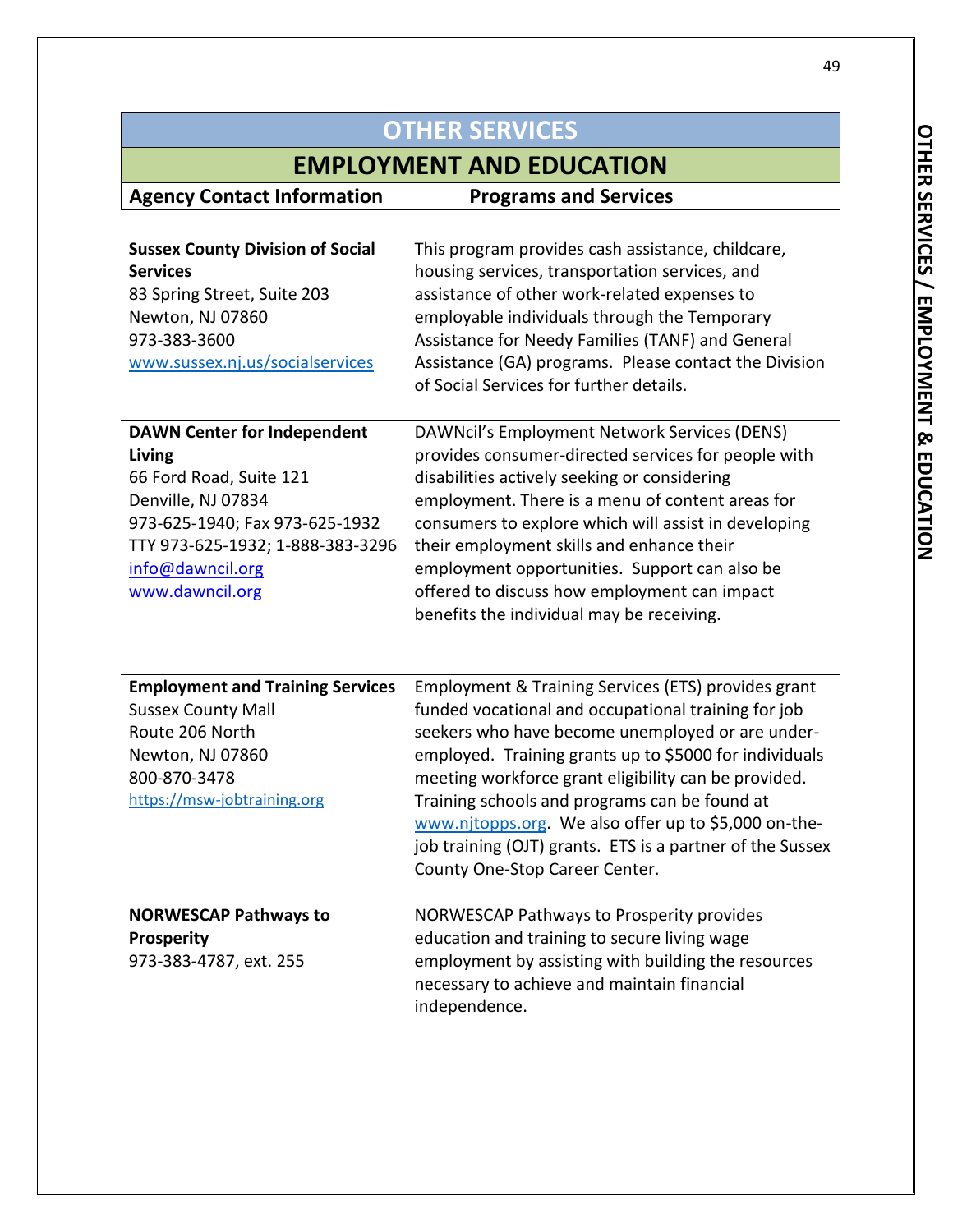# **EMPLOYMENT AND EDUCATION**<br>formation **Programs and Services**

| <b>Project Self-Sufficiency</b><br>127 Mill Street<br>Newton, NJ 07860<br>973-940-3500<br>www.projectselfsufficiency.org | Project Self-Sufficiency (PSS) offers extensive career<br>assessment, job training, job search/job placement<br>services for teens and adults, including long/short-<br>term training opportunities. Project Self-Sufficiency<br>maintains state-of-the-art computer labs with<br>computer, internet, telephone, and fax access for job<br>seekers. New Jersey Youth Core offers a free, 16-week<br>educational program for 16 to 25-year-old youth and<br>young adults withdrawn from High School to obtain<br>their High School Equivalency. |
|--------------------------------------------------------------------------------------------------------------------------|------------------------------------------------------------------------------------------------------------------------------------------------------------------------------------------------------------------------------------------------------------------------------------------------------------------------------------------------------------------------------------------------------------------------------------------------------------------------------------------------------------------------------------------------|
| <b>Sussex County Community College</b>                                                                                   | Sussex County Community College provides a dynamic                                                                                                                                                                                                                                                                                                                                                                                                                                                                                             |
| One College Hill Road                                                                                                    | college experience to a diverse community of students                                                                                                                                                                                                                                                                                                                                                                                                                                                                                          |
| Newton, NJ 07860                                                                                                         | that supports the economic prosperity of the region                                                                                                                                                                                                                                                                                                                                                                                                                                                                                            |
| 973-300-2223                                                                                                             | through lifelong learning, and high quality academic                                                                                                                                                                                                                                                                                                                                                                                                                                                                                           |
| www.sussex.edu                                                                                                           | and occupational programs, in an accessible and                                                                                                                                                                                                                                                                                                                                                                                                                                                                                                |
|                                                                                                                          | supportive environment to ensure student success.                                                                                                                                                                                                                                                                                                                                                                                                                                                                                              |
| <b>Literacy NJ-Sussex County</b>                                                                                         | Literacy NJ-Sussex provides free tutoring to adults who                                                                                                                                                                                                                                                                                                                                                                                                                                                                                        |
| <b>Programs</b>                                                                                                          | struggle with reading, writing and speaking English;                                                                                                                                                                                                                                                                                                                                                                                                                                                                                           |
| 54 High Street                                                                                                           | one to one and small group instruction is available.                                                                                                                                                                                                                                                                                                                                                                                                                                                                                           |
| Newton, NJ 07860                                                                                                         | Currently all classes are being held online; face to face                                                                                                                                                                                                                                                                                                                                                                                                                                                                                      |
| 973-300-9444                                                                                                             | classes at local libraries will resume in accordance with                                                                                                                                                                                                                                                                                                                                                                                                                                                                                      |
| bhathaway@literacynj.org                                                                                                 | state guidelines.                                                                                                                                                                                                                                                                                                                                                                                                                                                                                                                              |
| www.LiteracyNJ.org                                                                                                       |                                                                                                                                                                                                                                                                                                                                                                                                                                                                                                                                                |
| <b>One-Stop Career Center</b>                                                                                            | The Sussex One-Stop Career Center provides                                                                                                                                                                                                                                                                                                                                                                                                                                                                                                     |
| NJ Department of Labor                                                                                                   | education, job skills training, career planning and job                                                                                                                                                                                                                                                                                                                                                                                                                                                                                        |
| <b>Sussex County Mall</b>                                                                                                | search assistance to all members of the community,                                                                                                                                                                                                                                                                                                                                                                                                                                                                                             |
|                                                                                                                          |                                                                                                                                                                                                                                                                                                                                                                                                                                                                                                                                                |
| Route 206 North                                                                                                          | including businesses. Services include job search and                                                                                                                                                                                                                                                                                                                                                                                                                                                                                          |
| Newton, NJ 07860                                                                                                         | placement assistance, labor market guidance,                                                                                                                                                                                                                                                                                                                                                                                                                                                                                                   |
| 973-383-2775                                                                                                             | counseling, comprehensive assessments, individual                                                                                                                                                                                                                                                                                                                                                                                                                                                                                              |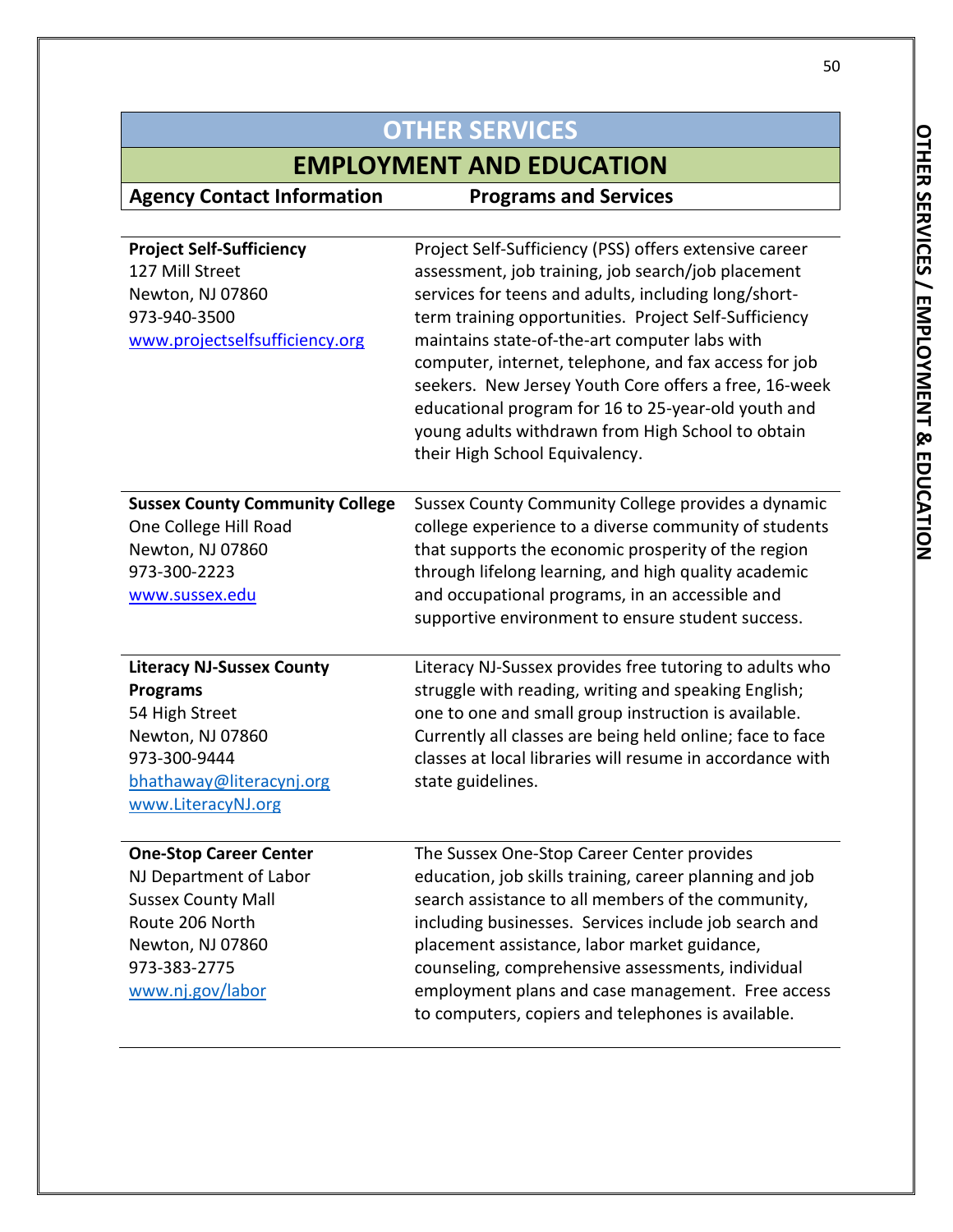### **EMPLOYMENT AND EDUCATION**

**Agency Contact Information Programs and Services**

**Project Self-Sufficiency** 127 Mill Street Newton, NJ 07860 973-940-3500 www.projectselfsufficiency.org A displaced homemaker is defined as an individual who has not worked in the labor force for a substantial number of years but has, during those years, worked in the home providing unpaid services for family members and has been dependent upon the income of another family member but is no longer supported by that income and: is receiving public assistance because of dependent children in the home but is within one year of no longer being eligible for assistance; or is unemployed or underemployed and is experiencing difficulty in obtaining or upgrading employment; or is at least 40 years of age, an age at which discrimination based on age is likely, and at which entry or reentry or advancement in the labor market is difficult. A survivor of Domestic Violence is also covered under this legislation. Although historically these programs only served women, at this time the programs also serve men. The Displaced Homemaker Programs offer support groups, educational short-term certifications, computer skills, financial management, resume writing, job search, and other related workshops to help individuals become economically self-sufficient.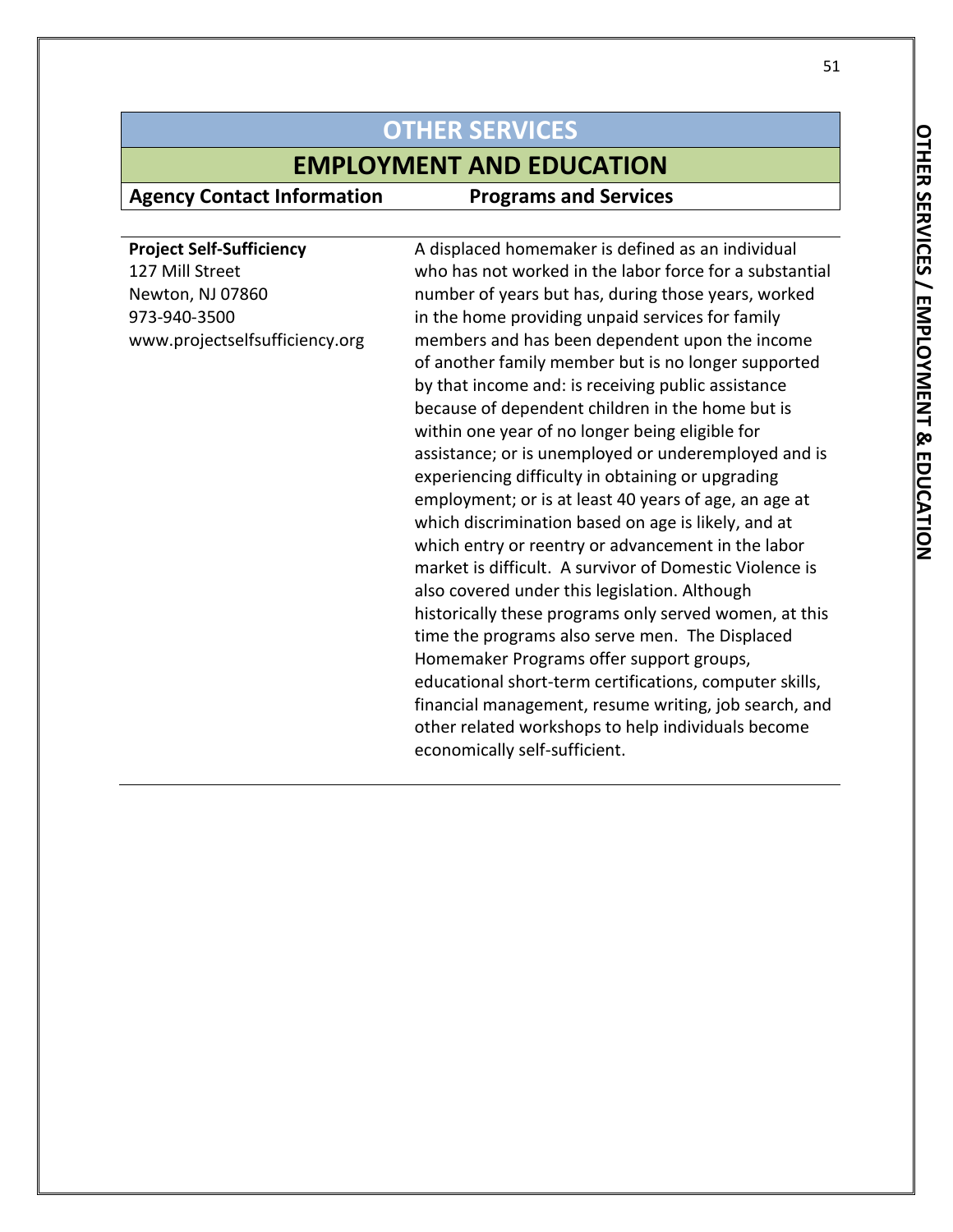| <b>OTHER SERVICES</b>                                                                                                                                                                          |                                                                                                                                                                                                                                                                                                                                          |
|------------------------------------------------------------------------------------------------------------------------------------------------------------------------------------------------|------------------------------------------------------------------------------------------------------------------------------------------------------------------------------------------------------------------------------------------------------------------------------------------------------------------------------------------|
| <b>LEGAL ASSISTANCE</b>                                                                                                                                                                        |                                                                                                                                                                                                                                                                                                                                          |
| <b>Agency Contact Information</b>                                                                                                                                                              | <b>Programs and Services</b>                                                                                                                                                                                                                                                                                                             |
|                                                                                                                                                                                                |                                                                                                                                                                                                                                                                                                                                          |
| <b>Legal Services of Northwest Jersey</b><br>18 Church Street, Suite 120<br>Newton, NJ 07860<br>973-383-7400/Fax - 973-383-3469<br>Isnwj-sussex@lsnj.org<br>www.lsnj.org/lsnwj                 | LSNWJ provides free legal assistance to low-income<br>people and vulnerable seniors in cases involving<br>essential needs including; eviction/foreclosure,<br>Medicaid, Medicare, Charity Care PAAD and other<br>public entitlements. LSNWJ does provide assistance<br>with matters concerning the Affordable Care Act.                  |
| <b>Legal Services of New Jersey</b><br><b>Hotline</b><br>1-888-576-5529<br>www.lsnjlawhotline.org<br>www.lsnj.org                                                                              | The LSNJ-LAW™ Hotline provides legal advice,<br>information and referral over the telephone to low-<br>income New Jersey residents. LSNJ-LAW helps people<br>with civil legal problems.                                                                                                                                                  |
| <b>DASI/Domestic Abuse &amp; Sexual</b><br><b>Assault Intervention Services</b><br>24-hour helpline - 973-875-1211<br>Text Line for Deaf & Hearing<br>Impaired<br>973-222-2593<br>www.dasi.org | DASI provides legal advocacy services for victims of<br>domestic and sexual violence and human trafficking<br>including information and referrals, court preparation,<br>and accompaniment to some medical, legal and law<br>enforcement proceedings. Services are free and<br>confidential.                                             |
| <b>Project Self-Sufficiency</b><br>127 Mill Street<br>Newton, NJ 07860<br>973-940-3500<br>www.projectselfsufficiency.org                                                                       | Project Self-Sufficiency offers legal consultations with<br>volunteer attorneys to income-eligible residents, as<br>well as educational forums in family law, bankruptcy,<br>landlord/tenant and elder law.                                                                                                                              |
| <b>SCARC GUARDIANSHIP</b><br><b>SERVICES, INC.</b><br>11 US Route 206, Suite 100<br>Augusta, NJ 07822<br>973-383-5804<br>www.scarcguardianship.org                                             | SCARC Guardianship Services provides guardianship,<br>Pro Se Legal Advocacy and Community Special Needs<br>Trust services to individuals with intellectual and<br>developmental disabilities and their families. SGS also<br>provides informational and Q&A forums for families to<br>help them navigate getting the services they need. |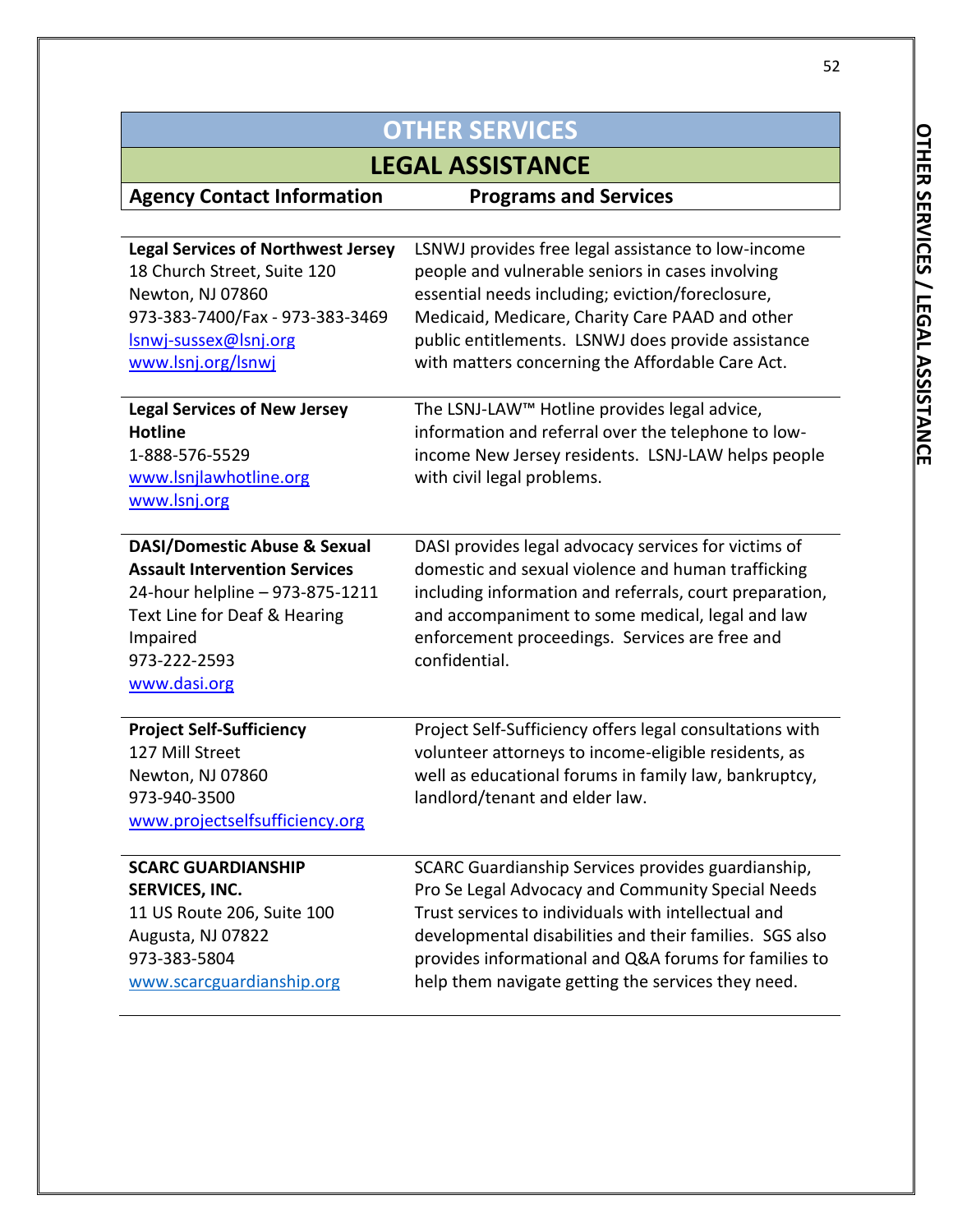| <b>OTHER SERVICES</b>                                                                                                                                                                                                                                                  |                                                                                                                                                                                                                                                                                                                                                                                                                                                                                  |
|------------------------------------------------------------------------------------------------------------------------------------------------------------------------------------------------------------------------------------------------------------------------|----------------------------------------------------------------------------------------------------------------------------------------------------------------------------------------------------------------------------------------------------------------------------------------------------------------------------------------------------------------------------------------------------------------------------------------------------------------------------------|
| <b>INFORMATION AND REFERRAL</b>                                                                                                                                                                                                                                        |                                                                                                                                                                                                                                                                                                                                                                                                                                                                                  |
| <b>Agency Contact Information</b>                                                                                                                                                                                                                                      | <b>Programs and Services</b>                                                                                                                                                                                                                                                                                                                                                                                                                                                     |
|                                                                                                                                                                                                                                                                        |                                                                                                                                                                                                                                                                                                                                                                                                                                                                                  |
| <b>Sussex County Division of Social</b><br><b>Services</b>                                                                                                                                                                                                             | Provides information and referrals to County wide<br>community resources, services and providers including                                                                                                                                                                                                                                                                                                                                                                       |
| 83 Spring Street, Suite 203                                                                                                                                                                                                                                            | information on long term services and supports for                                                                                                                                                                                                                                                                                                                                                                                                                               |
| Newton, NJ 07860                                                                                                                                                                                                                                                       | seniors, adults and their caregivers.                                                                                                                                                                                                                                                                                                                                                                                                                                            |
| 973-383-3600                                                                                                                                                                                                                                                           |                                                                                                                                                                                                                                                                                                                                                                                                                                                                                  |
| www.sussex.nj.us/socialservices                                                                                                                                                                                                                                        |                                                                                                                                                                                                                                                                                                                                                                                                                                                                                  |
| <b>Sussex County Division of Senior</b><br><b>Services</b><br><b>Sussex County Administrative</b><br><b>Building</b><br>One Spring Street, 2 <sup>nd</sup> Floor<br>Newton, NJ 07860<br>973-579-0555<br>www.sussex.nj.us/seniorservices<br>seniorservices@sussex.nj.us | Specific information or assistance is provided to or on<br>behalf of an individual age 60 plus, which will link or<br>enable individuals to obtain available services,<br>benefits, or entitlements. Staff at the Division of<br>Senior Services provides assistance to clients with the<br>application process for PAAD (Pharmaceutical<br>Assistance to the Aged and Disabled) and the Senior<br>Gold Program (income-based prescription drug<br>programs) and other programs. |
| <b>Project Self-Sufficiency</b>                                                                                                                                                                                                                                        | <b>Project Family Connect - Central Intake for Sussex</b>                                                                                                                                                                                                                                                                                                                                                                                                                        |
| 127 Mill Street                                                                                                                                                                                                                                                        | County                                                                                                                                                                                                                                                                                                                                                                                                                                                                           |
| Newton, NJ 07860<br>973-940-3500                                                                                                                                                                                                                                       | 1-844-807-3500<br>Provides resources and referrals for residents of all                                                                                                                                                                                                                                                                                                                                                                                                          |
| www.projectselfsufficiency.org                                                                                                                                                                                                                                         | ages. Resources provided include but are not limited<br>to; housing, transportation, mental health, childcare,<br>food pantries, utility assistance, health/wellness,<br>parenting education, home visitation programs,<br>veteran assistances, senior services, addiction services<br>and general needs assistance.                                                                                                                                                             |
| <b>NJ211 INFORMATION HELPLINE</b>                                                                                                                                                                                                                                      | Need HELP. Start here. Dial 211. NJ211 is the place to                                                                                                                                                                                                                                                                                                                                                                                                                           |
| <b>Dial 211</b>                                                                                                                                                                                                                                                        | turn when you need to find state or local health and                                                                                                                                                                                                                                                                                                                                                                                                                             |
| www.NJ211.org                                                                                                                                                                                                                                                          | human service resources to address urgent needs or<br>everyday concerns. Services are free, confidential,<br>multi-lingual, TTY accessible and available 24/7.                                                                                                                                                                                                                                                                                                                   |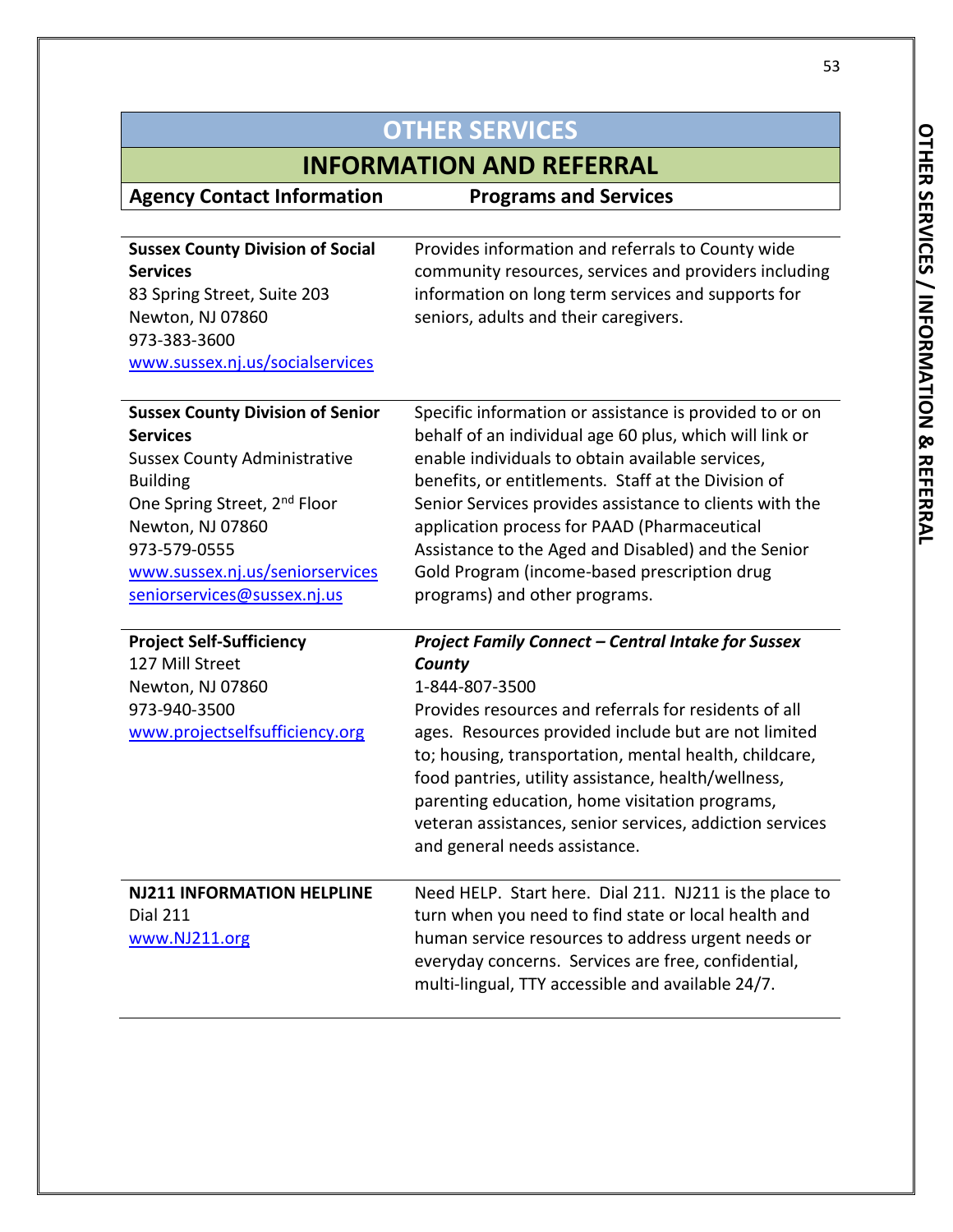## **INFORMATION AND REFERRAL**

**Agency Contact Information Programs and Services**

| <b>DAWN Center for Independent</b> |  |
|------------------------------------|--|
| Living                             |  |
| 66 Ford Road, Suite 121            |  |
| Denville, NJ 07834                 |  |
| 973-625-1940; Fax 973-625-1932     |  |
| TTY 973-625-1932; 1-888-383-3296   |  |
| info@dawncil.org                   |  |
| www.dawncil.org                    |  |

DAWNcil connects people with disabilities and others with resources needed (benefits, healthcare, housing, utilities, transportation, etc.,) to access services that allow them to maintain an independent life; provides individual consumer advocacy services and facilitates opportunities to enhance the lives of those with disabilities. If the service requested is not provided inhouse, connections to community-based supports will be provided.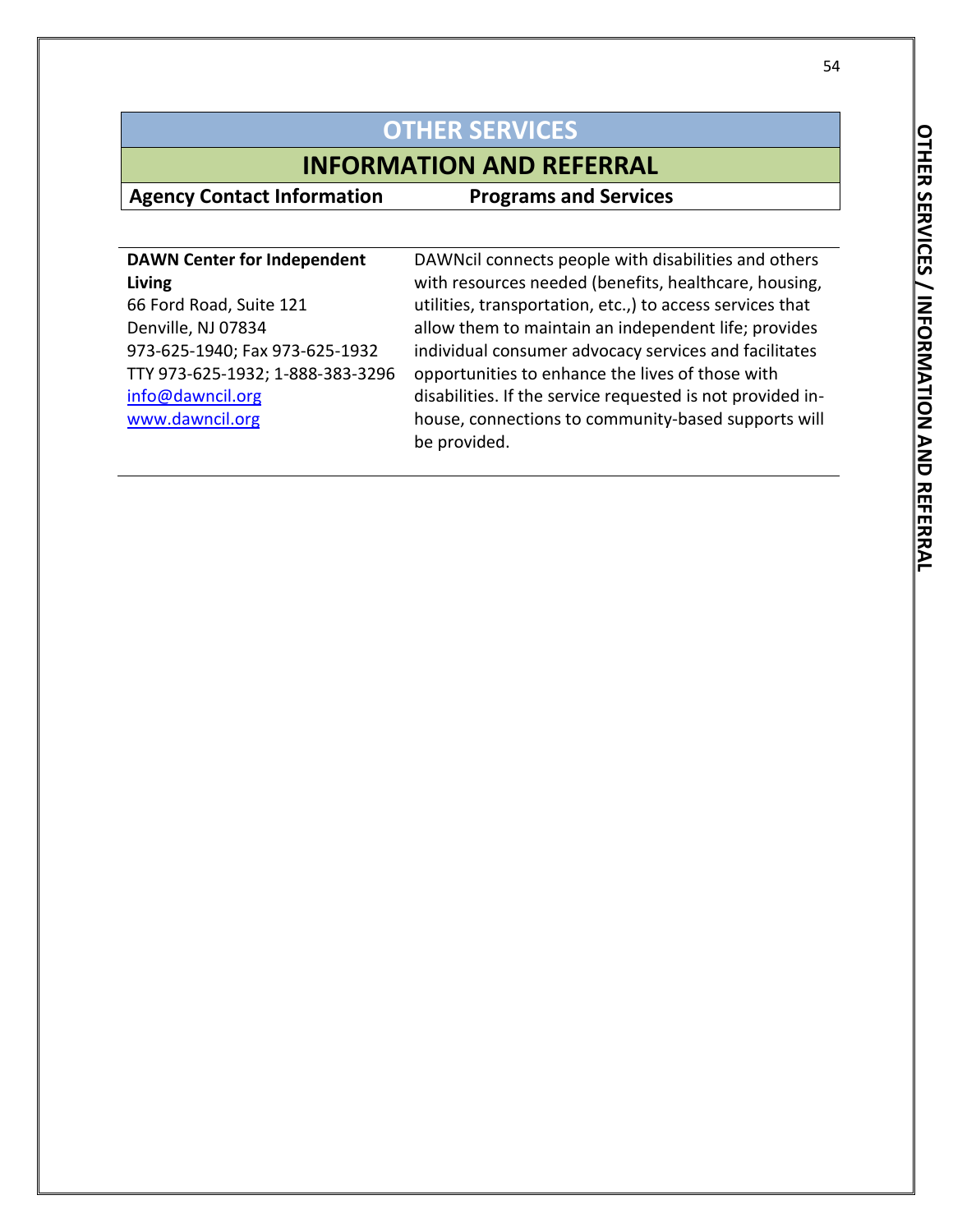| <b>OTHER SERVICES</b>                                                                                                                                                                                                                                |                                                                                                                                                                                                                                                                                                                                                                                                                                                                                                                                                                                                              |
|------------------------------------------------------------------------------------------------------------------------------------------------------------------------------------------------------------------------------------------------------|--------------------------------------------------------------------------------------------------------------------------------------------------------------------------------------------------------------------------------------------------------------------------------------------------------------------------------------------------------------------------------------------------------------------------------------------------------------------------------------------------------------------------------------------------------------------------------------------------------------|
| <b>VOLUNTEER OPPORTUNITIES</b>                                                                                                                                                                                                                       |                                                                                                                                                                                                                                                                                                                                                                                                                                                                                                                                                                                                              |
| <b>Agency Contact Information</b>                                                                                                                                                                                                                    | <b>Programs and Services</b>                                                                                                                                                                                                                                                                                                                                                                                                                                                                                                                                                                                 |
| <b>NORWESCAP RSVP</b><br>21 Pine Street, Suite 101<br>Rockaway, NJ 07866<br>973-784-4900 / 888-387-9830<br>rsvp@norwescap.org<br>www.norwescap.org                                                                                                   | Skylands RSVP provides opportunities for individuals<br>ages 55 and over to make a difference in their<br>community through volunteer service. Please contact<br>NORWESCAP RSVP for further information.                                                                                                                                                                                                                                                                                                                                                                                                     |
| Pass It Along<br>75 State Route 15, Unit 62<br>Lafayette, NJ 7849<br>info@passitalong.org<br>https://passitalong.org                                                                                                                                 | Pass It Along is a non-profit organization committed to<br>helping teenagers become confident, resilient, and<br>compassionate through self-discovery, volunteerism,<br>and leadership programs. Pass It Along supports<br>teenagers, providing service learning as a part of each<br>volunteer experience, enabling a one-on-one<br>connection with the people teenagers are helping and<br>delivering thought provoking leadership and self-<br>discovery workshops.                                                                                                                                       |
| <b>United Way of Northern New</b><br><b>Jersey</b><br><b>Online Volunteer Portal</b><br>https://unitedwaynnj.galaxydigital.<br>com                                                                                                                   | <b>Community Volunteer Opportunities</b><br>United Way of Northern New Jersey invites you to find<br>the perfect opportunity for volunteering through our<br>online volunteer portal. Search for a variety of<br>volunteer opportunities based on your interests, skills,<br>group, and location. Register your organization to<br>provide volunteer opportunities on our portal.                                                                                                                                                                                                                            |
| <b>Family Promise of Sussex County</b><br>19 Church St.<br>Newton, NJ 07860<br>973-579-1180; Fax - 973-995-4518<br>www.familypromisesussex.org<br>www.facebook.com/HelpNJHomel<br>ess<br>www.instagram.com/fpsussex/<br>https://twitter.com/FPSussex | Family Promise of Sussex County recognizes and<br>embraces the body and spirit of our volunteer<br>community. Whether you volunteer to build your<br>skills, help others, or to enhance tolerance across<br>groups and sectors, the outcome is always a win- win<br>for all. Aside from the psychological and emotional<br>rewards, volunteerism lays the groundwork for a<br>robust civil society, one in which collectivism and<br>group ties continuously nurture the initiative of<br>charity. Family Promise of Sussex County has many<br>volunteer opportunities. Please call for more<br>information. |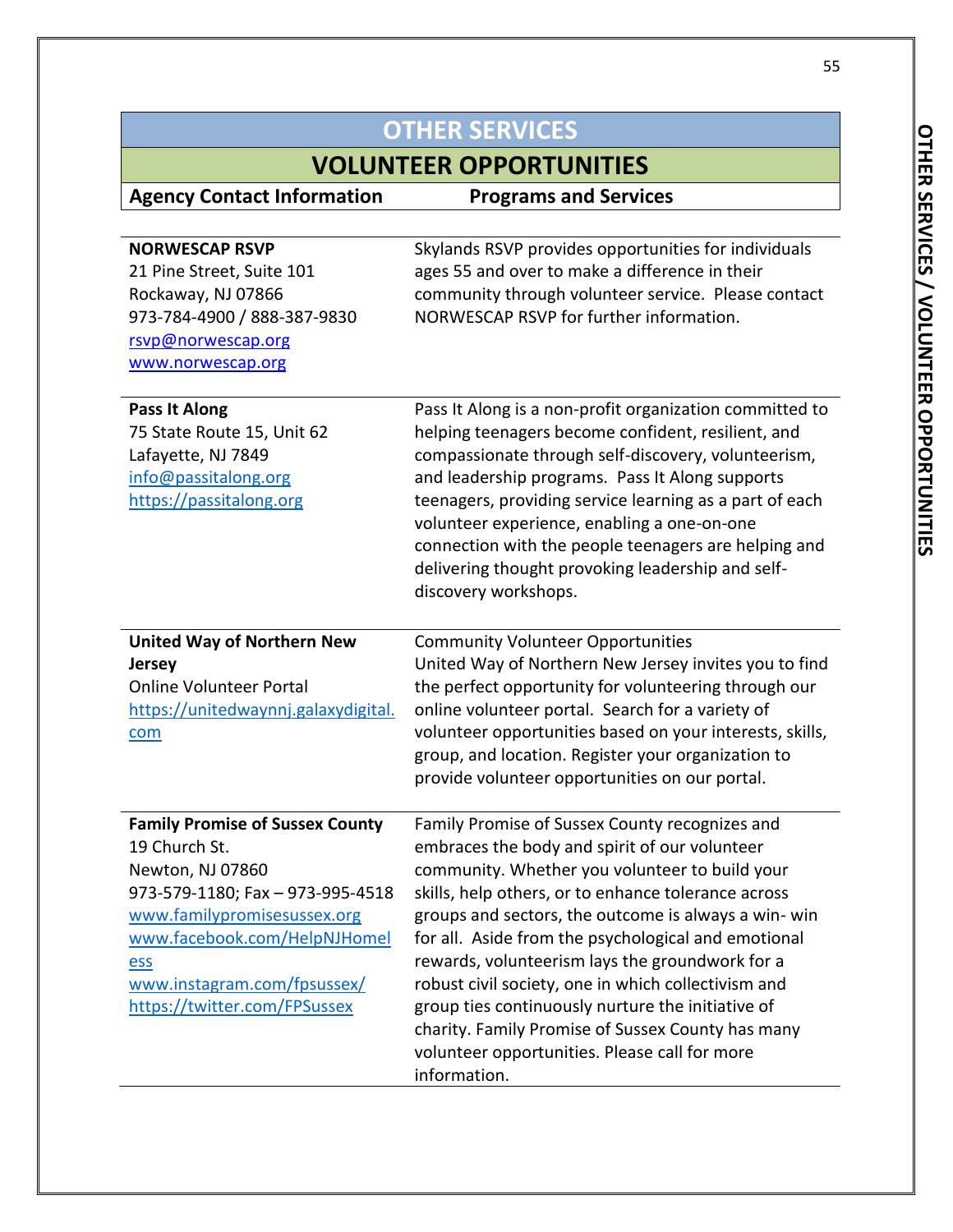# **TRANSPORTATION SERVICES**

| <b>Skylands Ride</b><br><b>Sussex County Office of Transit</b><br>201 Wheatsworth Rd., 1st Floor<br>Hamburg, NJ 07419<br>973-579-0480, press 1<br>www.sussex.nj.us/transit | Skylands Ride, Sussex County's transit system,<br>provides public transportation on Skylands Connect as<br>well as trips to medical appointments, work, nutrition<br>sites, shopping and recreation via Skylands Request.<br>Please visit their website for additional routes and<br>transportation options. |
|----------------------------------------------------------------------------------------------------------------------------------------------------------------------------|--------------------------------------------------------------------------------------------------------------------------------------------------------------------------------------------------------------------------------------------------------------------------------------------------------------|
| <b>Catholic Family &amp; Community</b><br><b>Services</b>                                                                                                                  | Catholic Family & Community Services provides<br>transportation for functionally impaired or isolated                                                                                                                                                                                                        |
| 48 Wyker Road, Franklin, NJ 07416                                                                                                                                          | older clients, allowing them to utilize community                                                                                                                                                                                                                                                            |
| 973-209-0123                                                                                                                                                               | facilities and services, such as banks, stores, medical                                                                                                                                                                                                                                                      |
| www.catholicharities.org                                                                                                                                                   | resources, and other necessities.                                                                                                                                                                                                                                                                            |
| <b>Modivcare</b>                                                                                                                                                           | Modivcare provides certain types of non-emergency                                                                                                                                                                                                                                                            |
| Where's my ride line                                                                                                                                                       | medical transportation in New Jersey to Medicaid                                                                                                                                                                                                                                                             |
| 866-527-9934                                                                                                                                                               | recipients. Appointments required.                                                                                                                                                                                                                                                                           |
| <b>Complaint Line</b><br>866-333-1735                                                                                                                                      |                                                                                                                                                                                                                                                                                                              |
| www.modivcare.com                                                                                                                                                          |                                                                                                                                                                                                                                                                                                              |
|                                                                                                                                                                            |                                                                                                                                                                                                                                                                                                              |
| <b>NJ Find A Ride</b>                                                                                                                                                      | NJ Find A Ride provides accessible transportation                                                                                                                                                                                                                                                            |
| www.njfindaride.org                                                                                                                                                        | options for people with disabilities and others in NJ                                                                                                                                                                                                                                                        |
|                                                                                                                                                                            | that do not have convenient, reliable access to<br>transportation.                                                                                                                                                                                                                                           |
|                                                                                                                                                                            |                                                                                                                                                                                                                                                                                                              |
| <b>Byram Township Senior Citizen</b>                                                                                                                                       | Free transportation service for Byram seniors. Please                                                                                                                                                                                                                                                        |
| <b>Transportation Van</b>                                                                                                                                                  | contact the Byram Township Municipal Building at                                                                                                                                                                                                                                                             |
| 973-347-2500 ext. 160                                                                                                                                                      | 973-347-2500 extension 160 for more information.                                                                                                                                                                                                                                                             |
| <b>Hopatcong Senior Transportation</b>                                                                                                                                     | Free transportation service for Hopatcong seniors.                                                                                                                                                                                                                                                           |
| 973-770-1200 option 4                                                                                                                                                      | Please contact the Hopatcong Senior Center at the<br>number above for further details.                                                                                                                                                                                                                       |
|                                                                                                                                                                            |                                                                                                                                                                                                                                                                                                              |